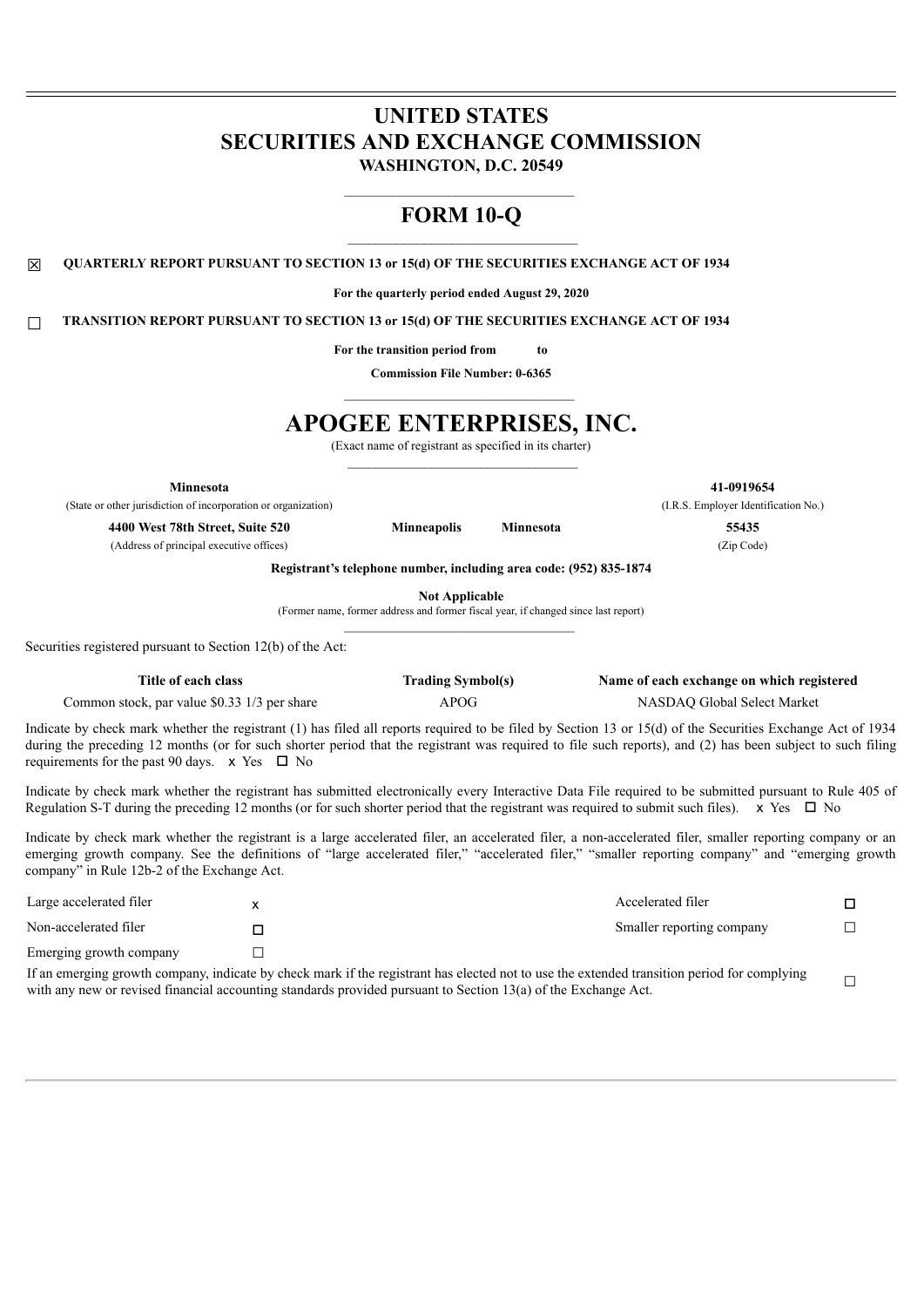<span id="page-1-0"></span>j.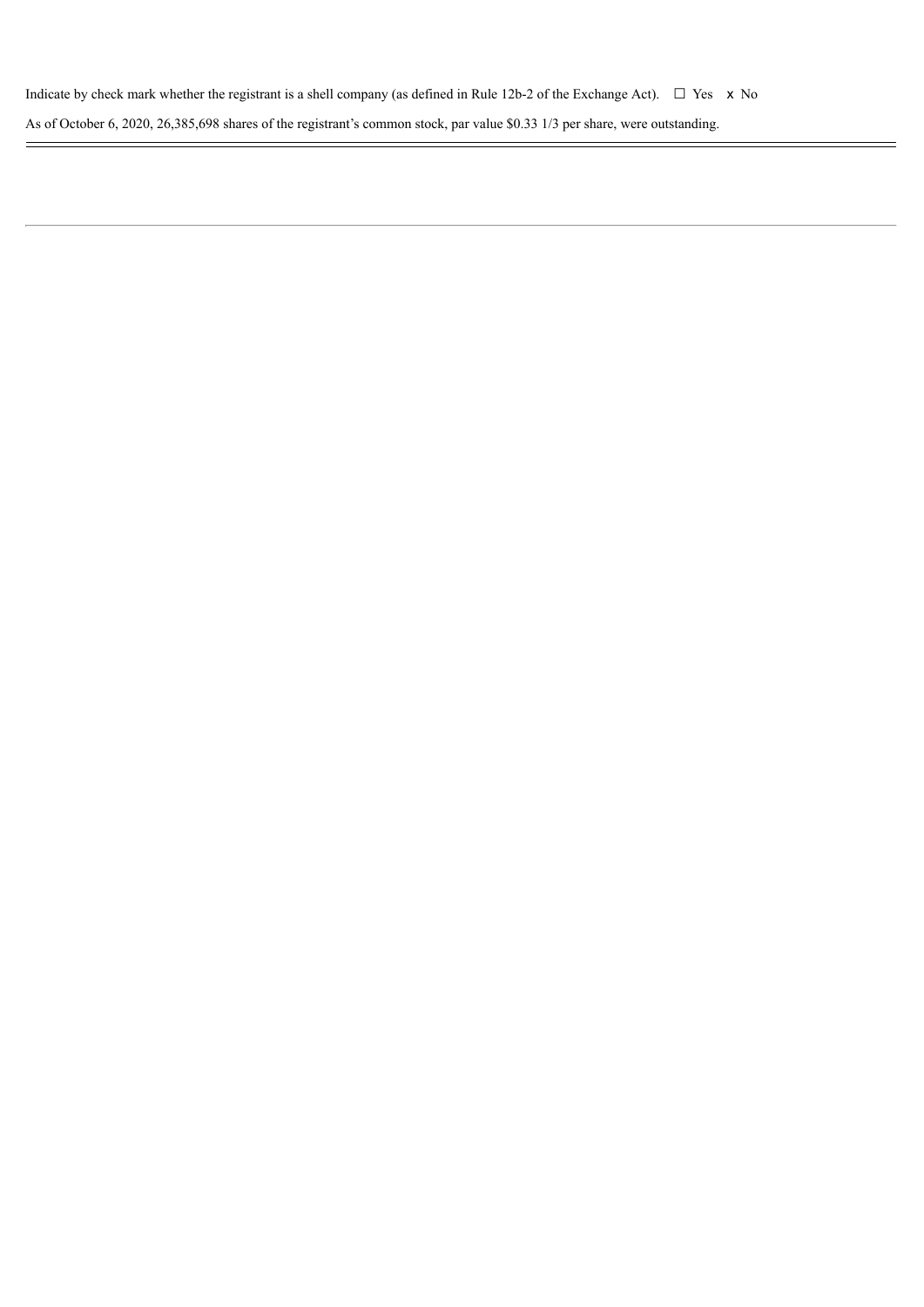# **APOGEE ENTERPRISES, INC. AND SUBSIDIARIES**

<span id="page-2-0"></span>

|                   |                                                                                              | Page           |
|-------------------|----------------------------------------------------------------------------------------------|----------------|
| <b>PART I</b>     | <b>Financial Information</b>                                                                 |                |
| Item 1.           | <b>Financial Statements (Unaudited):</b>                                                     |                |
|                   | <b>Consolidated Balance Sheets</b>                                                           | $\overline{4}$ |
|                   | <b>Consolidated Results of Operations</b>                                                    | $\overline{2}$ |
|                   | <b>Consolidated Statements of Comprehensive Earnings</b>                                     | <u>6</u>       |
|                   | <b>Consolidated Statements of Cash Flows</b>                                                 | $\overline{1}$ |
|                   | <b>Consolidated Statements of Shareholders' Equity</b>                                       | 8              |
|                   | <b>Notes to Consolidated Financial Statements</b>                                            | 10             |
| Item 2.           | <u>Management's Discussion and Analysis of Financial Condition and Results of Operations</u> | 20             |
| Item 3.           | Quantitative and Qualitative Disclosures About Market Risk                                   | 26             |
| Item 4.           | <b>Controls and Procedures</b>                                                               | 26             |
| <b>PART II</b>    | <b>Other Information</b>                                                                     |                |
| Item 1.           | <b>Legal Proceedings</b>                                                                     | 26             |
| Item 1A.          | <b>Risk Factors</b>                                                                          | 26             |
| Item 2.           | <b>Unregistered Sales of Equity Securities and Use of Proceeds</b>                           | 27             |
| Item 6.           | <b>Exhibits</b>                                                                              | 28             |
| <b>Signatures</b> |                                                                                              | 29             |
|                   |                                                                                              |                |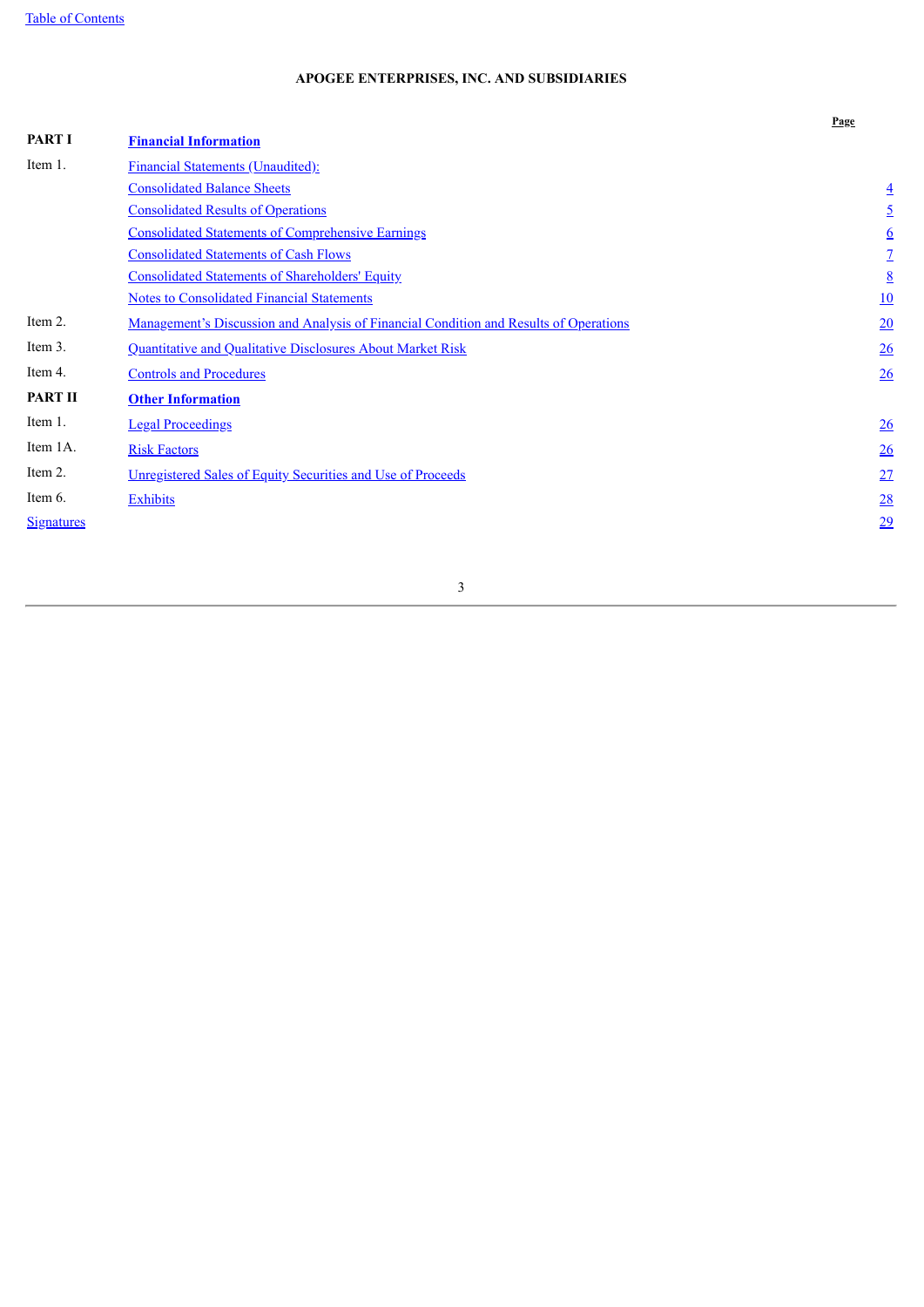# **PART I. FINANCIAL INFORMATION**

# <span id="page-3-0"></span>**Item 1. Financial Statements**

# <span id="page-3-1"></span>**CONSOLIDATED BALANCE SHEETS**

(unaudited)

| (In thousands, except stock data)                                                                                                    | <b>August 29, 2020</b> |              | <b>February 29, 2020</b> |
|--------------------------------------------------------------------------------------------------------------------------------------|------------------------|--------------|--------------------------|
| <b>Assets</b>                                                                                                                        |                        |              |                          |
| Current assets                                                                                                                       |                        |              |                          |
| Cash and cash equivalents                                                                                                            | \$<br>19,001           | \$           | 14,952                   |
| Receivables, net of allowance for doubtful accounts                                                                                  | 165,682                |              | 196,806                  |
| Inventories                                                                                                                          | 70,191                 |              | 71,089                   |
| Costs and earnings on contracts in excess of billings                                                                                | 30,534                 |              | 73,582                   |
| Other current assets                                                                                                                 | 26,324                 |              | 25,481                   |
| Total current assets                                                                                                                 | 311,732                |              | 381,910                  |
| Property, plant and equipment, net                                                                                                   | 314,323                |              | 324,386                  |
| Operating lease right-of-use assets                                                                                                  | 53,592                 |              | 52,892                   |
| Goodwill                                                                                                                             | 192,566                |              | 185,516                  |
| Intangible assets                                                                                                                    | 137,772                |              | 140,191                  |
| Other non-current assets                                                                                                             | 44,513                 |              | 44,096                   |
| Total assets                                                                                                                         | \$<br>1,054,498        | \$           | 1,128,991                |
| <b>Liabilities and Shareholders' Equity</b>                                                                                          |                        |              |                          |
| Current liabilities                                                                                                                  |                        |              |                          |
| Accounts payable                                                                                                                     | \$<br>66,172           | \$           | 69,056                   |
| Accrued payroll and related benefits                                                                                                 | 35,872                 |              | 40,119                   |
| Billings on contracts in excess of costs and earnings                                                                                | 23,745                 |              | 32,696                   |
| Operating lease liabilities                                                                                                          | 10,684                 |              | 11,272                   |
| Current portion of debt                                                                                                              | 152,000                |              | 5,400                    |
| Other current liabilities                                                                                                            | 73,313                 |              | 118,314                  |
| Total current liabilities                                                                                                            | 361,786                |              | 276,857                  |
| Long-term debt                                                                                                                       | 15,672                 |              | 212,500                  |
| Non-current operating lease liabilities                                                                                              | 44,913                 |              | 43,163                   |
| Non-current self-insurance reserves                                                                                                  | 25,276                 |              | 22,831                   |
| Other non-current liabilities                                                                                                        | 80,683                 |              | 56,862                   |
| Commitments and contingent liabilities (Note 8)                                                                                      |                        |              |                          |
| Shareholders' equity                                                                                                                 |                        |              |                          |
| Common stock of \$0.33-1/3 par value; authorized 50,000,000 shares; issued and outstanding<br>26,467,450 and 26,443,166 respectively | 8,823                  |              | 8,814                    |
| Additional paid-in capital                                                                                                           | 155,956                |              | 154,016                  |
| Retained earnings                                                                                                                    | 394,614                |              | 388,010                  |
| Common stock held in trust                                                                                                           | (707)                  |              | (685)                    |
| Deferred compensation obligations                                                                                                    | 707                    |              | 685                      |
| Accumulated other comprehensive loss                                                                                                 | (33, 225)              |              | (34,062)                 |
| Total shareholders' equity                                                                                                           | 526,168                |              | 516,778                  |
| Total liabilities and shareholders' equity                                                                                           | \$<br>1,054,498        | $\mathbb{S}$ | 1,128,991                |

<span id="page-3-2"></span>*See accompanying notes to consolidated financial statements.*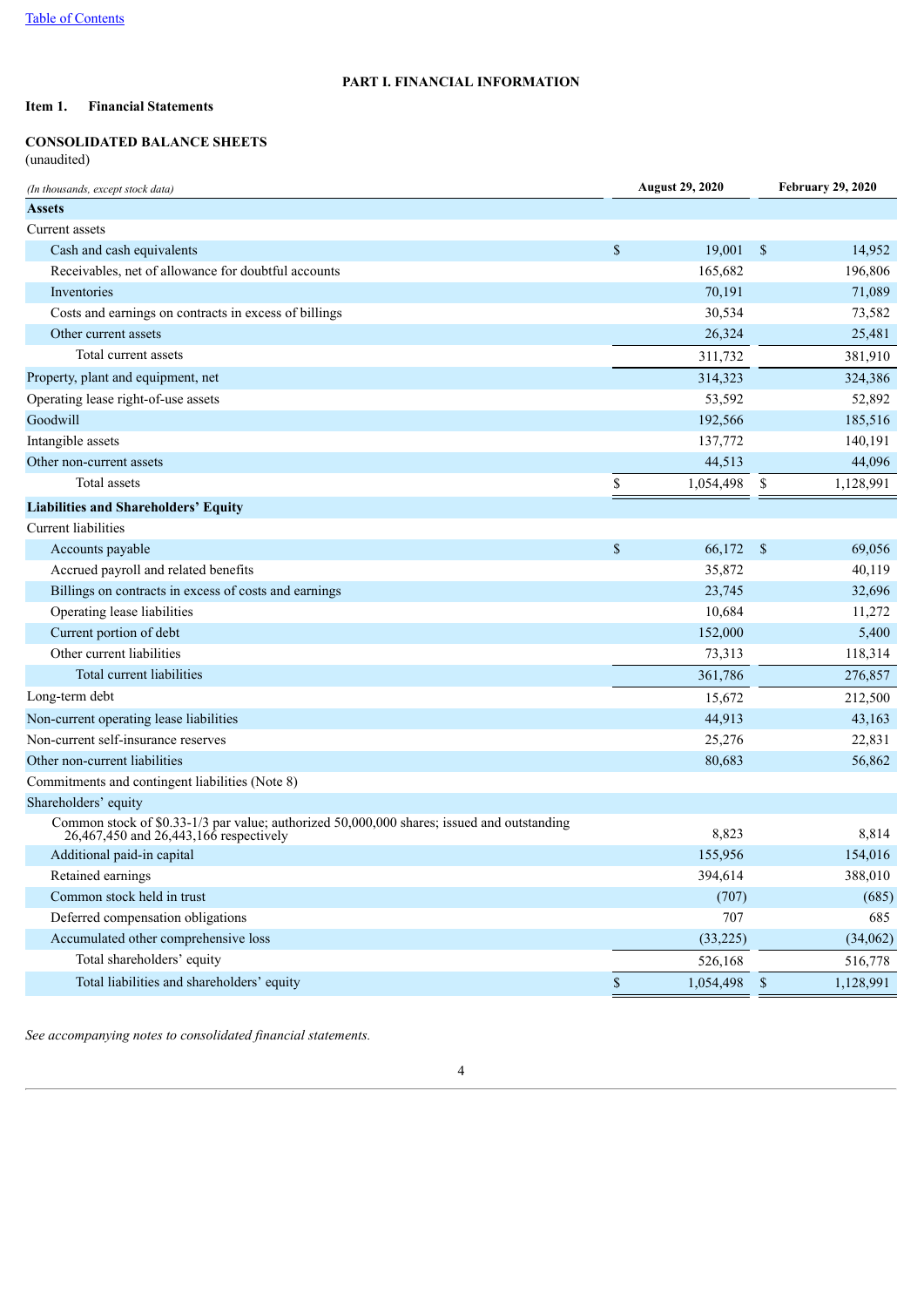# **CONSOLIDATED RESULTS OF OPERATIONS**

(unaudited)

|                                              |    | <b>Three Months Ended</b> |                        |         |              | <b>Six Months Ended</b> |              |                        |  |  |  |
|----------------------------------------------|----|---------------------------|------------------------|---------|--------------|-------------------------|--------------|------------------------|--|--|--|
| (In thousands, except per share data)        |    | <b>August 29, 2020</b>    | <b>August 31, 2019</b> |         |              | <b>August 29, 2020</b>  |              | <b>August 31, 2019</b> |  |  |  |
| Net sales                                    | \$ | 319,483                   | <sup>\$</sup>          | 357,058 | -\$          | 608,578                 | - \$         | 712,424                |  |  |  |
| Cost of sales                                |    | 243,296                   |                        | 270,851 |              | 472,141                 |              | 545,250                |  |  |  |
| Gross profit                                 |    | 76,187                    |                        | 86,207  |              | 136,437                 |              | 167,174                |  |  |  |
| Selling, general and administrative expenses |    | 52,972                    |                        | 58,631  |              | 106,754                 |              | 116,558                |  |  |  |
| Operating income                             |    | 23,215                    |                        | 27,576  |              | 29,683                  |              | 50,616                 |  |  |  |
| Interest expense, net                        |    | 1,324                     |                        | 2,566   |              | 2,739                   |              | 5,181                  |  |  |  |
| Other income, net                            |    | 1,260                     |                        | 363     |              | 213                     |              | 368                    |  |  |  |
| Earnings before income taxes                 |    | 23,151                    |                        | 25,373  |              | 27,157                  |              | 45,803                 |  |  |  |
| Income tax expense                           |    | 5,493                     |                        | 6,094   |              | 6,623                   |              | 11,081                 |  |  |  |
| Net earnings                                 |    | 17,658                    |                        | 19,279  | -S           | 20,534                  |              | 34,722                 |  |  |  |
| Earnings per share - basic                   | \$ | 0.68                      | \$                     | 0.73    | $\mathbf{s}$ | 0.78                    | <sup>S</sup> | 1.31                   |  |  |  |
| Earnings per share - diluted                 | \$ | 0.67                      | <sup>\$</sup>          | 0.72    | - \$         | 0.77                    | - \$         | 1.30                   |  |  |  |
| Weighted average basic shares outstanding    |    | 26,156                    |                        | 26,413  |              | 26,162                  |              | 26,505                 |  |  |  |
| Weighted average diluted shares outstanding  |    | 26,525                    |                        | 26,736  |              | 26,507                  |              | 26,789                 |  |  |  |

<span id="page-4-0"></span>*See accompanying notes to consolidated financial statements.*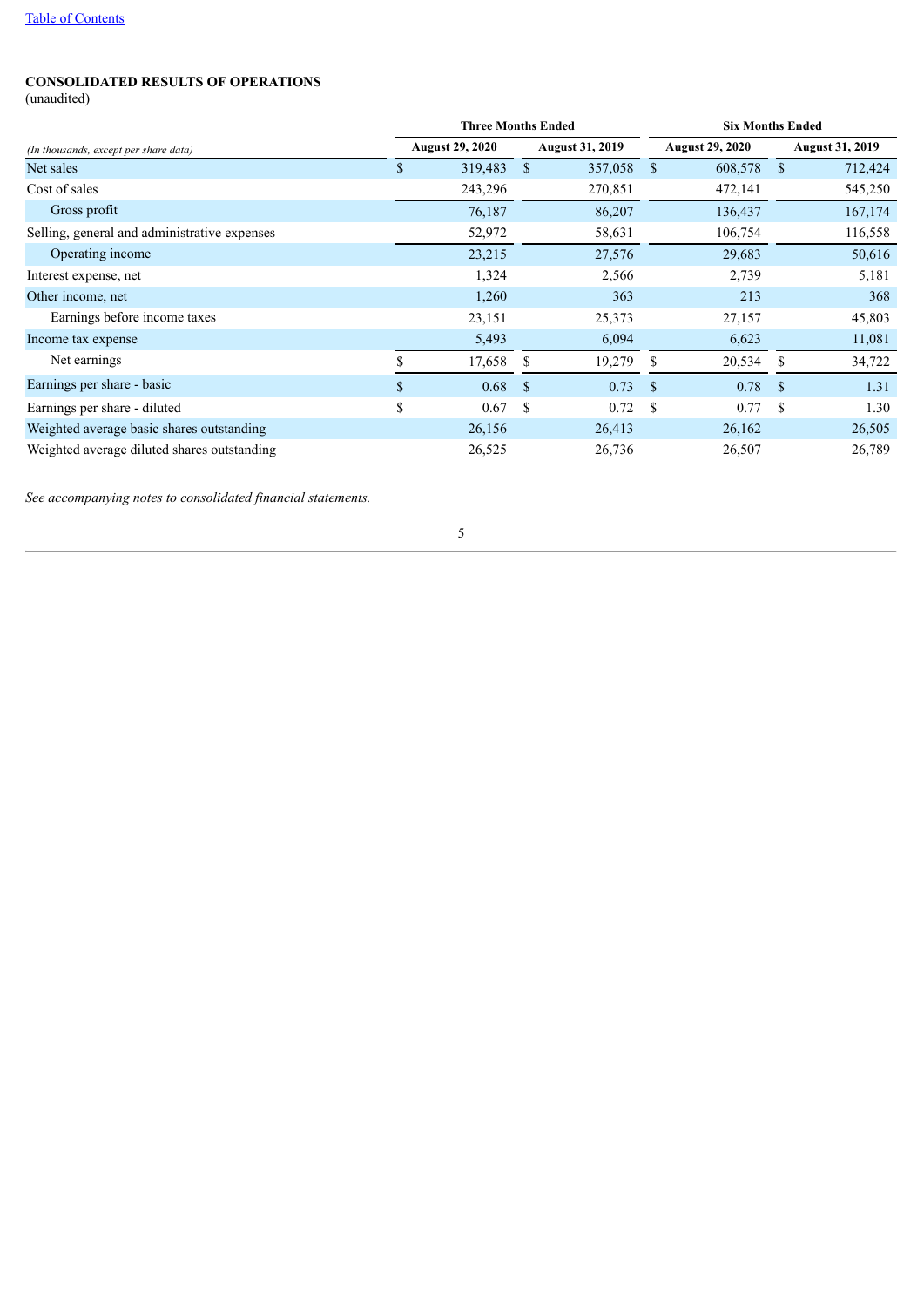# **CONSOLIDATED STATEMENTS OF COMPREHENSIVE EARNINGS**

(unaudited)

|                                                                                                               | <b>Three Months Ended</b> |                        |  |                        |  | <b>Six Months Ended</b> |  |                        |  |  |  |  |
|---------------------------------------------------------------------------------------------------------------|---------------------------|------------------------|--|------------------------|--|-------------------------|--|------------------------|--|--|--|--|
| (In thousands)                                                                                                |                           | <b>August 29, 2020</b> |  | <b>August 31, 2019</b> |  | <b>August 29, 2020</b>  |  | <b>August 31, 2019</b> |  |  |  |  |
| Net earnings                                                                                                  |                           | 17,658                 |  | 19,279                 |  | 20,534                  |  | 34,722                 |  |  |  |  |
| Other comprehensive earnings (loss):                                                                          |                           |                        |  |                        |  |                         |  |                        |  |  |  |  |
| Unrealized gain on marketable securities, net of \$13, \$2,<br>\$39 and \$49 of tax expense, respectively     |                           | 50                     |  | 8                      |  | 147                     |  | 189                    |  |  |  |  |
| Unrealized gain on derivative instruments, net of \$404,<br>\$25, \$215 and \$27 of tax expense, respectively |                           | 1,319                  |  | 84                     |  | 703                     |  | 89                     |  |  |  |  |
| Foreign currency translation adjustments                                                                      |                           | 6,139                  |  | 2,465                  |  | (12)                    |  | (95)                   |  |  |  |  |
| Other comprehensive earnings                                                                                  |                           | 7.508                  |  | 2,557                  |  | 838                     |  | 183                    |  |  |  |  |
| Total comprehensive earnings                                                                                  |                           | 25,166                 |  | 21,836                 |  | 21,372                  |  | 34,905                 |  |  |  |  |

<span id="page-5-0"></span>*See accompanying notes to consolidated financial statements.*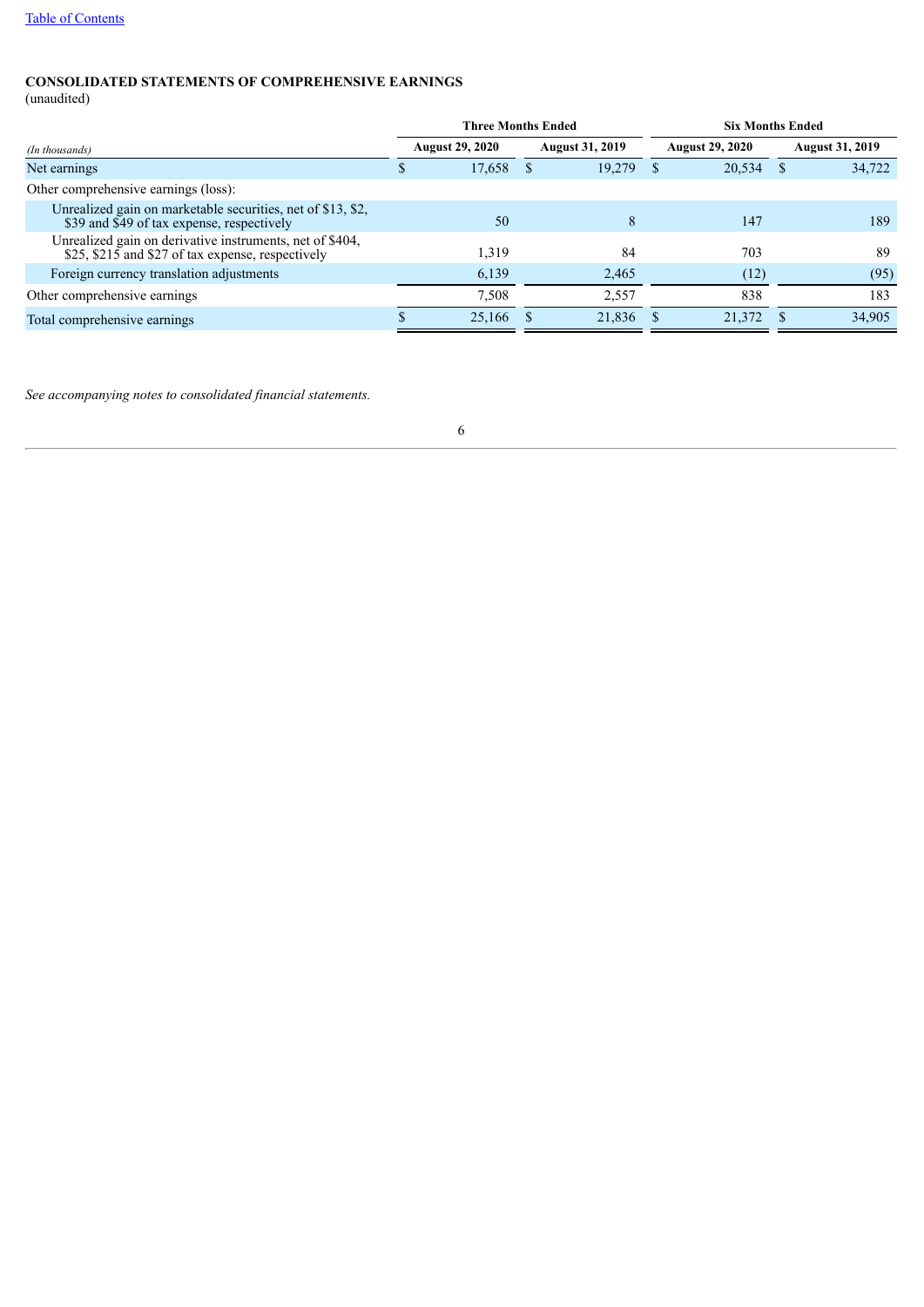# **CONSOLIDATED STATEMENTS OF CASH FLOWS**

(unaudited)

|                                                                                     | <b>Six Months Ended</b> |                        |    |                        |  |  |  |  |  |
|-------------------------------------------------------------------------------------|-------------------------|------------------------|----|------------------------|--|--|--|--|--|
| (In thousands)                                                                      |                         | <b>August 29, 2020</b> |    | <b>August 31, 2019</b> |  |  |  |  |  |
| <b>Operating Activities</b>                                                         |                         |                        |    |                        |  |  |  |  |  |
| Net earnings                                                                        | \$                      | 20,534                 | \$ | 34,722                 |  |  |  |  |  |
| Adjustments to reconcile net earnings to net cash provided by operating activities: |                         |                        |    |                        |  |  |  |  |  |
| Depreciation and amortization                                                       |                         | 25,284                 |    | 22,759                 |  |  |  |  |  |
| Share-based compensation                                                            |                         | 3,662                  |    | 3,200                  |  |  |  |  |  |
| Deferred income taxes                                                               |                         | 7,966                  |    | 9,861                  |  |  |  |  |  |
| Noncash lease expense                                                               |                         | 6,032                  |    | 5,526                  |  |  |  |  |  |
| Other, net                                                                          |                         | 18                     |    | (2,023)                |  |  |  |  |  |
| Changes in operating assets and liabilities:                                        |                         |                        |    |                        |  |  |  |  |  |
| Receivables                                                                         |                         | 31,212                 |    | (9,215)                |  |  |  |  |  |
| Inventories                                                                         |                         | 846                    |    | 4,054                  |  |  |  |  |  |
| Costs and earnings on contracts in excess of billings                               |                         | 43,091                 |    | (19, 865)              |  |  |  |  |  |
| Accounts payable and accrued expenses                                               |                         | (36, 922)              |    | (19,044)               |  |  |  |  |  |
| Billings on contracts in excess of costs and earnings                               |                         | (9,105)                |    | (2,001)                |  |  |  |  |  |
| Refundable and accrued income taxes                                                 |                         | (1,793)                |    | (5,641)                |  |  |  |  |  |
| Operating lease liability                                                           |                         | (5,857)                |    | (2, 812)               |  |  |  |  |  |
| Other                                                                               |                         | 362                    |    | (1,719)                |  |  |  |  |  |
| Net cash provided by operating activities                                           |                         | 85,330                 |    | 17,802                 |  |  |  |  |  |
| <b>Investing Activities</b>                                                         |                         |                        |    |                        |  |  |  |  |  |
| Capital expenditures                                                                |                         | (14, 224)              |    | (22, 559)              |  |  |  |  |  |
| Other                                                                               |                         | (993)                  |    | (451)                  |  |  |  |  |  |
| Net cash used by investing activities                                               |                         | (15,217)               |    | (23,010)               |  |  |  |  |  |
| <b>Financing Activities</b>                                                         |                         |                        |    |                        |  |  |  |  |  |
| Borrowings on line of credit                                                        |                         | 192,581                |    | 184,500                |  |  |  |  |  |
| (Repayment) borrowings on debt                                                      |                         | (5,400)                |    | 150,000                |  |  |  |  |  |
| Payments on line of credit                                                          |                         | (237,500)              |    | (307, 500)             |  |  |  |  |  |
| Repurchase and retirement of common stock                                           |                         | (4,731)                |    | (20,010)               |  |  |  |  |  |
| Dividends paid                                                                      |                         | (9,751)                |    | (9,203)                |  |  |  |  |  |
| Other                                                                               |                         | (1,261)                |    | (2, 493)               |  |  |  |  |  |
| Net cash used by financing activities                                               |                         | (66,062)               |    | (4,706)                |  |  |  |  |  |
| Increase (decrease) in cash and cash equivalents                                    |                         | 4,051                  |    | (9,914)                |  |  |  |  |  |
| Effect of exchange rates on cash                                                    |                         | (2)                    |    | 118                    |  |  |  |  |  |
| Cash, cash equivalents and restricted cash at beginning of year                     |                         | 14,952                 |    | 29,241                 |  |  |  |  |  |
| Cash, cash equivalents and restricted cash at end of period                         | \$                      | 19,001                 | \$ | 19,445                 |  |  |  |  |  |
| <b>Noncash Activity</b>                                                             |                         |                        |    |                        |  |  |  |  |  |
| Capital expenditures in accounts payable                                            | \$                      | 657                    | \$ | 1,583                  |  |  |  |  |  |

<span id="page-6-0"></span>*See accompanying notes to consolidated financial statements.*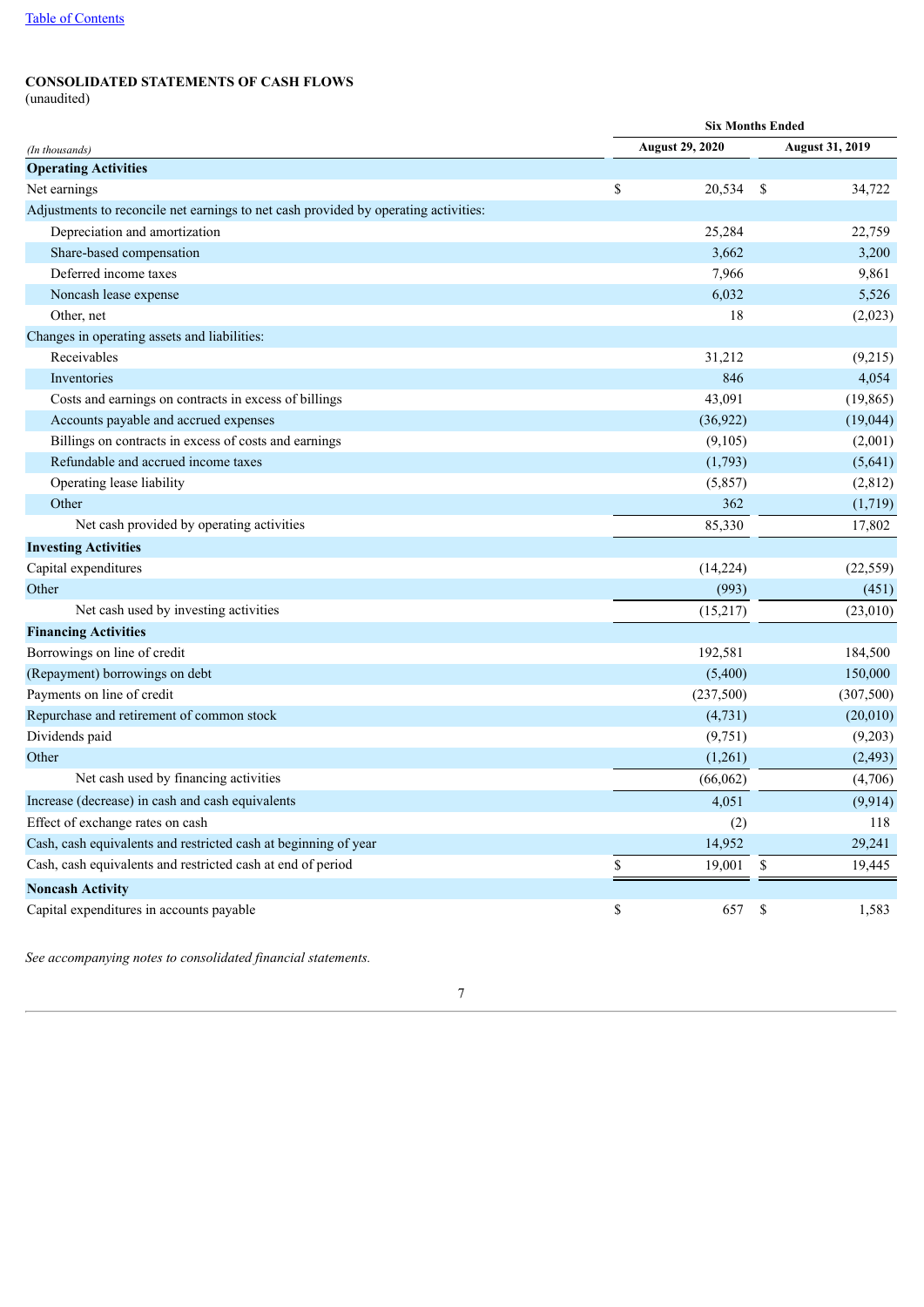# **CONSOLIDATED STATEMENTS OF SHAREHOLDERS' EQUITY**

(unaudited)

| (In thousands)                                                         | Common<br><b>Shares</b><br>Outstanding |      | Common<br><b>Stock</b>          |              | <b>Additional</b><br>Paid-In<br>Capital |      | Retained<br>Earnings |               | Common<br><b>Stock Held in</b><br>Trust |   | <b>Deferred</b><br>Compensation<br>Obligation |   | Other             |    | <b>Accumulated</b><br>Comprehensive<br>(Loss) Income |  |  |  |  |  | <b>Total</b><br>Shareholders'<br>Equity |
|------------------------------------------------------------------------|----------------------------------------|------|---------------------------------|--------------|-----------------------------------------|------|----------------------|---------------|-----------------------------------------|---|-----------------------------------------------|---|-------------------|----|------------------------------------------------------|--|--|--|--|--|-----------------------------------------|
| <b>Balance at February 29, 2020</b>                                    | 26,443                                 | -S   | 8,814                           | $\mathbf{s}$ | 154,016 \$                              |      | 388,010              | <sup>\$</sup> | $(685)$ \$                              |   | 685                                           | S | $(34,062)$ \$     |    | 516,778                                              |  |  |  |  |  |                                         |
| Net earnings                                                           |                                        |      |                                 |              |                                         |      | 2,876                |               |                                         |   |                                               |   |                   |    | 2,876                                                |  |  |  |  |  |                                         |
| Unrealized gain on marketable securities, net of \$26 tax<br>expense   |                                        |      |                                 |              |                                         |      |                      |               |                                         |   |                                               |   | 97                |    | 97                                                   |  |  |  |  |  |                                         |
| Unrealized loss on foreign currency hedge, net of \$189<br>tax benefit |                                        |      |                                 |              |                                         |      |                      |               |                                         |   |                                               |   | (617)             |    | (617)                                                |  |  |  |  |  |                                         |
| Foreign currency translation adjustments                               |                                        |      |                                 |              |                                         |      |                      |               |                                         |   |                                               |   | (6, 151)          |    | (6, 151)                                             |  |  |  |  |  |                                         |
| Issuance of stock, net of cancellations                                | 183                                    |      | 62                              |              | (39)                                    |      |                      |               | (11)                                    |   | 11                                            |   |                   |    | 23                                                   |  |  |  |  |  |                                         |
| Share-based compensation                                               |                                        |      | $\hspace{0.1mm}-\hspace{0.1mm}$ |              | 1,406                                   |      | --                   |               |                                         |   | --                                            |   | $\hspace{0.05cm}$ |    | 1,406                                                |  |  |  |  |  |                                         |
| Share repurchases                                                      | (231)                                  |      | (77)                            |              | (1,370)                                 |      | (3,284)              |               |                                         |   |                                               |   |                   |    | (4, 731)                                             |  |  |  |  |  |                                         |
| Other share retirements                                                | (26)                                   |      | (9)                             |              | (151)                                   |      | (505)                |               |                                         |   |                                               |   |                   |    | (665)                                                |  |  |  |  |  |                                         |
| Cash dividends                                                         |                                        |      | —                               |              |                                         |      | (4,872)              |               |                                         |   |                                               |   |                   |    | (4,872)                                              |  |  |  |  |  |                                         |
| Balance at May 30, 2020                                                | 26,369                                 | - \$ | 8,790                           | $\mathbf{s}$ | 153,862                                 | - \$ | 382,225              | - \$          | $(696)$ \$                              |   | 696                                           | S | $(40,733)$ \$     |    | 504,144                                              |  |  |  |  |  |                                         |
| Net earnings                                                           |                                        |      |                                 |              |                                         |      | 17,658               |               |                                         |   |                                               |   |                   |    | 17,658                                               |  |  |  |  |  |                                         |
| Unrealized gain on marketable securities, net of \$13 tax<br>expense   |                                        |      |                                 |              |                                         |      |                      |               |                                         |   |                                               |   | 50                |    | 50                                                   |  |  |  |  |  |                                         |
| Unrealized gain on foreign currency hedge, net of \$404<br>tax expense |                                        |      |                                 |              |                                         |      |                      |               |                                         |   |                                               |   | 1,319             |    | 1,319                                                |  |  |  |  |  |                                         |
| Foreign currency translation adjustments                               |                                        |      |                                 |              |                                         |      |                      |               |                                         |   |                                               |   | 6,139             |    | 6,139                                                |  |  |  |  |  |                                         |
| Issuance of stock, net of cancellations                                | 121                                    |      | 41                              |              | (23)                                    |      |                      |               | (11)                                    |   | 11                                            |   |                   |    | 18                                                   |  |  |  |  |  |                                         |
| Share-based compensation                                               |                                        |      | —                               |              | 2,256                                   |      |                      |               |                                         |   |                                               |   |                   |    | 2,256                                                |  |  |  |  |  |                                         |
| Other share retirements                                                | (23)                                   |      | (8)                             |              | (139)                                   |      | (390)                |               |                                         |   |                                               |   |                   |    | (537)                                                |  |  |  |  |  |                                         |
| Cash dividends                                                         |                                        |      |                                 |              |                                         |      | (4,879)              |               |                                         |   |                                               |   |                   |    | (4, 879)                                             |  |  |  |  |  |                                         |
| Balance at August 29, 2020                                             | 26,467                                 | S    | 8,823                           | S            | 155,956                                 |      | 394,614              | -S            | (707)                                   | S | 707                                           | s | (33, 225)         | -S | 526,168                                              |  |  |  |  |  |                                         |

*See accompanying notes to consolidated financial statements.*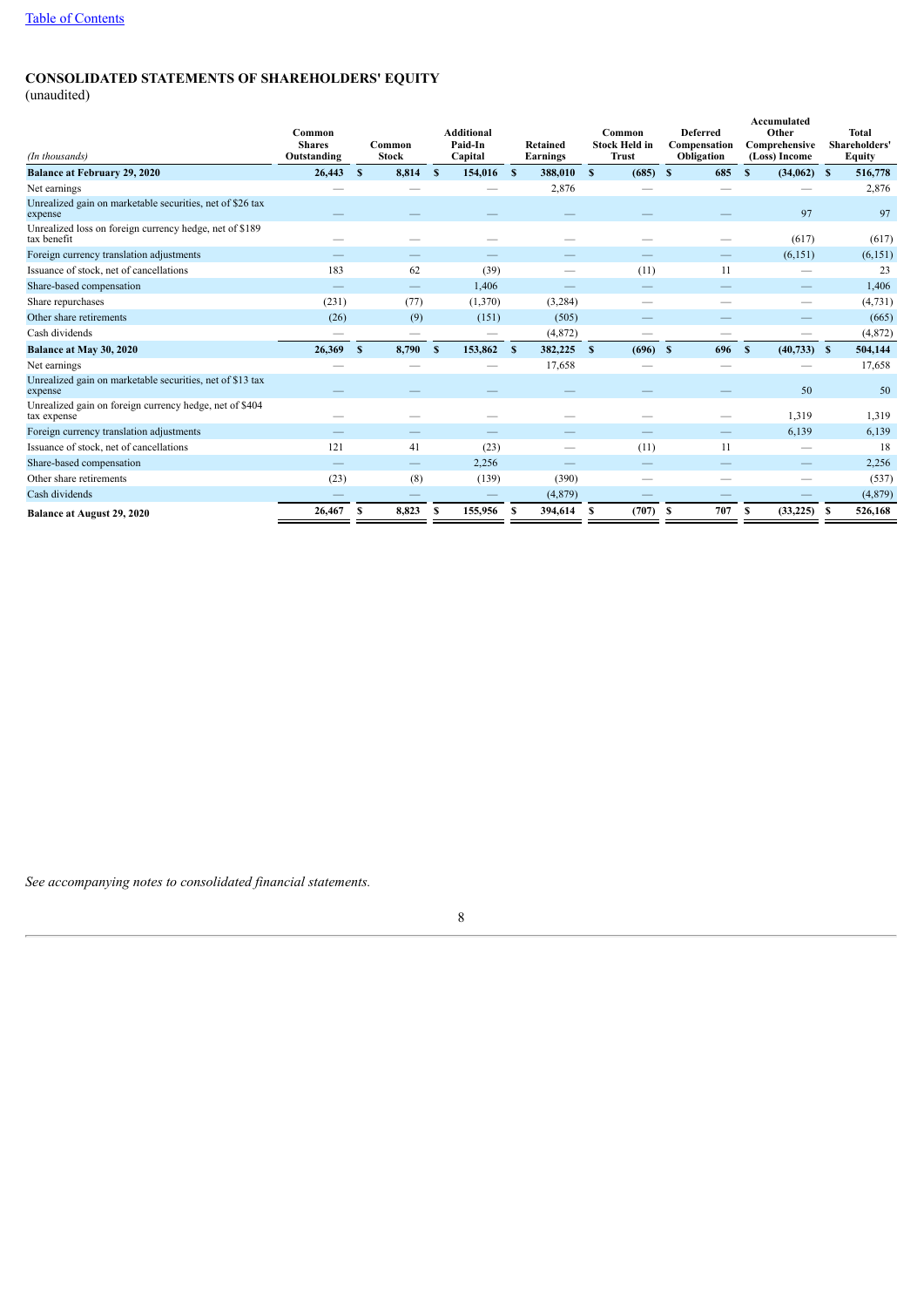# **CONSOLIDATED STATEMENTS OF SHAREHOLDERS' EQUITY**

(unaudited)

| (In thousands)                                                        | Common<br><b>Shares</b><br>Outstanding |               | Common<br><b>Stock</b>         |              | <b>Additional</b><br>Paid-In<br>Capital |   | Retained<br>Earnings | Common<br><b>Stock Held in</b><br><b>Trust</b> |                                |          | <b>Deferred</b><br>Compensation<br>Obligation |   |                                |              | Accumulated<br>Other<br>Comprehensive<br>(Loss) Income |  | <b>Total</b><br>Shareholders'<br><b>Equity</b> |
|-----------------------------------------------------------------------|----------------------------------------|---------------|--------------------------------|--------------|-----------------------------------------|---|----------------------|------------------------------------------------|--------------------------------|----------|-----------------------------------------------|---|--------------------------------|--------------|--------------------------------------------------------|--|------------------------------------------------|
| <b>Balance at March 2, 2019</b>                                       | 27,015                                 | - \$          | 9,005                          | S            | 151,842 \$                              |   | 367,597              | -S                                             | $(755)$ \$                     |          | 755                                           | S | $(32,127)$ \$                  |              | 496,317                                                |  |                                                |
| Net earnings                                                          |                                        |               |                                |              |                                         |   | 15,443               |                                                |                                |          |                                               |   |                                |              | 15,443                                                 |  |                                                |
| Unrealized gain on marketable securities, net of \$47 tax<br>expense  |                                        |               |                                |              |                                         |   |                      |                                                |                                |          |                                               |   | 181                            |              | 181                                                    |  |                                                |
| Unrealized gain on foreign currency hedge, net of \$2 tax<br>expense  |                                        |               |                                |              |                                         |   |                      |                                                |                                |          |                                               |   | 5                              |              | 5                                                      |  |                                                |
| Foreign currency translation adjustments                              |                                        |               |                                |              |                                         |   |                      |                                                |                                |          | $\overline{\phantom{0}}$                      |   | (2,560)                        |              | (2,560)                                                |  |                                                |
| Issuance of stock, net of cancellations                               | 79                                     |               | 26                             |              | 14                                      |   |                      |                                                | (12)                           |          | 12                                            |   |                                |              | 40                                                     |  |                                                |
| Share-based compensation                                              |                                        |               |                                |              | 1,618                                   |   |                      |                                                |                                |          |                                               |   | $\overline{\phantom{0}}$       |              | 1,618                                                  |  |                                                |
| Share repurchases                                                     | (532)                                  |               | (177)                          |              | (3,051)                                 |   | (16, 782)            |                                                | $\qquad \qquad$                |          |                                               |   | —                              |              | (20,010)                                               |  |                                                |
| Other share retirements                                               | (32)                                   |               | (11)                           |              | (183)                                   |   | (1,266)              |                                                |                                |          |                                               |   |                                |              | (1,460)                                                |  |                                                |
| Cash dividends                                                        |                                        |               |                                |              | --                                      |   | (4,598)              |                                                | --                             |          | --                                            |   |                                |              | (4, 598)                                               |  |                                                |
| <b>Balance at June 1, 2019</b>                                        | 26,530                                 | <sup>\$</sup> | 8,843                          | $\mathbf{s}$ | 150,240                                 | S | 360,394              | - \$                                           | (767)                          | <b>S</b> | 767                                           | S | (34,501)                       | $\mathbf{s}$ | 484,976                                                |  |                                                |
| Net earnings                                                          |                                        |               |                                |              |                                         |   | 19,279               |                                                |                                |          |                                               |   |                                |              | 19,279                                                 |  |                                                |
| Unrealized gain on marketable securities, net of \$2 tax<br>expense   |                                        |               |                                |              |                                         |   |                      |                                                |                                |          |                                               |   | $\,$ 8 $\,$                    |              | 8                                                      |  |                                                |
| Unrealized gain on foreign currency hedge, net of \$25<br>tax expense |                                        |               |                                |              |                                         |   |                      |                                                |                                |          |                                               |   | 84                             |              | 84                                                     |  |                                                |
| Foreign currency translation adjustments                              |                                        |               | -                              |              |                                         |   |                      |                                                | $\qquad \qquad \longleftarrow$ |          |                                               |   | 2,465                          |              | 2,465                                                  |  |                                                |
| Issuance of stock, net of cancellations                               | 44                                     |               | 15                             |              | 27                                      |   | --                   |                                                | (11)                           |          | 11                                            |   | $\qquad \qquad \longleftarrow$ |              | 42                                                     |  |                                                |
| Share-based compensation                                              |                                        |               | $\qquad \qquad \longleftarrow$ |              | 1,582                                   |   |                      |                                                | $\overline{\phantom{0}}$       |          |                                               |   |                                |              | 1,582                                                  |  |                                                |
| Other share retirements                                               | (20)                                   |               | (7)                            |              | (114)                                   |   | (629)                |                                                |                                |          |                                               |   |                                |              | (750)                                                  |  |                                                |
| Cash dividends                                                        |                                        |               |                                |              |                                         |   | (4,605)              |                                                |                                |          |                                               |   |                                |              | (4,605)                                                |  |                                                |
| Balance at August 31, 2019                                            | 26,554                                 | \$            | 8,851                          | s            | 151,735                                 | S | 374,439              | - \$                                           | (778)                          | S        | 778                                           | s | (31, 944)                      | -S           | 503,081                                                |  |                                                |

<span id="page-8-0"></span>*See accompanying notes to consolidated financial statements.*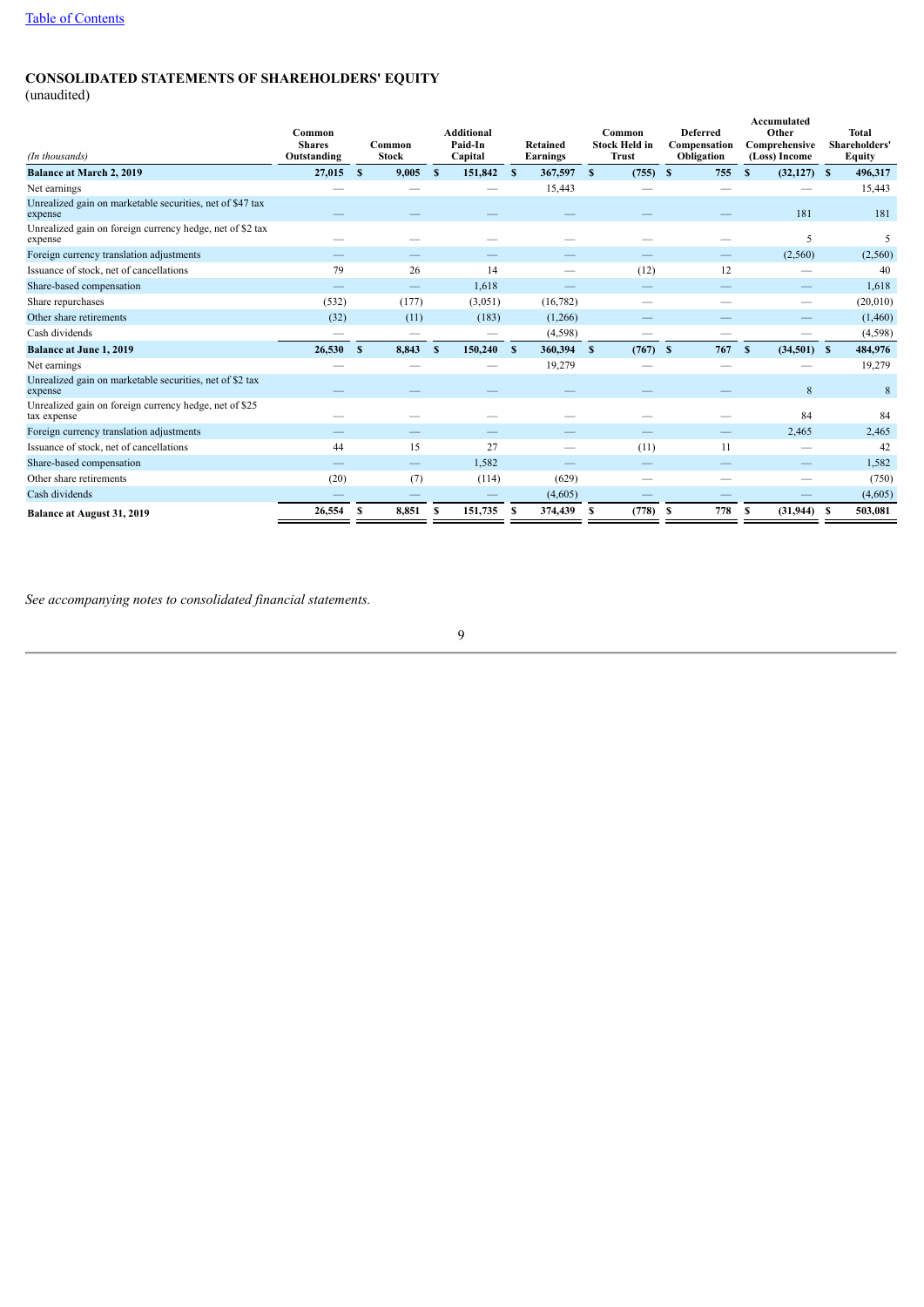# **NOTES TO CONSOLIDATED FINANCIAL STATEMENTS**

(unaudited)

#### **1. Summary of Significant Accounting Policies**

### **Basis of presentation**

The consolidated financial statements of Apogee Enterprises, Inc. (we, us, our or the Company) have been prepared in accordance with accounting principles generally accepted in the United States. The information included in this Form 10-Q should be read in conjunction with the Company's Form 10- K for the year ended February 29, 2020. We use the same accounting policies in preparing quarterly and annual financial statements. All adjustments necessary for a fair presentation of quarterly and year to date operating results are reflected herein and are of a normal, recurring nature. The results of operations for the three- and six-month periods ended August 29, 2020 are not necessarily indicative of the results to be expected for the full year.

### **COVID-19 considerations**

The ongoing COVID-19 pandemic continues to cause volatility and uncertainty in global markets impacting worldwide economic activity. We have experienced some delays in commercial construction projects and orders as a result of COVID-19. In our Architectural Glass and Architectural Framing segments, orders have been delayed or have slowed, as customers and end markets face some uncertainty and delays in timing of work. In our Architectural Services segment, some construction site closures or project delays have occurred, and job sites have had to adjust to increased physical distancing and health-related precautions. Within our Large-Scale Optical (LSO) segment, many customers reopened and the segment's two manufacturing locations resumed normal operations during the second quarter, after being shutdown for most of the first and second quarters, in response to governmental "stay at home" directives. We have also been impacted by quarantine-related absenteeism among our workforce, resulting in labor and capacity constraints at some of our facilities. The extent to which COVID-19 will continue to impact our business will depend on future developments and public health advancements, which are highly uncertain and cannot be predicted with confidence. However, by the end of the second quarter, we have continued to see signs of improvement, including the reopening of retailers, moderating project delays and fewer workforce absences.

Furthermore, in response to COVID-19, we have implemented a variety of countermeasures to promote the health and safety of our employees during this pandemic, including health screening, physical distancing practices, enhanced cleaning, use of personal protective equipment, business travel restrictions, and remote work capabilities, in addition to quarantine-related paid leave and other employee assistance programs.

### **Adoption of new accounting standards**

At the beginning of fiscal 2021, we adopted the guidance in ASU 2016-13, *Measurement of Credit Losses on Financial Instruments.* The guidance provides for a new impairment model on financial instruments which is based on expected credit losses, which was applied following a modified retrospective approach. Additionally, the new guidance makes targeted improvements to the impairment model for certain available-for-sale debt securities, including eliminating the concept of "other than temporary" from that model. The portion of the guidance related to available-for-sale debt securities was adopted following a prospective approach. The adoption of this ASU did not have a significant impact on earnings or financial condition. Refer to additional disclosures in Notes 2 and 4.

#### **Subsequent events**

We have evaluated subsequent events for potential recognition and disclosure through the date of this filing. Subsequent to the end of the quarter, in September 2020, we sold our McCook, IL building within our LSO segment for \$25.1 million. The carrying value of the building was \$4.3 million, and we recognized a gain on this sale of approximately \$14.8 million, net of taxes and associated transaction costs. We also entered into a separate lease agreement for this facility, which was determined to be an operating lease, and we will have approximately \$8.2 million of additional future lease commitments upon commencement of this lease in September 2020. Additionally, in September 2020, we announced the retirement of our Chief Executive Officer, effective February 27, 2021, the end of our current fiscal year, and entered into a transition agreement with him.

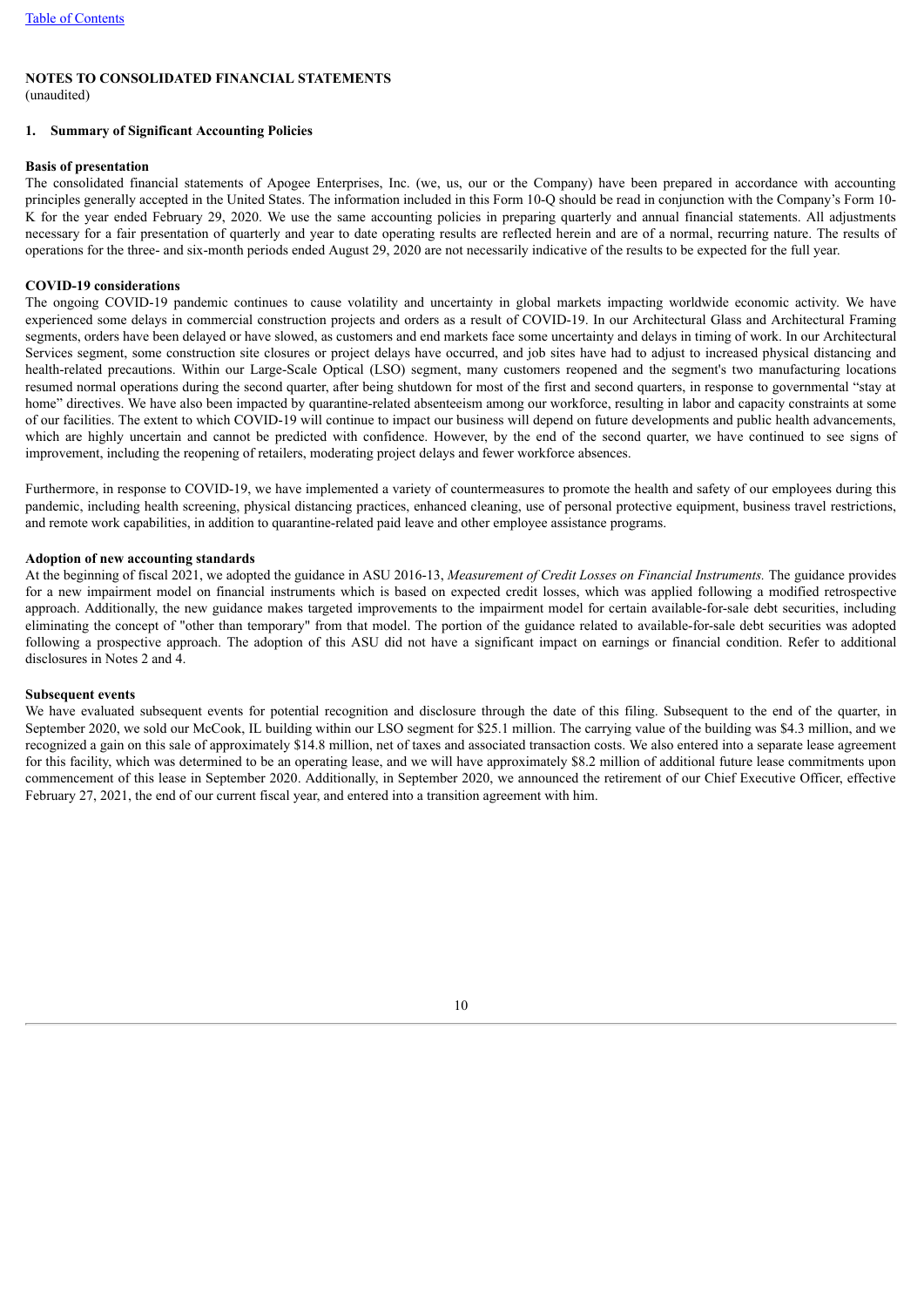# **2. Revenue, Receivables and Contract Assets and Liabilities**

### **Revenue**

The following table disaggregates total revenue by timing of recognition (see Note 12 for disclosure of revenue by segment):

|                        | <b>Three Months Ended</b> |                        |  |                        |  |                        |  | <b>Six Months Ended</b> |  |  |  |  |
|------------------------|---------------------------|------------------------|--|------------------------|--|------------------------|--|-------------------------|--|--|--|--|
| (In thousands)         |                           | <b>August 29, 2020</b> |  | <b>August 31, 2019</b> |  | <b>August 29, 2020</b> |  | <b>August 31, 2019</b>  |  |  |  |  |
| Recognized at shipment |                           | 133.997                |  | 164.336                |  | 250,160                |  | 319,602                 |  |  |  |  |
| Recognized over time   |                           | 185.486                |  | 192.722                |  | 358.418                |  | 392,822                 |  |  |  |  |
| Total                  |                           | 319.483                |  | 357,058                |  | 608,578                |  | 712,424                 |  |  |  |  |

#### **Receivables**

Receivables reflected in the financial statements represent the net amount expected to be collected. An allowance for credit losses is established based on expected losses. Expected losses are estimated by reviewing individual accounts, considering aging, financial condition of the debtor, recent payment history, current and forecast economic conditions and other relevant factors. Upon billing, aging of receivables is monitored until collection. An account is considered current when it is within agreed upon payment terms. An account is written off when it is determined that the asset is no longer collectible. Retainage on construction contracts represents amounts withheld by our customers on long-term projects until the project reaches a level of completion where amounts are released.

| (In thousands)                    | <b>August 29, 2020</b> | <b>February 29, 2020</b> |
|-----------------------------------|------------------------|--------------------------|
| Trade accounts                    | 122,870                | 141,126                  |
| Construction contracts            | 3,611                  | 20,808                   |
| Contract retainage                | 41,168                 | 37,341                   |
| Total receivables                 | 167,649                | 199,275                  |
| Less: allowance for credit losses | (1,967)                | (2, 469)                 |
| Net receivables                   | 165,682                | 196,806                  |

The following table summarizes the activity in the allowance for credit losses:

| (In thousands)                                      | <b>August 29, 2020</b> |
|-----------------------------------------------------|------------------------|
| Beginning balance                                   | 2,469                  |
| Additions charged to costs and expenses             | 115                    |
| Deductions from allowance, net of recoveries        | (541)                  |
| Other changes $(1)$                                 | (76)                   |
| Ending balance                                      | 1.967                  |
| $\sim$ $\sim$ $\sim$ $\sim$ $\sim$ $\sim$<br>$\sim$ |                        |

(1) Result of foreign currency effects

# **Contract assets and liabilities**

Contract assets consist of retainage, costs and earnings in excess of billings and other unbilled amounts typically generated when revenue recognized exceeds the amount billed to the customer. Contract liabilities consist of billings in excess of costs and earnings and other deferred revenue on contracts. Retainage is classified within receivables and deferred revenue is classified within other current liabilities on our consolidated balance sheets.

The time period between when performance obligations are complete and when payment is due is not significant. In certain of our businesses that recognize revenue over time, progress billings follow an agreed-upon schedule of values, and retainage is withheld by the customer until the project reaches a level of completion where amounts are released.

| (In thousands)       | <b>August 29, 2020</b> | <b>February 29, 2020</b> |
|----------------------|------------------------|--------------------------|
| Contract assets      | 71.701                 | 110,923                  |
| Contract liabilities | 26,105                 | 35,954                   |

The decrease in contract assets was mainly due to a reduction in costs and earnings in excess of billings, which is driven by the settlement of matters related to a legacy EFCO project, as well as the timing of projects. The change in contract liabilities was due to timing of project activity within our businesses that operate under long-term contracts.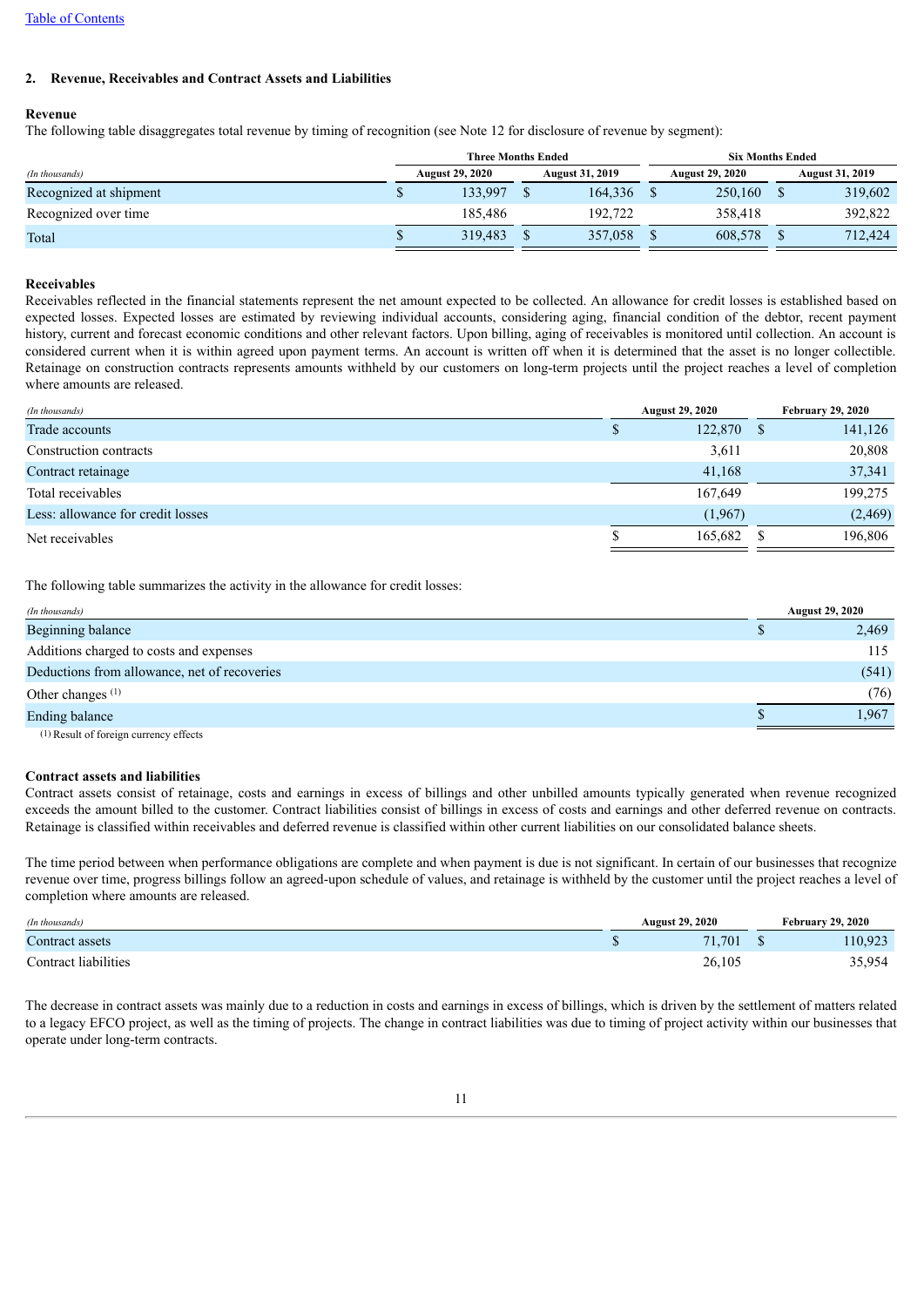| Other contract-related disclosures                                             | <b>Three Months Ended</b> |                        |                        | <b>Six Months Ended</b> |  |                        |  |  |
|--------------------------------------------------------------------------------|---------------------------|------------------------|------------------------|-------------------------|--|------------------------|--|--|
| (In thousands)                                                                 | <b>August 29, 2020</b>    | <b>August 31, 2019</b> | <b>August 29, 2020</b> |                         |  | <b>August 31, 2019</b> |  |  |
| Revenue recognized related to contract liabilities from prior<br>year-end      | 1.184                     | 3.361 S                |                        | 14.195                  |  | 17.455                 |  |  |
| Revenue recognized related to prior satisfaction of performance<br>obligations | 3.652                     | 4.481                  |                        | 6.529                   |  | 6.430                  |  |  |

Some of our contracts have an expected duration of longer than a year, with performance obligations extending over that timeframe. Generally, these contracts are in our businesses with long-term contracts which recognize revenue over time. As of August 29, 2020, the transaction price associated with unsatisfied performance obligations was approximately \$958.8 million. The performance obligations are expected to be satisfied, and the corresponding revenue to be recognized, over the following estimated time periods:

| (In thousands)   | <b>August 29, 2020</b> |         |
|------------------|------------------------|---------|
| Within one year  |                        | 471,295 |
| Within two years |                        | 363,735 |
| Beyond           |                        | 123,764 |
| Total            |                        | 958,794 |

# **3. Supplemental Balance Sheet Information**

# **Inventories**

| (In thousands)    | <b>August 29, 2020</b> |        |   | <b>February 29, 2020</b> |
|-------------------|------------------------|--------|---|--------------------------|
| Raw materials     | N.D                    | 39,006 | c | 36,611                   |
| Work-in-process   |                        | 16,804 |   | 17,520                   |
| Finished goods    |                        | 14,381 |   | 16,958                   |
| Total inventories |                        | 70.191 |   | 71,089                   |

## **Other current liabilities**

| (In thousands)                  | <b>August 29, 2020</b> |        |  | <b>February 29, 2020</b> |
|---------------------------------|------------------------|--------|--|--------------------------|
| Warranties                      |                        | 13,648 |  | 12,822                   |
| Accrued project losses          |                        | 8,684  |  | 48,962                   |
| Property and other taxes        |                        | 7,334  |  | 5,952                    |
| Accrued self-insurance reserves |                        | 10,218 |  | 8,307                    |
| Other                           |                        | 33,429 |  | 42,271                   |
| Total other current liabilities |                        | 73,313 |  | 118,314                  |

# **Other non-current liabilities**

| <b>August 29, 2020</b> |        |  | <b>February 29, 2020</b> |
|------------------------|--------|--|--------------------------|
|                        | 15,717 |  | 15,717                   |
|                        | 8,245  |  | 8,294                    |
|                        | 9,564  |  | 8,452                    |
|                        | 22,407 |  | 7.940                    |
|                        | 24,750 |  | 16,459                   |
|                        | 80,683 |  | 56,862                   |
|                        |        |  |                          |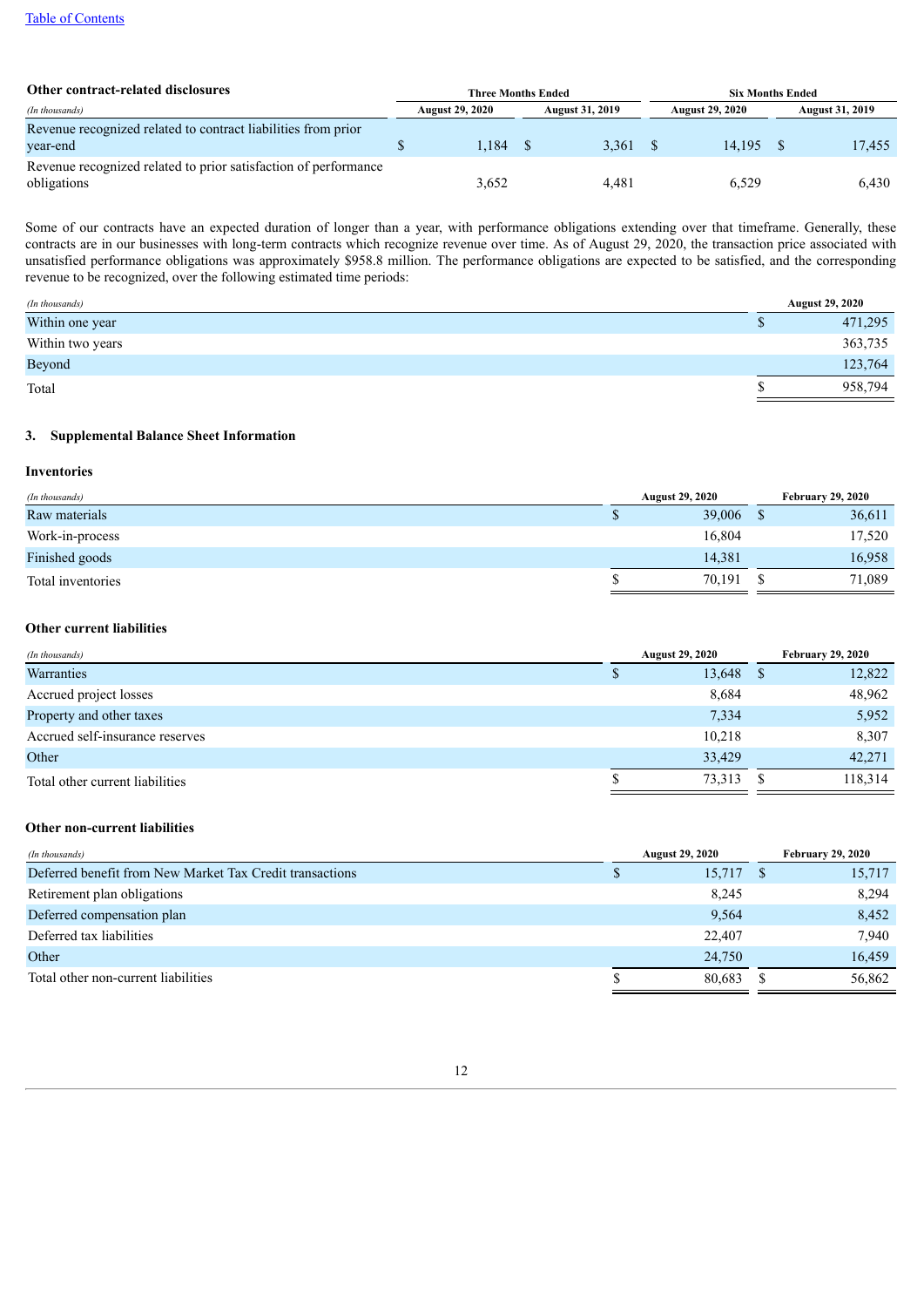# **4. Financial Instruments**

# **Marketable securities**

Through our wholly-owned insurance subsidiary, Prism Assurance, Ltd. (Prism), we hold the following available-for-sale marketable securities, made up of municipal and corporate bonds:

| (In thousands)         | <b>Amortized Cost</b> |        |  | <b>Gross Unrealized Gains</b> | <b>Gross Unrealized Losses</b> | Estimated<br><b>Fair Value</b> |  |  |
|------------------------|-----------------------|--------|--|-------------------------------|--------------------------------|--------------------------------|--|--|
| <b>August 29, 2020</b> |                       | 12.497 |  | 462                           |                                | 12.958                         |  |  |
| February 29, 2020      |                       | 11,692 |  | 275                           |                                | .1,967                         |  |  |

Prism insures a portion of our general liability, workers' compensation and automobile liability risks using reinsurance agreements to meet statutory requirements. The reinsurance carrier requires Prism to maintain fixed-maturity investments for the purpose of providing collateral for Prism's obligations under the reinsurance agreements.

The amortized cost and estimated fair values of these bonds at August 29, 2020, by contractual maturity, are shown below. Expected maturities may differ from contractual maturities, as borrowers may have the right to call or prepay obligations with or without penalty.

| (In thousands)                        | <b>Amortized Cost</b> | <b>Estimated Fair Value</b> |
|---------------------------------------|-----------------------|-----------------------------|
| Due within one year                   | 1,122                 | 1,132                       |
| Due after one year through five years | 7,221                 | 7,497                       |
| Due after five years through 10 years | 3,354                 | 3,509                       |
| Due beyond 15 years                   | 800                   | 820                         |
| Total                                 | 12,497                | 12,958                      |

### **Derivative instruments**

In August 2019, we entered into an interest rate swap to hedge exposure to variability in cash flows from interest payments on our floating-rate revolving credit facility. As of August 29, 2020, the interest rate swap contract had a notional value of \$60 million.

We periodically enter into forward purchase foreign currency cash flow hedge contracts, generally with an original maturity date of less than one year, to hedge foreign currency exchange rate risk. As of August 29, 2020, we held foreign exchange forward contracts with a U.S. dollar notional value of \$28.4 million, with the objective of reducing the exposure to fluctuations in the Canadian dollar and the Euro.

These derivative instruments are recorded within our consolidated balance sheets within other current assets and liabilities. Gains or losses associated with these instruments are recorded as a component of accumulated other comprehensive income.

### **Fair value measurements**

Financial assets and liabilities are classified in the fair value hierarchy based on the lowest level input that is significant to the fair value measurement: Level 1 (unadjusted quoted prices in active markets for identical assets or liabilities); Level 2 (observable market inputs, other than quoted prices included in Level 1); and Level 3 (unobservable inputs that cannot be corroborated by observable market data). We do not have any Level 3 financial assets or liabilities.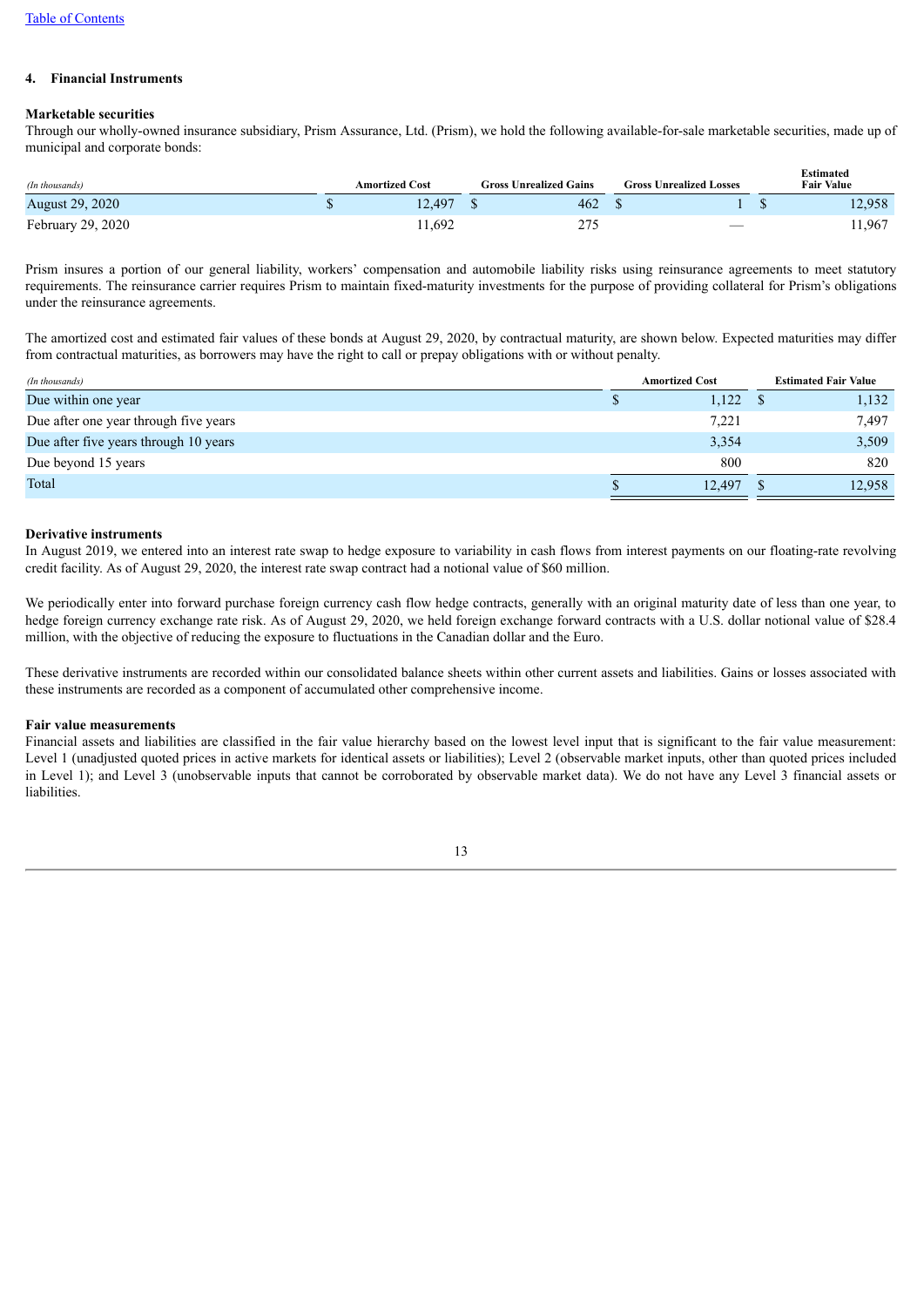| (In thousands)                           |      | <b>Ouoted Prices in</b><br><b>Active Markets</b><br>(Level 1) | <b>Other Observable Inputs</b><br>(Level 2) | <b>Total Fair Value</b> |
|------------------------------------------|------|---------------------------------------------------------------|---------------------------------------------|-------------------------|
| <b>August 29, 2020</b>                   |      |                                                               |                                             |                         |
| Assets:                                  |      |                                                               |                                             |                         |
| Money market funds                       | $\$$ | 2,178                                                         | -S                                          | $\mathbb{S}$<br>2,178   |
| Commercial paper                         |      |                                                               | 1,000                                       | 1,000                   |
| Municipal and corporate bonds            |      |                                                               | 12,958                                      | 12,958                  |
| Cash surrender value of life insurance   |      |                                                               | 17,125                                      | 17,125                  |
| Foreign currency forward/option contract |      |                                                               | 920                                         | 920                     |
| <b>Liabilities:</b>                      |      |                                                               |                                             |                         |
| Deferred compensation                    |      |                                                               | 15,155                                      | 15,155                  |
| Interest rate swap contract              |      |                                                               | 883                                         | 883                     |
|                                          |      |                                                               |                                             |                         |
| <b>February 29, 2020</b>                 |      |                                                               |                                             |                         |
| Assets:                                  |      |                                                               |                                             |                         |
| Money market funds                       | \$   | 2,689                                                         | - \$                                        | $\mathcal{S}$<br>2,689  |
| Commercial paper                         |      |                                                               | 1,500                                       | 1,500                   |
| Municipal and corporate bonds            |      |                                                               | 11,967                                      | 11,967                  |
| Cash surrender value of life insurance   |      |                                                               | 16,560                                      | 16,560                  |
| <b>Liabilities:</b>                      |      |                                                               |                                             |                         |
| Deferred compensation                    |      |                                                               | 14,042                                      | 14,042                  |

#### **Money market funds and commercial paper**

Fair value of money market funds was determined based on quoted prices for identical assets in active markets. Commercial paper was measured at fair value using inputs based on quoted prices for similar securities in active markets. These assets are included within cash and cash equivalents on our consolidated balance sheets.

Foreign currency forward/option contract — 340 340 Interest rate swap contract — 561 561

#### **Municipal and corporate bonds**

Municipal and corporate bonds were measured at fair value based on market prices from recent trades of similar securities and are classified within our consolidated balance sheets as other current or other non-current assets based on maturity date.

#### **Cash surrender value of life insurance and deferred compensation**

Contracts insuring the lives of certain employees who are eligible to participate in certain non-qualified pension and deferred compensation plans are held in trust. Cash surrender value of the contracts is based on performance measurement funds that shadow the deferral investment allocations made by participants in certain deferred compensation plans. Changes in cash surrender value are recorded in other expense. The deferred compensation liability balances are valued based on amounts allocated by participants to the underlying performance measurement funds.

#### **Derivative instruments**

The interest rate swap is measured at fair value using other observable market inputs, based off of benchmark interest rates. Forward foreign exchange contracts are measured at fair value using other observable market inputs, such as quotations on forward foreign exchange points and foreign currency exchange rates. Derivative positions are primarily valued using standard calculations and models that use as their basis readily observable market parameters. Industry standard data providers are our primary source for forward and spot rate information for both interest and currency rates.

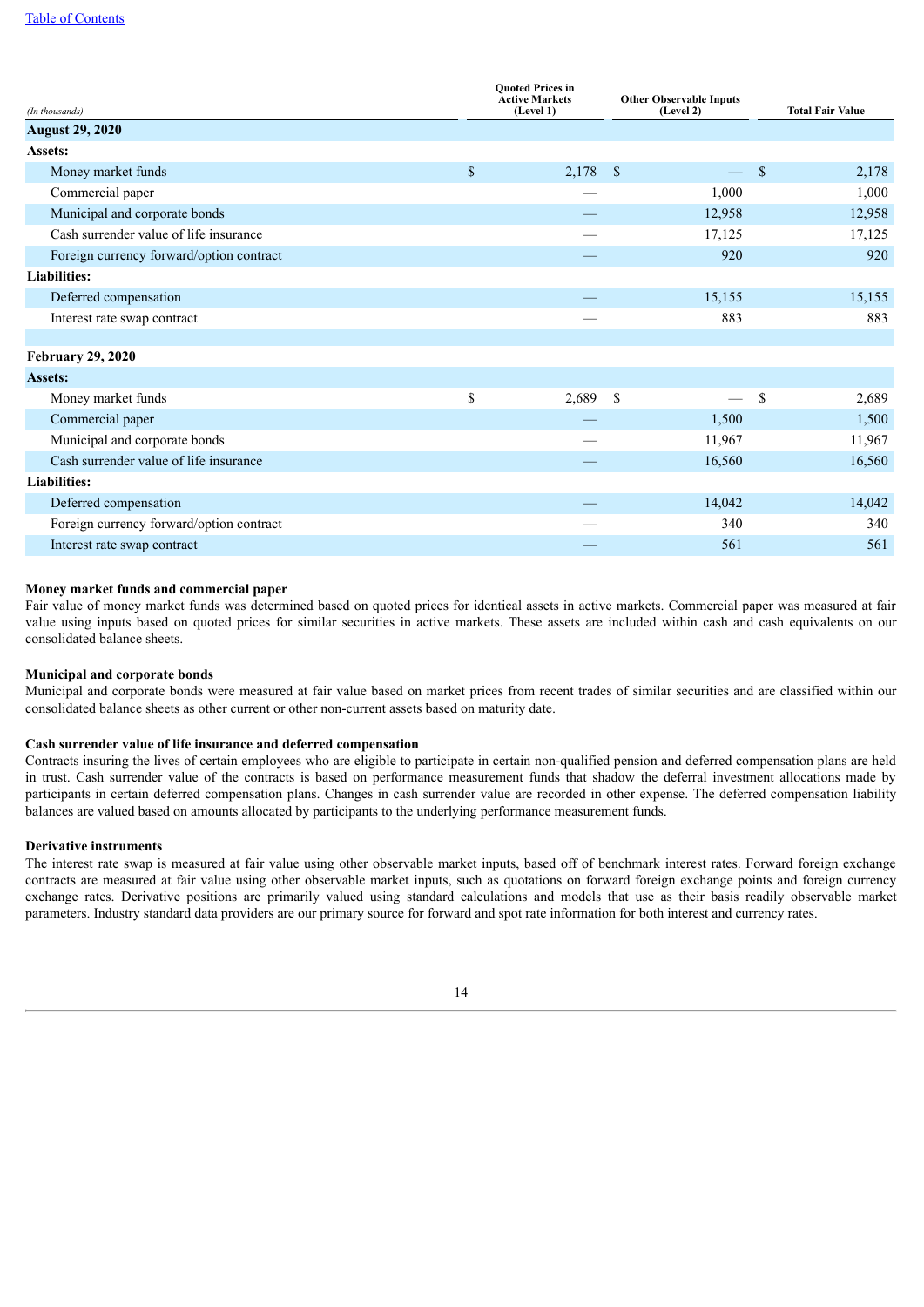# **5. Goodwill and Other Identifiable Intangible Assets**

The carrying amount of goodwill attributable to each reporting segment was:

| (In thousands)                      | Architectural<br><b>Framing Systems</b> | <b>Architectural Glass</b> | Architectural<br><b>Services</b> | <b>Large-Scale</b><br>Optical |        | Total   |
|-------------------------------------|-----------------------------------------|----------------------------|----------------------------------|-------------------------------|--------|---------|
| <b>Balance at March 2, 2019</b>     | 148.446                                 | 25,709                     | 1,120                            |                               | 10,557 | 185,832 |
| Foreign currency translation        | (263)                                   | (53)                       |                                  |                               |        | (316)   |
| <b>Balance at February 29, 2020</b> | 148,183                                 | 25,656                     | 1,120                            |                               | 10,557 | 185,516 |
| Adjustment $(1)$                    | 6,315                                   |                            |                                  |                               |        | 6,315   |
| Foreign currency translation        | 1,130                                   | (395)                      |                                  |                               |        | 735     |
| <b>Balance at August 29, 2020</b>   | 155.628                                 | 25.261                     | 1.120                            |                               | 10.557 | 192.566 |

<sup>(1)</sup> During the quarter ended May 30, 2020, we recorded a \$6.3 million increase to goodwill and corresponding increase to deferred tax liabilities to correct an immaterial error related to prior<br>periods. The error was not

The gross carrying amount of other intangible assets and related accumulated amortization was:

| (In thousands)                         |    | <b>Gross</b><br>Carrying<br>Amount |               | Accumulated<br><b>Amortization</b> | Foreign<br>Currency<br><b>Translation</b> |               | Net     |
|----------------------------------------|----|------------------------------------|---------------|------------------------------------|-------------------------------------------|---------------|---------|
| <b>August 29, 2020</b>                 |    |                                    |               |                                    |                                           |               |         |
| Definite-lived intangible assets:      |    |                                    |               |                                    |                                           |               |         |
| Customer relationships                 | \$ | 119,647                            | <sup>\$</sup> | $(36,543)$ \$                      | 1,188                                     | $\mathbb{S}$  | 84,292  |
| Other intangibles                      |    | 40,918                             |               | (33, 153)                          | 47                                        |               | 7,812   |
| Total definite-lived intangible assets |    | 160,565                            |               | (69,696)                           | 1,235                                     |               | 92,104  |
| Indefinite-lived intangible assets:    |    |                                    |               |                                    |                                           |               |         |
| Trademarks                             |    | 45,300                             |               |                                    | 368                                       |               | 45,668  |
| Total intangible assets                | S  | 205,865                            | \$.           | $(69, 696)$ \$                     | 1,603                                     | <sup>\$</sup> | 137,772 |
| <b>February 29, 2020</b>               |    |                                    |               |                                    |                                           |               |         |
| Definite-lived intangible assets:      |    |                                    |               |                                    |                                           |               |         |
| Customer relationships                 | \$ | 120,239                            | <sup>\$</sup> | $(33,121)$ \$                      | $(592)$ \$                                |               | 86,526  |
| Other intangibles                      |    | 41,069                             |               | (32,516)                           | (189)                                     |               | 8,364   |
| Total definite-lived intangible assets |    | 161,308                            |               | (65, 637)                          | (781)                                     |               | 94,890  |
| Indefinite-lived intangible assets:    |    |                                    |               |                                    |                                           |               |         |
| Trademarks                             |    | 45,421                             |               |                                    | (120)                                     |               | 45,301  |
| Total intangible assets                | S  | 206,729                            |               | (65, 637)                          | (901)                                     |               | 140,191 |

Amortization expense on definite-lived intangible assets was \$3.7 million and \$3.8 million for the six-month periods ended August 29, 2020 and August 31, 2019, respectively. Amortization expense of other identifiable intangible assets is included in selling, general and administrative expenses. At August 29, 2020, the estimated future amortization expense for definite-lived intangible assets was:

| (In thousands)                 | <b>Remainder of Fiscal</b><br>2021 | Fiscal 2022 | Fiscal 2023 | Fiscal 2024 | Fiscal 2025 |       |  |
|--------------------------------|------------------------------------|-------------|-------------|-------------|-------------|-------|--|
| Estimated amortization expense | 3.950                              | 7.897       | 7,806       | 7.040       |             | 7,176 |  |

# **6. Debt**

As of August 29, 2020, we had a committed revolving credit facility with maximum borrowings of up to \$235 million, maturing in June 2024, and a \$150 million term loan maturing in April 2021. As of August 29, 2020, our total debt outstanding was \$167.7 million, compared to \$217.9 million as of February 29, 2020. There were no outstanding borrowings under the revolving credit facility as of August 29, 2020, and there were \$47.5 million in outstanding borrowings under the revolving credit facility as of February 29, 2020.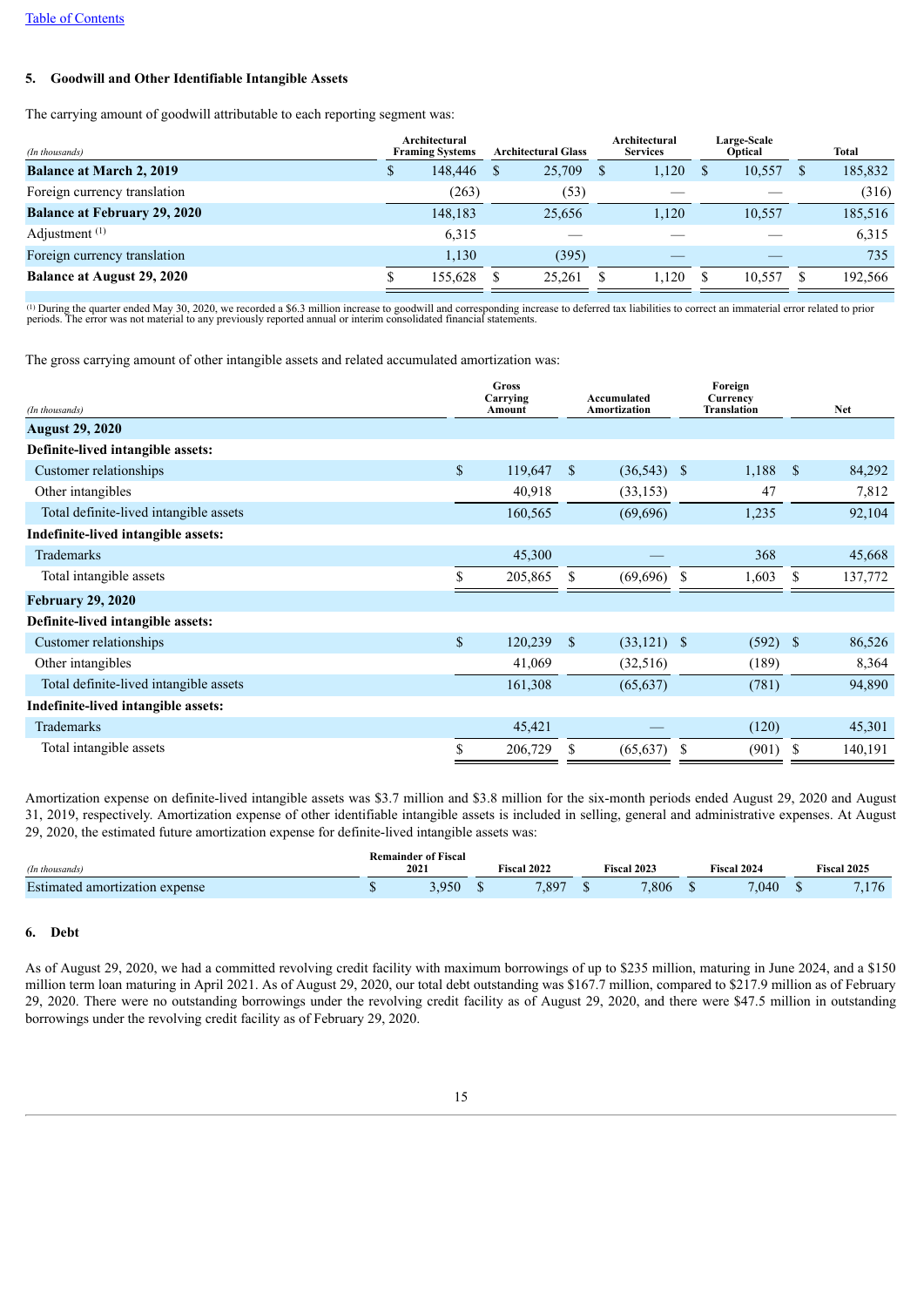Our revolving credit facility and term loan contain two financial covenants that require us to stay below a maximum debt-to-EBITDA ratio and maintain a minimum ratio of interest expense-to-EBITDA. Both ratios are computed quarterly, with EBITDA calculated on a rolling four-quarter basis. At August 29, 2020, we were in compliance with both financial covenants. Additionally, at August 29, 2020, we had a total of \$18.7 million of ongoing letters of credit related to industrial revenue bonds, construction contracts and insurance collateral that expire in fiscal years 2021 to 2022 and reduce borrowing capacity under the revolving credit facility.

At August 29, 2020, debt included \$15.0 million of industrial revenue bonds that mature in fiscal years 2022 through 2043. In June 2020, a \$5.4 million industrial revenue bond matured and was repaid. The fair value of the industrial revenue bonds approximated carrying value at August 29, 2020, due to the variable interest rates on these instruments. All debt would be classified as Level 2 within the fair value hierarchy described in Note 4.

We also maintain two Canadian committed, revolving credit facilities totaling \$25.0 million (USD). As of August 29, 2020, \$2.7 million in borrowings were outstanding under the facilities, while at February 29, 2020, no borrowings were outstanding under the facilities.

Interest payments were \$2.5 million and \$5.3 million for the six months ended August 29, 2020 and August 31, 2019, respectively.

#### **7. Leases**

We lease certain of the buildings and equipment used in our operations. We determine if an arrangement contains a lease at inception. Currently, all of our lease arrangements are classified as operating leases. We elected the package of practical expedients permitted under the transition guidance in adopting ASC 842, which among other things, allowed us to carry forward our historical lease classification. Operating lease assets and liabilities are recognized at the lease commencement date based on the present value of lease payments over the lease term and lease expense is recognized on a straight-line basis over the lease term. Our leases have remaining lease terms of one to ten years, some of which include renewal options that can extend the lease for up to an additional ten years at our sole discretion. We have made an accounting policy election not to record leases with an original term of 12 months or less on our consolidated balance sheet and such leases are expensed on a straight-line basis over the lease term.

In determining lease asset value, we consider fixed or variable payment terms, prepayments, incentives, and options to extend, terminate or purchase. Renewal, termination or purchase options affect the lease term used for determining lease asset value only if the option is reasonably certain to be exercised. We use a discount rate for each lease based upon an estimated incremental borrowing rate over a similar term. We have elected the practical expedient to account for lease and non lease components (e.g., common-area maintenance costs) as a single lease component. Our lease agreements do not contain any material residual value guarantees or material restrictive covenants. We are not a lessor in any transactions.

The components of lease expense were as follows:

|                       | <b>Three Months Ended</b> |                        |                        | <b>Six Months Ended</b> |  |                        |  |  |
|-----------------------|---------------------------|------------------------|------------------------|-------------------------|--|------------------------|--|--|
| (In thousands)        | <b>August 29, 2020</b>    | <b>August 31, 2019</b> | <b>August 29, 2020</b> |                         |  | <b>August 31, 2019</b> |  |  |
| Operating lease cost  | 3,290                     | 3,490                  |                        | 6,851                   |  | 6,863                  |  |  |
| Short-term lease cost | 442                       | 496                    |                        | 912                     |  | 1,179                  |  |  |
| Variable lease cost   | 645                       | 667                    |                        | 1.392                   |  | 1,380                  |  |  |
| Total lease cost      | 4,377                     | 4.653                  |                        | 9.155                   |  | 9.422                  |  |  |

Other supplemental information related to leases was as follows:

|                                                                                  | <b>Six Months Ended</b> |  |                        |  |  |  |  |  |  |
|----------------------------------------------------------------------------------|-------------------------|--|------------------------|--|--|--|--|--|--|
| (In thousands except weighted-average data)                                      | <b>August 29, 2020</b>  |  | <b>August 31, 2019</b> |  |  |  |  |  |  |
| Cash paid for amounts included in the measurement of operating lease liabilities | 6.562                   |  | 6,791                  |  |  |  |  |  |  |
| Lease assets obtained in exchange for new operating lease liabilities            | 6.778                   |  | 8.970                  |  |  |  |  |  |  |
| Weighted-average remaining lease term - operating leases                         | 4.9 years               |  | 6.0 years              |  |  |  |  |  |  |
| Weighted-average discount rate - operating leases                                | $3.55\%$                |  | $3.70 \%$              |  |  |  |  |  |  |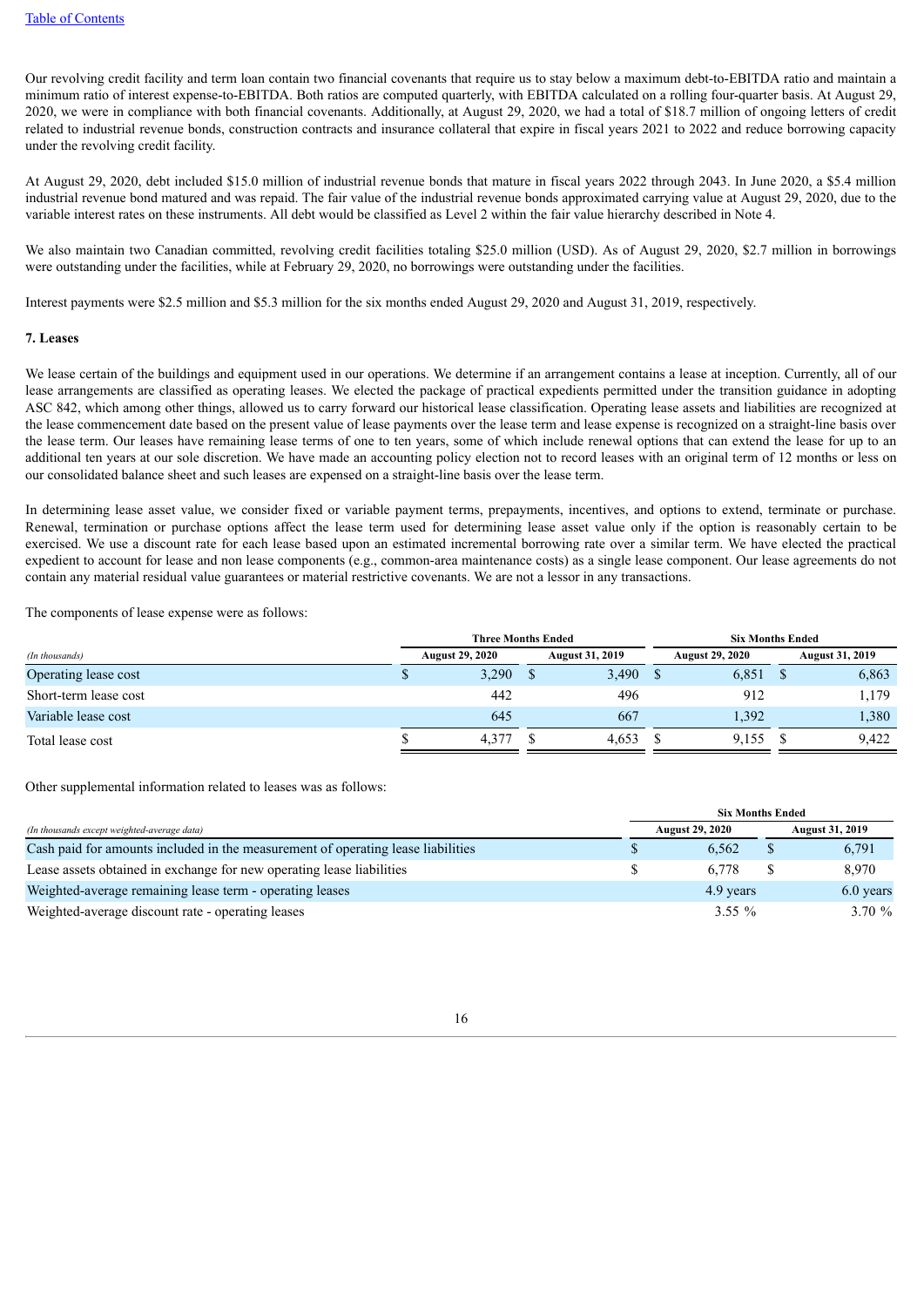Future maturities of lease liabilities are as follows:

| (In thousands)                      |   | <b>August 29, 2020</b> |
|-------------------------------------|---|------------------------|
| Remainder of Fiscal 2021            | Φ | 6,443                  |
| Fiscal 2022                         |   | 12,081                 |
| Fiscal 2023                         |   | 11,081                 |
| Fiscal 2024                         |   | 9,122                  |
| Fiscal 2025                         |   | 7,307                  |
| Fiscal 2026                         |   | 6,062                  |
| Thereafter                          |   | 8,686                  |
| Total lease payments                |   | 60,782                 |
| Less: Amounts representing interest |   | (5,185)                |
| Present value of lease liabilities  |   | 55,597                 |

As of August 29, 2020, we have \$5.7 million additional future operating lease commitments for leases that have not yet commenced. Subsequent to the end of the quarter, in September 2020, we sold our McCook, IL building within our LSO segment for \$25.1 million. The carrying value of the building was \$4.3 million, and we recognized a gain on this sale of approximately \$14.8 million, net of taxes and associated transaction costs. We also entered into a separate lease agreement for this facility, which was determined to be an operating lease, and we will have approximately \$8.2 million of additional future lease commitments upon commencement of this lease in September 2020.

#### **8. Commitments and Contingent Liabilities**

#### **Bond commitments**

In the ordinary course of business, predominantly in our Architectural Services and Architectural Framing Systems segments, we are required to provide surety or performance bonds that commit payments to our customers for any non-performance. At August 29, 2020, \$1.1 billion of these types of bonds were outstanding, of which \$589.1 million is in our backlog. These bonds do not have stated expiration dates. We have never been required to make payments under surety or performance bonds with respect to our existing businesses.

#### **Warranty and project-related contingencies**

We reserve estimated exposures on known claims, as well as on a portion of anticipated claims, for product warranty and rework cost, based on historical product liability claims as a ratio of sales. Claim costs are deducted from the accrual when paid. Factors that could have an impact on the warranty accrual in any given period include the following: changes in manufacturing quality, changes in product mix and any significant changes in sales volume. A warranty rollforward follows:

|                                | <b>Six Months Ended</b> |  |                        |  |                        |  |  |  |  |  |
|--------------------------------|-------------------------|--|------------------------|--|------------------------|--|--|--|--|--|
| (In thousands)                 |                         |  | <b>August 29, 2020</b> |  | <b>August 31, 2019</b> |  |  |  |  |  |
| Balance at beginning of period | кD                      |  | 15,629                 |  | 16,737                 |  |  |  |  |  |
| Additional accruals            |                         |  | 3,083                  |  | 3,606                  |  |  |  |  |  |
| Claims paid                    |                         |  | (2,050)                |  | (5,481)                |  |  |  |  |  |
| Balance at end of period       |                         |  | 16.662                 |  | 14,862                 |  |  |  |  |  |

Additionally, we are subject to project management and installation-related contingencies as a result of our fixed-price material supply and installation service contracts, primarily in our Architectural Services segment and certain of our Architectural Framing Systems businesses. We manage the risk of these exposures through contract negotiations, proactive project management and insurance coverages. The liability for these types of project-related contingencies was \$8.7 million and \$49.0 million as of August 29, 2020 and February 29, 2020, respectively. In June 2020, we settled contract claims related to a majority of these project-related contingencies on a legacy EFCO project for an amount equal to the contingency recorded at May 30, 2020.

#### **Letters of credit**

At August 29, 2020, we had \$18.7 million of ongoing letters of credit, all of which have been issued under our committed revolving credit facility, as discussed in Note 6. In connection with the settlement of contract claims related to a legacy EFCO project referenced above, the original project performance and payment bond related to the project was replaced, which required a \$25.0 million letter of credit. The letter of credit for the replacement bond was issued outside of our committed revolving credit facility, with no impact on our borrowing capacity and debt covenants.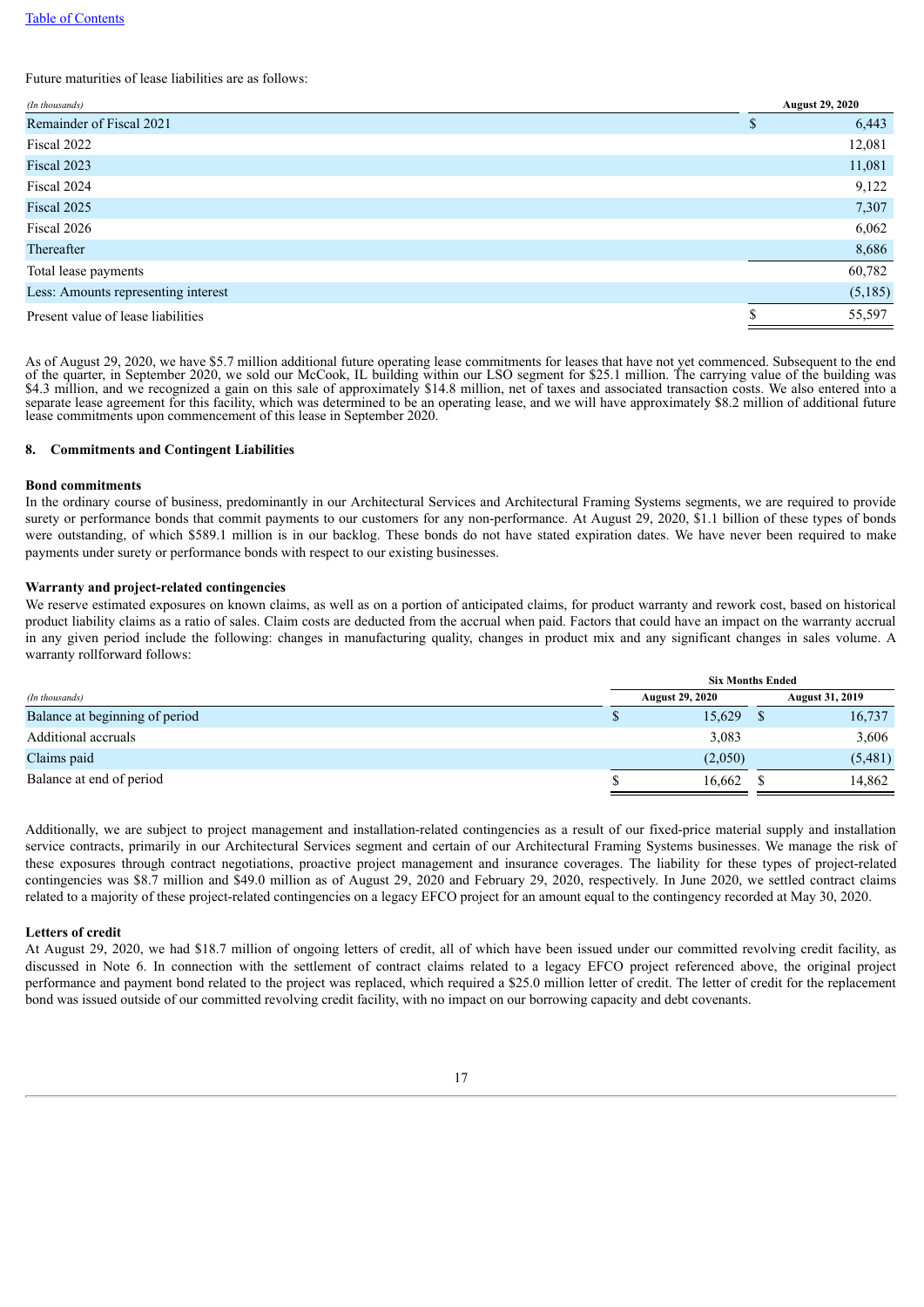# **Purchase obligations**

Purchase obligations for raw material commitments and capital expenditures totaled \$180.9 million as of August 29, 2020.

### **New Markets Tax Credit (NMTC) transactions**

We have entered into four separate NMTC programs to support our operational expansion. Proceeds received from investors on these transactions are included within other current and non-current liabilities on our consolidated balance sheets. The NMTC arrangements are subject to 100 percent tax recapture for a period of seven years from the date of each respective transaction. Therefore, upon the termination of each arrangement, these proceeds will be recognized in earnings in exchange for the transfer of tax credits. The direct and incremental costs incurred in structuring these arrangements have been deferred and are included in other current and non-current assets on our consolidated balance sheets. These costs will be recognized in conjunction with the recognition of the related proceeds on each arrangement. During the construction phase, we are required to hold cash dedicated to fund each capital project which is classified as restricted cash on our consolidated balance sheets. Variable-interest entities, which have been included within our consolidated financial statements, have been created as a result of the structure of these transactions, as investors in the programs do not have a material interest in their underlying economics.

The table below provides a summary of our outstanding NMTC transactions (in millions):

| Inception date | Termination date |  | Proceeds received | Deferred costs | Net benefit |      |  |
|----------------|------------------|--|-------------------|----------------|-------------|------|--|
| November 2013  | November 2020    |  | 10.7              | 3.3            |             | 7.4  |  |
| June $2016$    | June 2023        |  | 6.0               |                |             | 4.8  |  |
| August 2018    | August 2025      |  | 6.6               |                |             | 5.3  |  |
| September 2018 | September 2025   |  | 3.2               | 0.1            |             | 2.2  |  |
| Total          |                  |  | 26.5              | 6.8            |             | 19.7 |  |

#### **Litigation**

The Company is a party to various legal proceedings incidental to its normal operating activities. In particular, like others in the construction supply and services industry, the Company is routinely involved in various disputes and claims arising out of construction projects, sometimes involving significant monetary damages or product replacement. The Company is also subject to litigation arising out of areas such as employment practices, workers compensation and general liability matters. Although it is very difficult to accurately predict the outcome of any such proceedings, facts currently available indicate that no matters will result in losses that would have a material adverse effect on the results of operations, cash flows or financial condition of the Company.

#### **9. Share-Based Compensation**

Total share-based compensation expense included in the results of operations was \$3.7 million for the six-month period ended August 29, 2020 and \$3.2 million for the six-month period ended August 31, 2019.

#### **Stock options and SARs**

Stock option and SAR activity for the current six-month period is summarized as follows:

| <b>Stock options and SARs</b>                 | <b>Number of Shares</b> | <b>Weighted Average</b><br><b>Exercise Price</b> | <b>Weighted Average</b><br><b>Remaining Contractual</b><br>Life | <b>Aggregate Intrinsic</b><br>Value |
|-----------------------------------------------|-------------------------|--------------------------------------------------|-----------------------------------------------------------------|-------------------------------------|
| Outstanding at February 29, 2020              | 100.341                 | 8.34                                             |                                                                 |                                     |
| Awards granted                                | 660.600                 | 23.04                                            |                                                                 |                                     |
| Outstanding at August 29, 2020                | 760.941                 | 21.10                                            | 8.7 years \$                                                    | 1,339,552                           |
| Vested or expected to vest at August 29, 2020 | 760.941                 | 21.10                                            | 8.7 years \$                                                    | 1,339,552                           |
| Exercisable at August 29, 2020                | 100,341                 | 8.34                                             | $1.0$ year $\delta$                                             | 1,339,552                           |

No awards were issued or exercised during the six-months ended August 29, 2020 and August 31, 2019, respectively.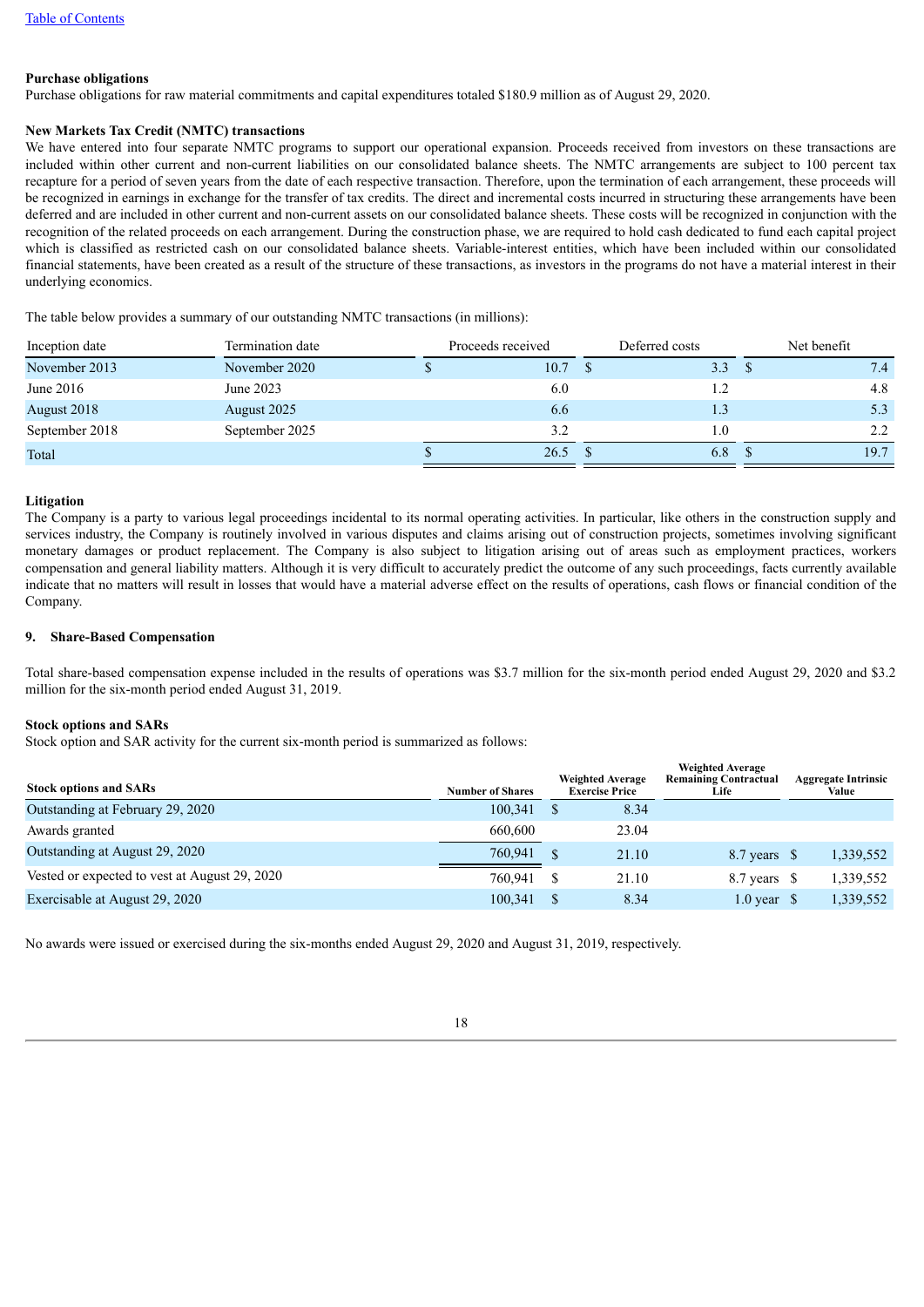### **Nonvested shares and share units**

Nonvested share activity for the current six-month period is summarized as follows:

| Nonvested shares and units     | <b>Number of Shares and</b><br>Units | <b>Weighted Average</b><br><b>Grant Date Fair Value</b> |
|--------------------------------|--------------------------------------|---------------------------------------------------------|
| Nonvested at February 29, 2020 | 309,259                              | 40.58                                                   |
| Granted                        | 330,196                              | 20.47                                                   |
| Vested                         | (125,370)                            | 41.45                                                   |
| Canceled                       | (1,559)                              | 33.67                                                   |
| Nonvested at August 29, 2020   | 512,526                              | 27.43                                                   |

At August 29, 2020, there was \$5.2 million of total unrecognized compensation cost related to nonvested share and nonvested share unit awards, which is expected to be recognized over a weighted average period of approximately 27 months. The total fair value of shares vested during the six months ended August 29, 2020 was \$2.8 million.

#### **10. Income Taxes**

The Company files income tax returns in the U.S. federal jurisdiction, various U.S. state jurisdictions, Canada, Brazil and other international jurisdictions. The Company is no longer subject to U.S. federal tax examinations for years prior to fiscal 2017, or state and local income tax examinations for years prior to fiscal 2013. The Company is not currently under U.S. federal examination for years subsequent to fiscal year 2016, and there is limited audit activity of the Company's income tax returns in U.S. state jurisdictions or international jurisdictions.

The total liability for unrecognized tax benefits was \$4.2 million and \$4.1 million at August 29, 2020 and February 29, 2020, respectively. Penalties and interest related to unrecognized tax benefits are recorded in income tax expense. The total liability for unrecognized tax benefits is expected to decrease by approximately \$0.4 million during the next 12 months due to lapsing of statutes.

#### **11. Earnings per Share**

The following table presents a reconciliation of the share amounts used in the computation of basic and diluted earnings per share:

|                                                                                                                                                                           | <b>Three Months Ended</b> |                        | <b>Six Months Ended</b> |                        |  |  |
|---------------------------------------------------------------------------------------------------------------------------------------------------------------------------|---------------------------|------------------------|-------------------------|------------------------|--|--|
| (In thousands)                                                                                                                                                            | <b>August 29, 2020</b>    | <b>August 31, 2019</b> | <b>August 29, 2020</b>  | <b>August 31, 2019</b> |  |  |
| Basic earnings per share – weighted average common shares<br>outstanding                                                                                                  | 26,156                    | 26.413                 | 26.162                  | 26,505                 |  |  |
| Weighted average effect of nonvested share grants and assumed<br>exercise of stock options                                                                                | 369                       | 323                    | 345                     | 284                    |  |  |
| Diluted earnings per share - weighted average common shares<br>and potential common shares outstanding                                                                    | 26.525                    | 26.736                 | 26.507                  | 26,789                 |  |  |
| Stock awards excluded from the calculation of earnings per<br>share because the effect was anti-dilutive (award price greater<br>than average market price of the shares) | 206                       | 186                    | 215                     | 186                    |  |  |

#### **12. Segment Information**

The Company has four reporting segments: Architectural Framing Systems, Architectural Glass, Architectural Services and LSO.

- The Architectural Framing Systems segment designs, engineers, fabricates and finishes the aluminum frames used in customized aluminum and glass window, curtainwall, storefront and entrance systems comprising the outside skin and entrances of commercial, institutional and high-end multi-family residential buildings. The Company has aggregated five operating segments into this reporting segment based on their similar products, customers, distribution methods, production processes and economic characteristics.
- The Architectural Glass segment fabricates coated, high-performance glass used in customized window and wall systems comprising the outside skin of commercial, institutional and high-end multi-family residential buildings.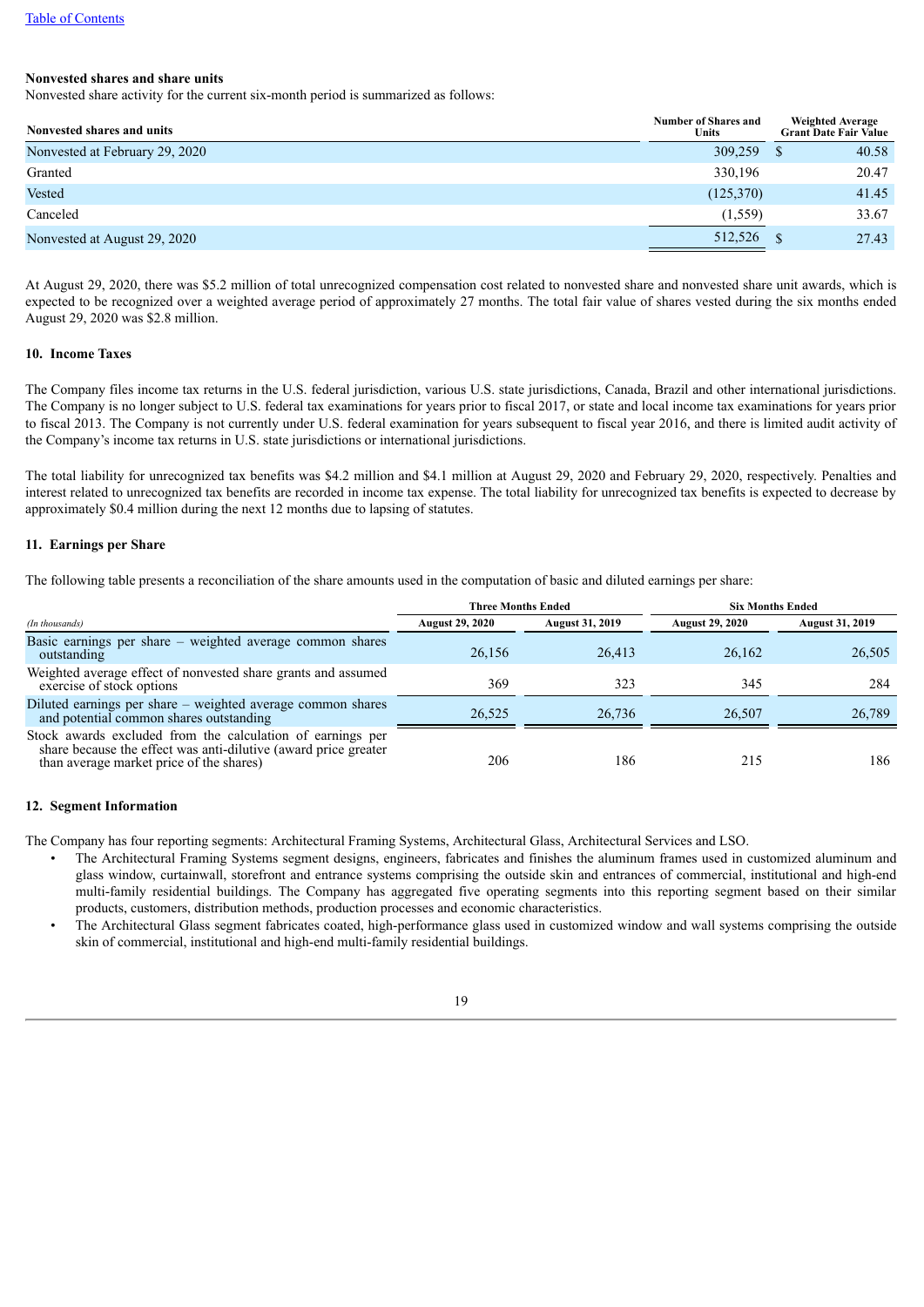- The Architectural Services segment designs, engineers, fabricates and installs the walls of glass, windows and other curtainwall products making up the outside skin of commercial and institutional buildings.
- The LSO segment manufactures value-added glass and acrylic products primarily for framing and display applications.

|                                      |                        | <b>Three Months Ended</b> |               |                        | <b>Six Months Ended</b> |          |               |                        |
|--------------------------------------|------------------------|---------------------------|---------------|------------------------|-------------------------|----------|---------------|------------------------|
| (In thousands)                       | <b>August 29, 2020</b> |                           |               | <b>August 31, 2019</b> | <b>August 29, 2020</b>  |          |               | <b>August 31, 2019</b> |
| Net sales                            |                        |                           |               |                        |                         |          |               |                        |
| Architectural Framing Systems        | \$                     | 152,927                   | <sup>\$</sup> | 187,394                | \$                      | 303,091  | \$            | 367,916                |
| <b>Architectural Glass</b>           |                        | 86,584                    |               | 99,138                 |                         | 163,495  |               | 199,429                |
| <b>Architectural Services</b>        |                        | 73,670                    |               | 61,597                 |                         | 137,221  |               | 126,744                |
| Large-Scale Optical                  |                        | 16,860                    |               | 20,785                 |                         | 23,171   |               | 42,045                 |
| Intersegment eliminations            |                        | (10, 558)                 |               | (11, 856)              |                         | (18,400) |               | (23,710)               |
| Net sales                            |                        | 319,483                   | <sup>S</sup>  | 357,058                | $\mathbf S$             | 608,578  | \$.           | 712,424                |
| Operating income (loss)              |                        |                           |               |                        |                         |          |               |                        |
| <b>Architectural Framing Systems</b> | $\mathbb{S}$           | 11,697                    | <sup>S</sup>  | 15,523                 | $\mathcal{S}$           | 18,993   | <sup>\$</sup> | 27,796                 |
| Architectural Glass                  |                        | 4,976                     |               | 6,460                  |                         | 4,482    |               | 12,859                 |
| <b>Architectural Services</b>        |                        | 6,569                     |               | 3,976                  |                         | 11,912   |               | 8,549                  |
| Large-Scale Optical                  |                        | 2,149                     |               | 4,630                  |                         | (984)    |               | 8,807                  |
| Corporate and other                  |                        | (2,176)                   |               | (3,013)                |                         | (4,720)  |               | (7,395)                |
| Operating income                     |                        | 23,215                    |               | 27,576                 | \$                      | 29,683   | \$            | 50,616                 |

Due to the varying combinations and integration of individual window, storefront and curtainwall systems, it is impractical to report product revenues generated by class of product, beyond the segment revenues currently reported.

#### <span id="page-19-0"></span>**Item 2. Management's Discussion and Analysis of Financial Condition and Results of Operations**

#### **Forward-looking statements**

This discussion contains "forward-looking statements" within the meaning of the Private Securities Litigation Reform Act of 1995. These statements reflect our current views with respect to future events and financial performance. The words "believe," "expect," "anticipate," "intend," "estimate," "forecast," "project," "should," "will," "continue" and similar expressions are intended to identify "forward-looking statements" within the meaning of the Private Securities Litigation Reform Act of 1995. All forecasts and projections in this document are "forward-looking statements," and are based on management's current expectations or beliefs. From time to time, we may also provide oral and written forward-looking statements in other materials we release to the public, such as press releases, presentations to securities analysts or investors, or other communications by the Company. Any or all of our forward-looking statements in this report and in any public statements we make could be materially different from actual results.

Accordingly, we wish to caution investors that any forward-looking statements made by or on behalf of the Company are subject to uncertainties and other factors that could cause actual results to differ materially from such statements. Information about factors that could materially affect our results can be found in the "Risk Factors" section of our Annual Report on Form 10-K for the year ended February 29, 2020 and in subsequent filings with the U.S. Securities and Exchange Commission, including this Quarterly Report on Form 10-Q.

We also wish to caution investors that other factors might in the future prove to be important in affecting the Company's results of operations. New factors emerge from time to time; it is not possible for management to predict all such factors, nor can it assess the impact of each such factor on the business or the extent to which any factor, or a combination of factors, may cause actual results to differ materially from those contained in any forward-looking statements. We undertake no obligation to update publicly or revise any forward-looking statements, whether as a result of new information, future events or otherwise.

#### **Overview**

We are a leader in certain technologies involving the design and development of value-added glass and metal products and services for enclosing commercial buildings and framing and displays. Our four reporting segments are: Architectural Framing Systems, Architectural Glass, Architectural Services and Large-Scale Optical (LSO).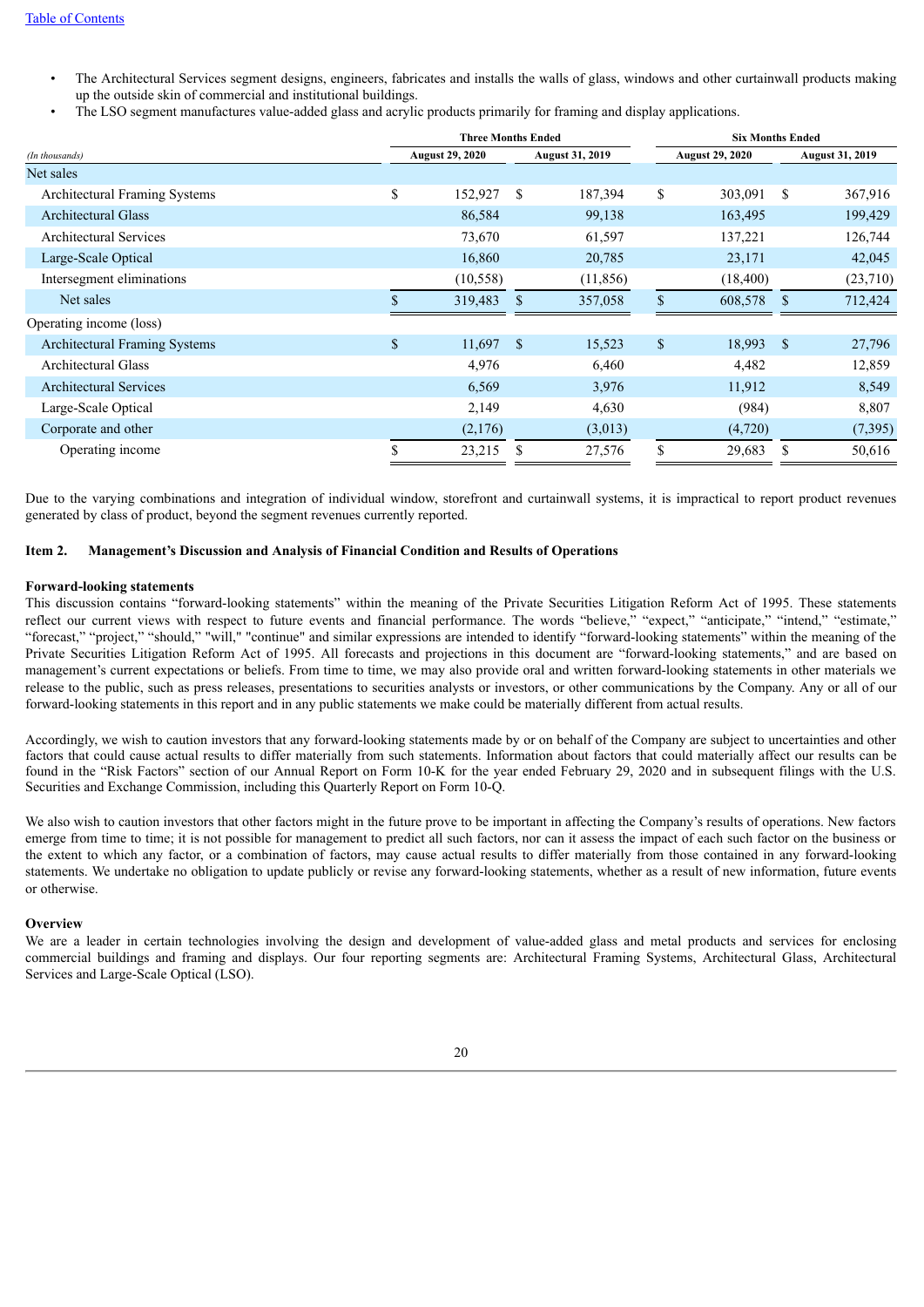The ongoing COVID-19 pandemic continues to cause volatility and uncertainty in global markets impacting worldwide economic activity. We have experienced some delays in commercial construction projects and orders as a result of COVID-19. In our Architectural Glass and Architectural Framing segments, orders have been delayed or have slowed, as customers and end markets face some uncertainty and delays in timing of work. In our Architectural Services segment, some construction site closures or project delays have occurred, and job sites have had to adjust to increased physical distancing and health-related precautions. Within our LSO segment, many customers reopened and the segment's two manufacturing locations resumed normal operations during the second quarter, after being shutdown for most of the first and second quarters, in response to governmental "stay at home" directives. We have also been impacted by quarantine-related absenteeism among our workforce, resulting in labor and capacity constraints at some of our facilities. The extent to which COVID-19 will continue to impact our business will depend on future developments and public health advancements, which are highly uncertain and cannot be predicted with confidence. However, by the end of the second quarter, we have continued to see signs of improvement, including the reopening of retailers, moderating project delays and fewer workforce absences.

Furthermore, in response to COVID-19, we have implemented a variety of countermeasures to promote the health and safety of our employees during this pandemic, including health screening, physical distancing practices, enhanced cleaning, use of personal protective equipment, business travel restrictions, and remote work capabilities, in addition to quarantine-related paid leave and other employee assistance programs.

The following selected financial data should be read in conjunction with the Company's Form 10-K for the year ended February 29, 2020 and the consolidated financial statements, including the notes to consolidated financial statements, included therein.

#### **Highlights of Second Quarter of Fiscal 2021 Compared to Second Quarter of Fiscal 2020**

#### **Net sales**

Consolidated net sales decreased 10.5 percent, or \$37.6 million, and decreased 14.6 percent, or \$103.8 million, for the three- and six-month periods ended August 29, 2020, respectively, compared to the same periods in the prior year, reflecting COVID-19 and market-related volume declines in three of the Company's segments.

The relationship between various components of operations, as a percentage of net sales, is presented below:

|                                              | <b>Three Months Ended</b> |                        | <b>Six Months Ended</b> |                        |  |  |
|----------------------------------------------|---------------------------|------------------------|-------------------------|------------------------|--|--|
|                                              | <b>August 29, 2020</b>    | <b>August 31, 2019</b> | <b>August 29, 2020</b>  | <b>August 31, 2019</b> |  |  |
| Net sales                                    | $100.0 \%$                | $100.0 \%$             | $100.0 \%$              | $100.0 \%$             |  |  |
| Cost of sales                                | 76.2                      | 75.9                   | 77.6                    | 76.5                   |  |  |
| Gross profit                                 | 23.8                      | 24.1                   | 22.4                    | 23.5                   |  |  |
| Selling, general and administrative expenses | 16.6                      | 16.4                   | 17.5                    | 16.4                   |  |  |
| Operating income                             | 7.3                       | 7.7                    | 4.9                     | 7.1                    |  |  |
| Interest expense, net                        | 0.4                       | 0.7                    | 0.5                     | 0.7                    |  |  |
| Other income, net                            | 0.4                       | 0.1                    |                         | 0.1                    |  |  |
| Earnings before income taxes                 | 7.2                       | 7.1                    | 4.5                     | 6.4                    |  |  |
| Income tax expense                           | 1.7                       | 1.7                    | 1.1                     | 1.6                    |  |  |
| Net earnings                                 | 5.5 $%$                   | 5.4 $%$                | $3.4 \%$                | 4.8 $%$                |  |  |
| Effective tax rate                           | 23.7%                     | 24.0%                  | 24.4%                   | $24.2 \%$              |  |  |

#### **Gross profit**

Gross profit as a percent of sales was 23.8 percent and 22.4 percent for the three- and six-month periods ended August 29, 2020, compared to 24.1 percent and 23.5 percent for the three- and six-month periods ended August 31, 2019. The decrease in both periods of fiscal 2021 compared to fiscal 2020 was largely driven by lower volumes due to COVID-19 and market-related project delays.

#### **Selling, general and administrative (SG&A) expenses**

SG&A expenses as a percent of sales were 16.6 percent and 17.5 percent for the three- and six-month periods ended August 29, 2020, compared to 16.4 percent in each of the prior year three- and six-month periods. SG&A increased as a percent of sales compared to the same periods in the prior year due to reduced leverage on lower sales, partially offset by the impact of temporary cost reduction actions taken by the Company in response to the current COVID-19 environment, procurement savings, and other cost reduction activities.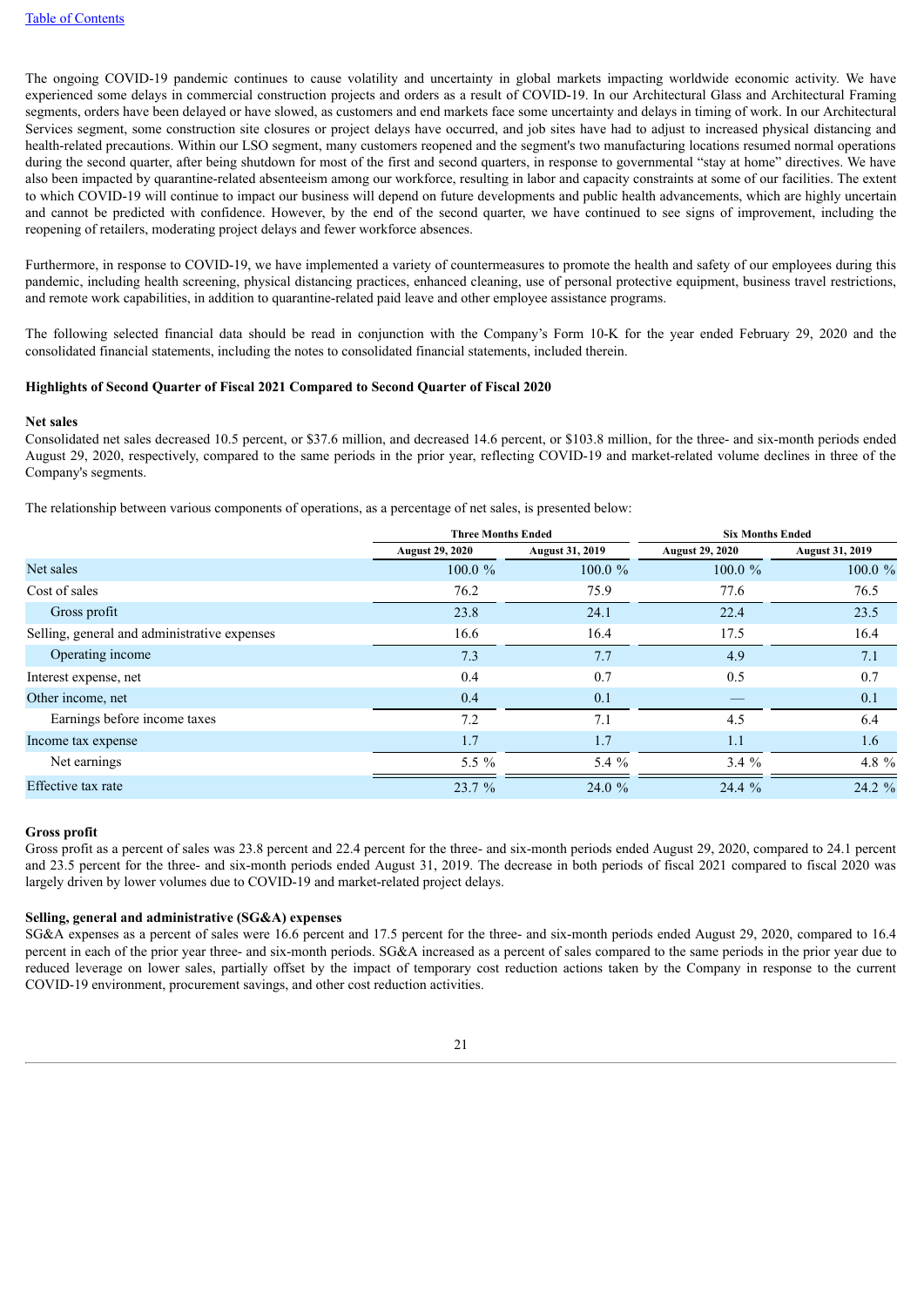### **Income tax expense**

The effective tax rate in the second quarter of fiscal 2021 was 23.7 percent, compared to 24.0 percent in the same period last year, and 24.4 percent for the first six months of fiscal 2021, compared to 24.2 percent in the prior year period.

### **Segment Analysis**

#### **Architectural Framing Systems**

|                  |                        | Three Months Ended<br><b>Six Months Ended</b> |                        |            |  |                        |  |                        |            |
|------------------|------------------------|-----------------------------------------------|------------------------|------------|--|------------------------|--|------------------------|------------|
| (In thousands)   | <b>August 29, 2020</b> |                                               | <b>August 31, 2019</b> | % Change   |  | <b>August 29, 2020</b> |  | <b>August 31, 2019</b> | % Change   |
| Net sales        | 152.927                |                                               | 187,394                | $(18.4)\%$ |  | 303.091                |  | 367.916                | $(17.6)\%$ |
| Operating income | 1.697                  |                                               | 5.523                  | $(24.6)\%$ |  | 18.993                 |  | 27,796                 | $(31.7)\%$ |
| Operating margin | $7.6 \%$               |                                               | $8.3\%$                |            |  | $6.3 \%$               |  | $7.6\%$                |            |

Architectural Framing Systems net sales declined \$34.5 million, or 18.4 percent, and \$64.8 million, or 17.6 percent, for the three- and six-month periods ended August 29, 2020, compared to the prior-year periods, reflecting COVID-19-related project delay and lower order volume.

Operating margin decreased 70 and 130 basis points for the three- and six-month periods of the current year, compared to the same periods in the prior year, reflecting leverage on the lower revenue, partially offset by the cost reductions referenced above and improved productivity.

As of August 29, 2020, segment backlog was approximately \$404 million, compared to approximately \$421 million as of the end of the prior quarter, reflecting the decline in order volume. Backlog represents the dollar amount of signed contracts or firm orders, generally as a result of a competitive bidding process, which may be expected to be recognized as revenue in the future. Backlog is not a term defined under U.S. GAAP and is not a measure of contract profitability. We view backlog as one indicator of future revenues, particularly in our longer-lead time businesses. In addition to backlog, we have a substantial amount of projects with short lead times that book-and-bill within the same reporting period and are not included in backlog. We have strong visibility beyond backlog, as projects awarded, verbal commitments and bidding activities are not included in backlog.

#### **Architectural Glass**

|                  | <b>Three Months Ended</b><br><b>Six Months Ended</b> |  |                        |               |  |                        |                        |            |
|------------------|------------------------------------------------------|--|------------------------|---------------|--|------------------------|------------------------|------------|
| (In thousands)   | <b>August 29, 2020</b>                               |  | <b>August 31, 2019</b> | % Change      |  | <b>August 29, 2020</b> | <b>August 31, 2019</b> | % Change   |
| Net sales        | 86.584                                               |  | 99.138                 | $(12.7)\%$ \$ |  | 163.495                | 199.429                | $(18.0)\%$ |
| Operating income | 4.976                                                |  | 6.460                  | $(23.0)\%$    |  | 4.482                  | 12,859                 | $(65.1)\%$ |
| Operating margin | 5.7 $%$                                              |  | $6.5 \%$               |               |  | $2.7\%$                | $6.4\%$                |            |

Net sales decreased \$12.6 million, or 12.7 percent, and 35.9 million, or 18.0 percent, for the three- and six-month periods ended August 29, 2020, compared to the same periods in the prior year. The decrease reflects lower volumes due to COVID-19-related project delays and lower order volume due to market-related softness.

Operating margin decreased 80 and 370 basis points for the three- and six-month periods of the current year, compared to the same periods in the prior year. The decline in operating margin in the current quarter compared to the second quarter of last year is due to the lower volume, partially offset by strong factory productivity, COVID-19 related temporary cost reductions, and procurement savings. For the year-to-date period, operating margin declined due to leverage on the lower volume and the impact of COVID-19-related costs. **Architectural Services**

|                  |                 | <b>Three Months Ended</b> |                        | <b>Six Months Ended</b> |  |                        |  |                        |          |
|------------------|-----------------|---------------------------|------------------------|-------------------------|--|------------------------|--|------------------------|----------|
| (In thousands)   | August 29, 2020 |                           | <b>August 31, 2019</b> | % Change                |  | <b>August 29, 2020</b> |  | <b>August 31, 2019</b> | % Change |
| Net sales        | 73.670          |                           | 61,597                 | 19.6 %                  |  | 137.221                |  | 126.744                | $8.3\%$  |
| Operating income | 6.569           |                           | 3.976                  | 65.2 %                  |  | 11.912                 |  | 8.549                  | $39.3\%$ |
| Operating margin | $8.9\%$         |                           | $6.5\%$                |                         |  | $8.7\%$                |  | $6.7 \%$               |          |

Architectural Services net sales increased \$12.1 million, or 19.6 percent, and \$10.5 million, or 8.3 percent, for the three- and six-month periods ended August 29, 2020, over the same periods in the prior year, on strong project cost flow.

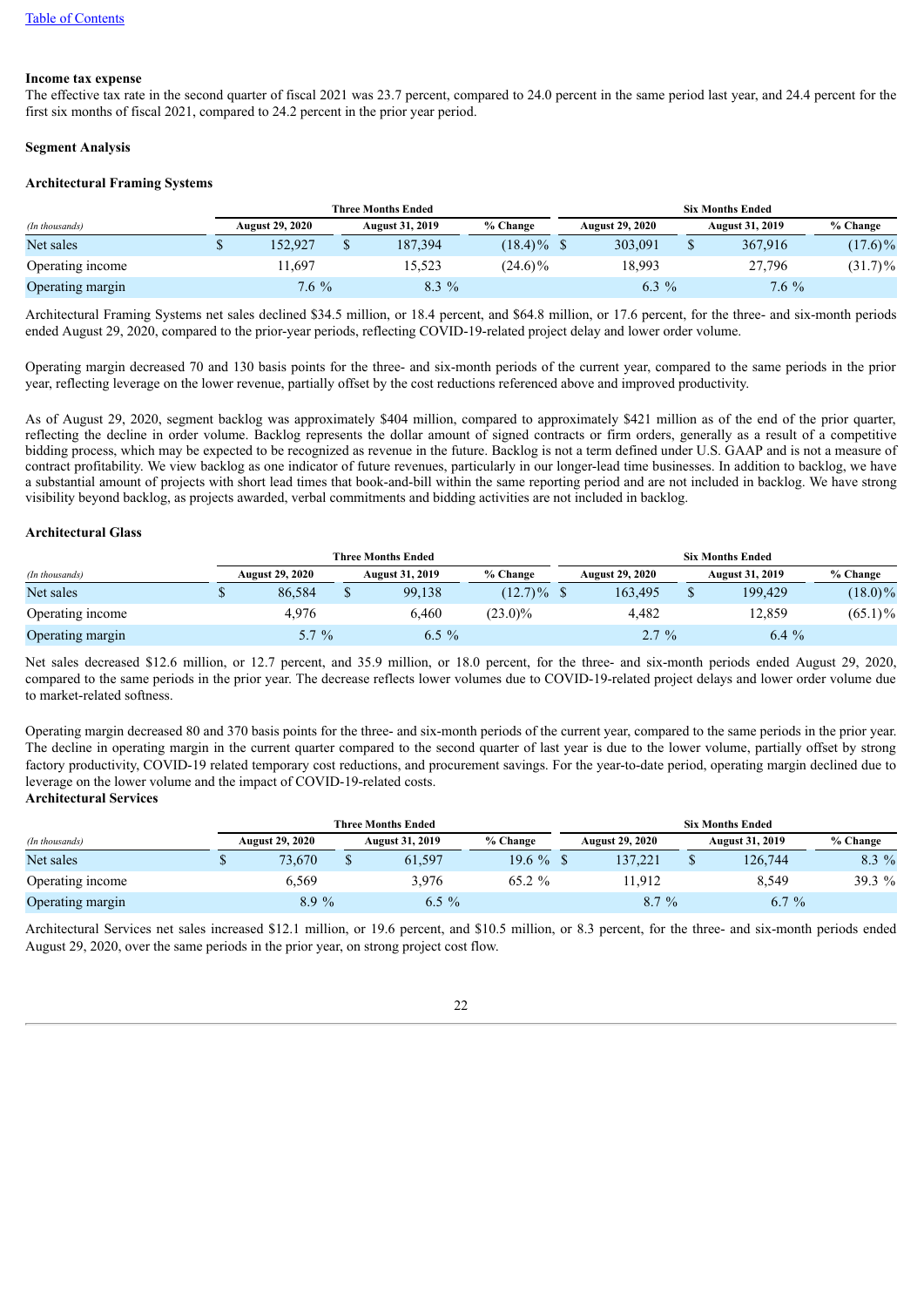Operating margin increased 240 and 200 basis points for the three- and six-month periods of the current year, compared to the same periods in the prior year, driven by strong project execution, procurement cost reductions and temporary cost reduction actions taken in response to COVID-19.

As of August 29, 2020, segment backlog was approximately \$665 million, compared to approximately \$685 million as of the end of the prior quarter. Backlog is described within the Architectural Framing Systems discussion above.

#### **Large-Scale Optical (LSO)**

|                  |                        | Three Months Ended     | <b>Six Months Ended</b> |                        |  |                        |             |  |
|------------------|------------------------|------------------------|-------------------------|------------------------|--|------------------------|-------------|--|
| (In thousands)   | <b>August 29, 2020</b> | <b>August 31, 2019</b> | % Change                | <b>August 29, 2020</b> |  | <b>August 31, 2019</b> | % Change    |  |
| Net sales        | 16.860                 | 20.785                 | $(18.9)\%$              | 23,171                 |  | 42.045                 | $(44.9)\%$  |  |
| Operating income | 2.149                  | 4.630                  | (53.6)                  | (984)                  |  | 8,807                  | $(111.2)\%$ |  |
| Operating margin | $12.7 \%$              | $22.3 \%$              |                         | $(4.2)\%$              |  | 20.9%                  |             |  |

LSO net sales decreased \$3.9 million or 18.9 percent, and \$18.9 million, or 44.9 percent, for the three- and six-month periods ended August 29, 2020, over the same periods in the prior year. In the second quarter, the segment's customers had largely reopened, after having been closed for most of the first quarter due to COVID-19-related restrictions. In addition, the segment's two primary manufacturing locations resumed normal operations during the quarter, after being closed for most of the first and second quarters.

In the current quarter, the segment had operating income of \$2.1 million and operating margin of 12.7 percent compared to operating income of \$4.6 million and operating margin of 22.3 percent in last year's second quarter, reflecting decreased leverage on the lower revenue, partially offset by temporary COVID-19-related cost reductions and effective cost management. The segment had an operating loss of \$1.0 million and operating margin of (4.2) percent for the six-month period ended August 29, 2020, compared to operating income of \$8.8 million and operating margin of 20.9 percent for the same period of the prior year, reflecting the impact of the segment's temporary shutdown and resulting lower volume discussed above.

### **Liquidity and Capital Resources**

| Selected cash flow data                   | <b>Six Months Ended</b> |                        |            |  |  |  |  |
|-------------------------------------------|-------------------------|------------------------|------------|--|--|--|--|
| (In thousands)                            | <b>August 29, 2020</b>  | <b>August 31, 2019</b> |            |  |  |  |  |
| <b>Operating Activities</b>               |                         |                        |            |  |  |  |  |
| Net cash provided by operating activities | \$<br>85,330 \$         |                        | 17,802     |  |  |  |  |
| <b>Investing Activities</b>               |                         |                        |            |  |  |  |  |
| Capital expenditures                      | (14,224)                |                        | (22, 559)  |  |  |  |  |
| <b>Financing Activities</b>               |                         |                        |            |  |  |  |  |
| Borrowings on line of credit              | 192,581                 |                        | 184,500    |  |  |  |  |
| (Repayment) borrowings on debt            | (5,400)                 |                        | 150,000    |  |  |  |  |
| Payments on line of credit                | (237,500)               |                        | (307, 500) |  |  |  |  |
| Repurchase and retirement of common stock | (4,731)                 |                        | (20,010)   |  |  |  |  |
| Dividends paid                            | (9,751)                 |                        | (9,203)    |  |  |  |  |

*Operating Activities.* Cash provided by operating activities was \$85.3 million for the first six months of fiscal 2021, an increase of \$67.5 million compared to the prior-year period, reflecting strong working capital management.

*Investing Activities.* Net cash used in investing activities was \$15.2 million for the first six months of fiscal 2021, driven by capital expenditures of \$14.2 million, while in the first six months of the prior year, net cash used by investing activities was \$23.0 million, due to capital expenditures of \$22.6 million. Given the uncertain economic environment in fiscal 2021, we have limited our capital spending to the most critical or high return capital projects.

*Financing Activities.* Net cash used by financing activities was \$66.1 million for the first six months of fiscal 2021, compared to net cash used by financing activities of \$4.7 million for the prior-year period, primarily due to \$47.5 million of net payments on the line of credit in the current year, compared to net borrowings of \$27.0 million in the prior-year period. At August 29, 2020, we were in compliance with the financial covenants on our credit facility and term loan.

We paid dividends totaling \$9.8 million (\$0.3750 per share) in the first six months of fiscal 2021, compared to \$9.2 million (\$0.3500 per share) in the comparable prior-year period. In March 2020, we repurchased 231,492 shares under our authorized share repurchase program, for a total cost of \$4.7 million. We did not repurchase any shares under this program during the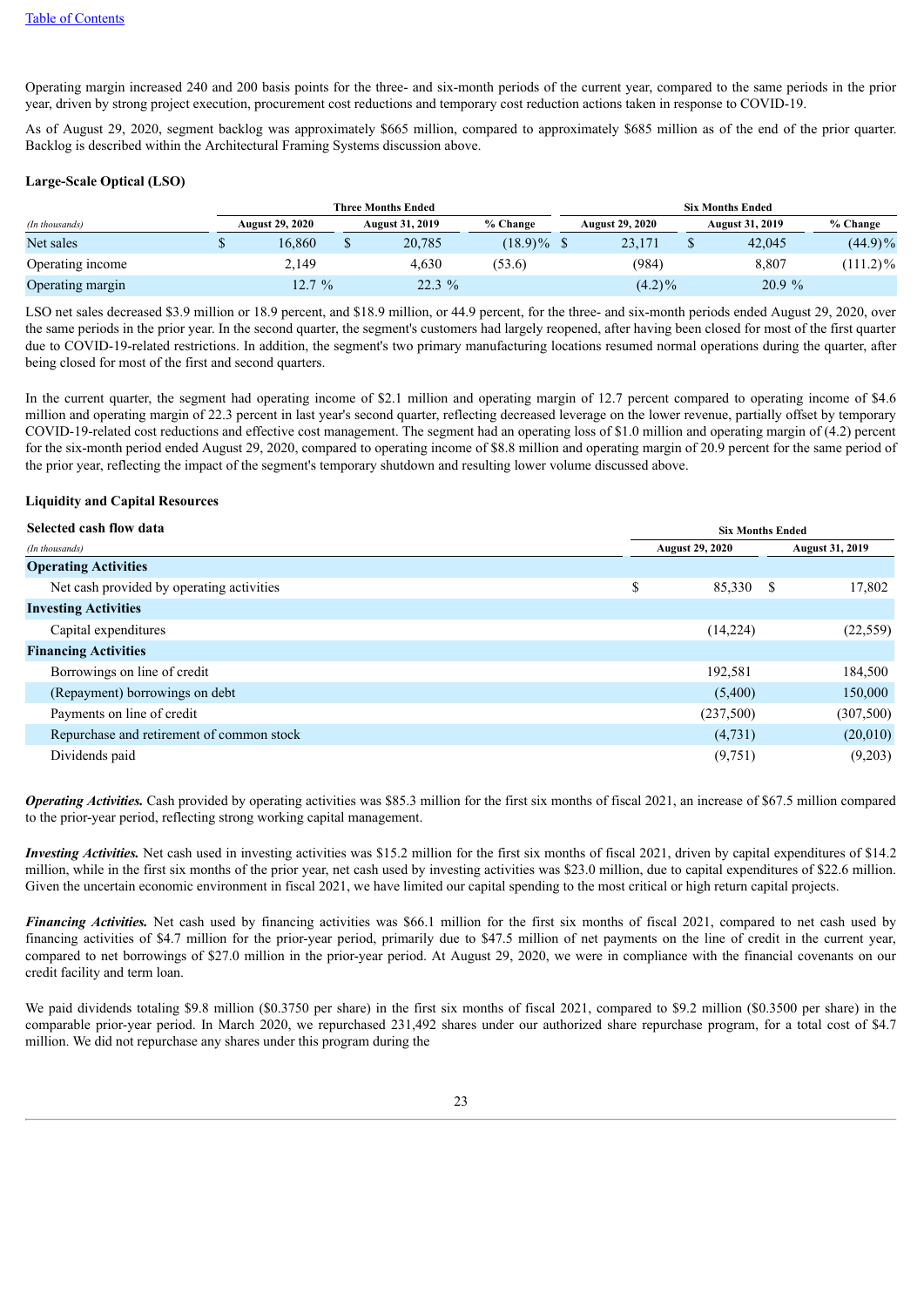second quarter. In the first six months of fiscal 2020, we repurchased 531,997 shares under our authorized share repurchase program, for a total cost of \$20.0 million. Since the inception of the share repurchase program in 2004, we have purchased a total of 6,186,404 shares, at a total cost of \$179.1 million. We currently have remaining authority to repurchase an additional 2,063,596 shares under this program. We will continue to evaluate making future share repurchases, considering our cash flow and debt levels, market conditions, including the continuing effects of the COVID-19 pandemic, and other potential uses of cash.

*Other Financing Activities.* The following summarizes our significant contractual obligations that impact our liquidity as of August 29, 2020:

|                                 | <b>Payments Due by Fiscal Period</b>      |  |                    |  |             |  |             |  |             |  |            |         |
|---------------------------------|-------------------------------------------|--|--------------------|--|-------------|--|-------------|--|-------------|--|------------|---------|
| (In thousands)                  | <b>Remainder of</b><br><b>Fiscal 2021</b> |  | <b>Fiscal 2022</b> |  | Fiscal 2023 |  | Fiscal 2024 |  | Fiscal 2025 |  | Thereafter | Total   |
| Debt obligations                | $\hspace{0.1mm}-\hspace{0.1mm}$           |  | 152.000            |  | .000        |  |             |  | 2.672       |  | 12,000     | 167,672 |
| Operating leases (undiscounted) | 6.443                                     |  | 12.081             |  | 11.081      |  | 9.122       |  | 7.307       |  | 14,748     | 60,782  |
| Purchase obligations            | 95.815                                    |  | 79.623             |  | .498        |  | 897         |  | 770         |  | 2.310      | 180,913 |
| Total cash obligations          | 102.258                                   |  | 243.704            |  | 13,579      |  | 10.019      |  | 10.749      |  | 29,058     | 409,367 |

We acquire the use of certain assets through operating leases, such as property, manufacturing equipment, vehicles and other equipment. Purchase obligations in the table above relate to raw material commitments and capital expenditures.

We expect to make contributions of \$0.7 million to our defined-benefit pension plans in fiscal 2021, which will equal or exceed our minimum funding requirements.

As of August 29, 2020, we had reserves of \$4.2 million for unrecognized tax benefits. We expect approximately \$0.4 million of the unrecognized tax benefits to lapse during the next 12 months. We are unable to reasonably estimate in which future periods the remaining unrecognized tax benefits will ultimately be settled.

We are required, in the ordinary course of business, to provide surety or performance bonds that commit payments to our customers for any nonperformance. At August 29, 2020, \$1.1 billion of these types of bonds were outstanding, of which \$589.1 million is in our backlog. These bonds do not have stated expiration dates. We have never been required to make payments under surety or performance bonds with respect to our existing businesses.

Due to our ability to generate strong cash from operations and our borrowing capability under our committed revolving credit facility, we believe that our sources of liquidity will continue to be adequate to fund our working capital requirements, planned capital expenditures and dividend payments for at least the next 12 months.

*COVID-19 Consideration.* While we believe we have adequate sources of liquidity to continue to fund our business for at least the next 12 months, the extent to which the ongoing COVID-19 situation may impact our results of operations or liquidity is uncertain. To date, we have experienced some delays in commercial construction projects and orders due to COVID-19. While the construction and construction-related industries are considered an "essential business or service" in most jurisdictions in which we operate, site closures or project and order delays have occurred and increased social distancing and health-related precautions are required on many work sites, which have caused and may continue to cause additional project delays and additional costs to be incurred. Within the LSO segment, after being closed for most of the first and second quarters, we have resumed normal operations at the segment's two manufacturing locations during the quarter and many of our customer's retail locations have also reopened. We expect this global pandemic to continue to have an impact on our revenue and our results of operations, the size and duration of which we are currently unable to predict. At this time, we do not expect that the impact from the coronavirus outbreak will have a significant effect on our liquidity. As demonstrated during the first and second quarters, we have taken steps to increase available cash on hand including, but not limited to, active working capital management and targeted reductions in discretionary operating expenses and capital expenditures. Given the continuously evolving developments with respect to this pandemic, we cannot reasonably estimate the magnitude of the impact to our results of operations, liquidity or financial position. To the extent that our customers and suppliers are adversely impacted by the coronavirus outbreak, this could reduce the availability, or result in delays, of materials or supplies, or delays in customer payments, which in turn could materially interrupt our business operations, thereby negatively affecting our results of operations, and/or impact our liquidity.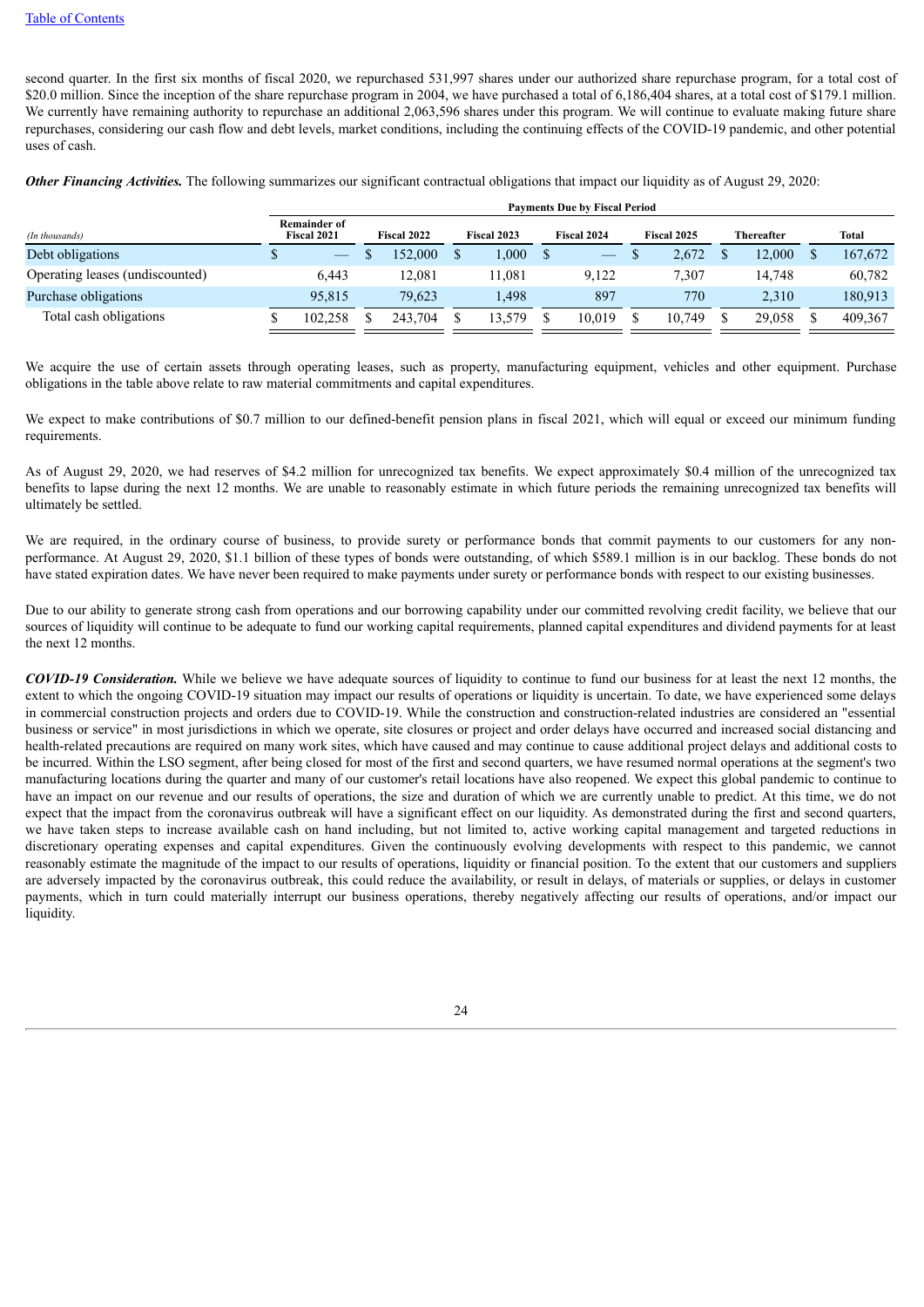### **Related Party Transactions**

No material changes have occurred in the disclosure with respect to our related party transactions set forth in our Annual Report on Form 10-K for the fiscal year ended February 29, 2020.

#### **Critical Accounting Policies**

No material changes have occurred in the disclosure of our critical accounting policies set forth in our Annual Report on Form 10-K for the fiscal year ended February 29, 2020, other than as described in our Current Report on Form 10-Q for the fiscal quarter ended May 30, 2020 and as noted below.

#### **Goodwill and indefinite-lived intangible asset impairment**

#### *Goodwill*

We evaluate goodwill for impairment annually at our year-end, or more frequently if events or changes in circumstances indicate the carrying value of the goodwill may not be recoverable. During the first quarter of fiscal 2021, we identified qualitative indicators of impairment, including a significant decline in our stock price and market capitalization, along with concerns resulting from the COVID-19 pandemic at four of our nine identified reporting units. Therefore, we performed an interim goodwill impairment evaluation as of May 30, 2020. If the fair value of a reporting unit exceeds the carrying value, goodwill impairment is not indicated. Our accounting policy related to goodwill has not changed from that disclosed in our Annual Report on Form 10-K.

Based on the results of the interim quantitative goodwill impairment analysis, the estimated fair value of each reporting unit exceeded its carrying value and, therefore, goodwill impairment was not indicated as of May 30, 2020. However, the estimated fair value did not exceed carrying value by a significant margin at two reporting units within the Architectural Framing Systems segment, EFCO and Sotawall, which had goodwill balances of \$90.4 million and \$26.7 million, respectively, at May 30, 2020. We utilized a discount rate of 11.0 percent in determining the discounted cash flows for EFCO and a discount rate of 10.4 percent in determining the discounted cash flows for Sotawall. We utilized a long-term growth rate of 3.0 percent in our fair value analysis for all reporting units. If our discount rates were to increase by 100 basis points at Sotawall and EFCO, the fair value of these reporting units would fall below carrying value, which would indicate impairment of the goodwill. Additionally, this discounted cash flow analysis is dependent upon achieving forecasted levels of revenue and profitability. If revenue or profitability were to fall below forecasted levels, or if market conditions were to decline in a material or sustained manner, impairment could be indicated at these reporting units, and potentially at other reporting units. During the second quarter of fiscal 2021, no additional qualitative indicators of impairment were identified and therefore, no interim quantitative goodwill impairment evaluation was completed as of August 29, 2020. If the impacts that we have experienced from COVID-19 continue at the current or worsening levels, this will likely have a negative impact on our forecasted revenue and profitability and this could result in an indication of goodwill impairment in future periods.

# *Indefinite-lived intangible assets*

We hold intangible assets for certain acquired trade names and trademarks which are determined to have indefinite useful lives. We evaluate the reasonableness of the useful life and test indefinite-lived intangible assets for impairment annually at our year-end, or more frequently if events or changes in circumstances indicate that it is more likely than not that the asset is impaired. During the first quarter of fiscal 2021, we identified qualitative indicators of impairment, including deteriorating macroeconomic conditions resulting from the COVID-19 pandemic. Therefore, the Company performed a quantitative indefinite-lived intangible asset impairment evaluation as of May 30, 2020. If the carrying amount of an indefinite-lived intangible asset exceeds its fair value, an impairment loss is recognized in an amount equal to that excess. If an impairment loss is recognized, the adjusted carrying amount becomes the asset's new accounting basis. Our accounting policy for indefinite-lived intangible assets has not changed from that disclosed in our Annual Report on Form 10-K.

<span id="page-24-0"></span>Fair value is measured using the relief-from-royalty method. This method assumes the trade name or trademark has value to the extent that the owner is relieved of the obligation to pay royalties for the benefits received from the asset. This method requires us to estimate the future revenue from the related asset, the appropriate royalty rate, and the weighted average cost of capital. The assessment of fair value involves significant judgment and projections about future performance. In determining the discounted future revenue in our fair value analysis, we used discount rates that are appropriate with the risks and uncertainties inherent in the respective businesses in the range of 10.9 percent to 11.5 percent, royalty rates of 1.5 to 2.0 percent, and a long-term growth rate of 3.0 percent. Based on our analysis, the fair value of each of our trade names exceeded its carrying amount and impairment was not indicated. During the second quarter of fiscal 2021, no additional qualitative indicators of impairment were identified and therefore, no interim quantitative indefinitelived intangible asset impairment evaluation was completed as of August 29, 2020. We continue to conclude that the useful life of our indefinite-lived intangible assets is appropriate. If future revenue were to fall below forecasted levels or if market conditions were to decline in a material or sustained manner, due to COVID-19 or otherwise, impairment could be indicated on one or more of our indefinite-lived intangible assets.

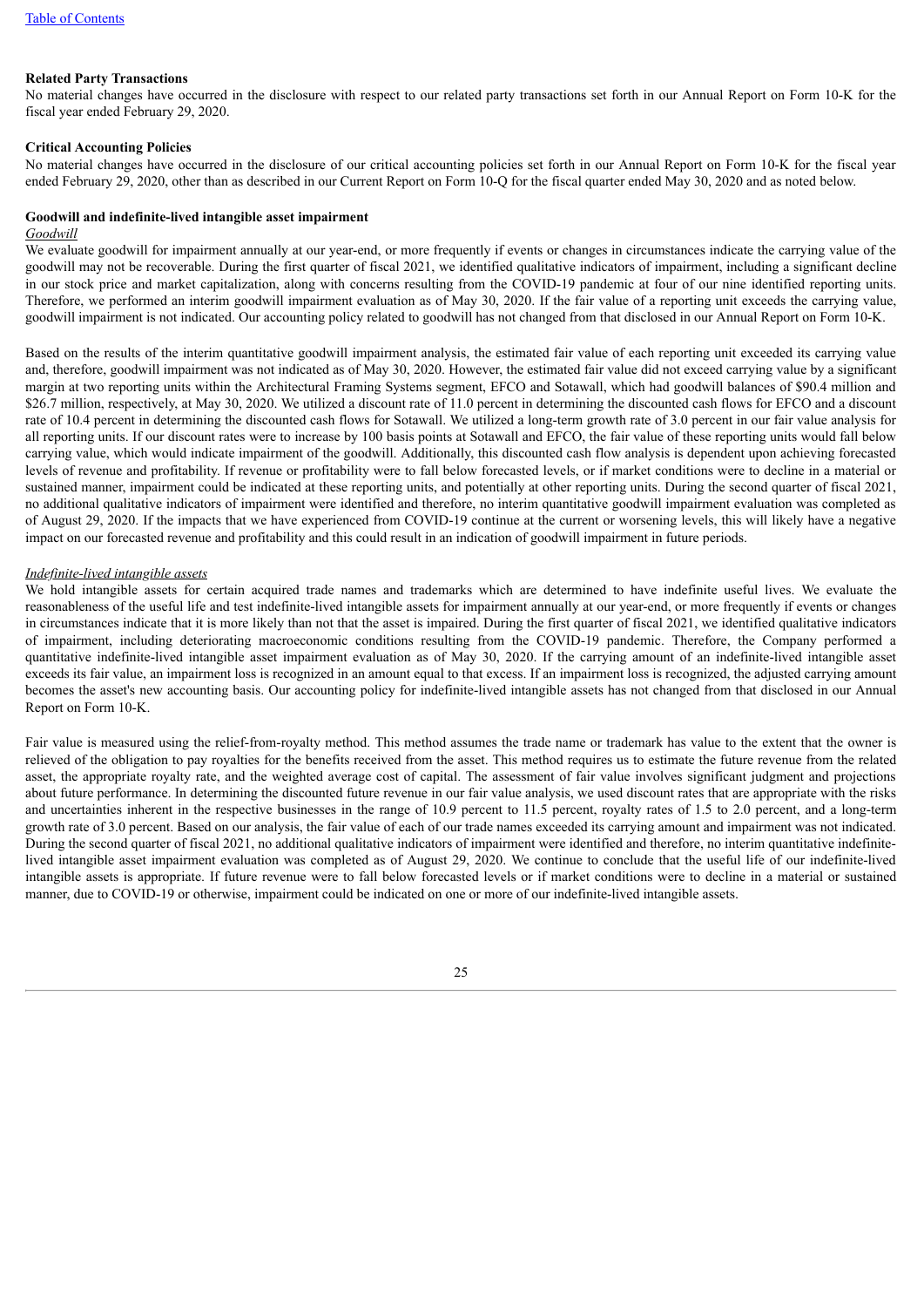### **Item 3. Quantitative and Qualitative Disclosures About Market Risk**

No material changes have occurred to the disclosures of quantitative and qualitative market risk set forth in our Annual Report on Form 10-K for the fiscal year ended February 29, 2020.

#### <span id="page-25-0"></span>**Item 4. Controls and Procedures**

- a) Evaluation of disclosure controls and procedures: As of the end of the period covered by this report (the Evaluation Date), we carried out an evaluation, under the supervision and with the participation of management, including the Chief Executive Officer and the Chief Financial Officer, of the effectiveness of the design and operation of our disclosure controls and procedures (as defined in Rules 13a-15(e) or 15d-15(e) of the Securities Exchange Act of 1934, as amended (the Exchange Act)). Based upon that evaluation, the Chief Executive Officer and Chief Financial Officer concluded that, as of the Evaluation Date, our disclosure controls and procedures were effective to ensure that information required to be disclosed by the Company in the reports that it files or submits under the Exchange Act is (i) recorded, processed, summarized and reported within the time periods specified in applicable rules and forms, and (ii) accumulated and communicated to our management, including our Chief Executive Officer and Chief Financial Officer, to allow timely decisions regarding required disclosure.
- b) Changes in internal controls: There was no change in the Company's internal control over financial reporting that occurred during the fiscal quarter ended August 29, 2020, that has materially affected, or is reasonably likely to materially affect, the Company's internal control over financial reporting.

#### **PART II. OTHER INFORMATION**

#### <span id="page-25-2"></span><span id="page-25-1"></span>**Item 1. Legal Proceedings**

From time to time, the Company is a party to various legal proceedings incidental to its normal operating activities. In particular, like others in the construction supply and services industry, the Company is routinely involved in various disputes and claims arising out of construction projects, sometimes involving significant monetary damages or product replacement. The Company is also subject to litigation arising out of areas such as employment practices, workers compensation and general liability matters. Although it is very difficult to accurately predict the outcome of any such proceedings, facts currently available indicate that no matters will result in losses that would have a material adverse effect on the results of operations, cash flows or financial condition of the Company.

#### <span id="page-25-3"></span>**Item 1A. Risk Factors**

There have been no material changes or additions to our risk factors discussed in our Annual Report on Form 10-K for the fiscal year ended February 29, 2020, except as noted below.

The novel coronavirus (COVID-19) pandemic, efforts to mitigate the pandemic, and the related weakening economic conditions, have impacted our business and could have a significant negative impact on our operations, liquidity, financial condition and financial results

In the last quarter of our fiscal 2020, a novel strain of coronavirus, COVID-19, started to impact the global economic environment causing extreme volatility and uncertainty in global markets. In March 2020, the World Health Organization declared COVID-19 to be a global pandemic and we started to see certain impacts to our business. This contagious disease outbreak, which has continued to spread, and the related adverse public health developments, and government orders to "stay in place" have adversely affected work forces, economies and financial markets globally. Quarantines and "stay in place" orders, the timing and length of containment and eradication solutions, travel restrictions, absenteeism by infected workers, labor shortages or other disruptions to our supply chain or our customers, have adversely impacted our sales and operating results and have resulted in some project delays. In addition, the pandemic has resulted in an economic downturn that could affect the ability of our customers to obtain financing for projects and therefore impact demand for our products and services. Order lead times could be extended or delayed and our pricing or pricing of suppliers for needed materials could increase. Some materials, products or services critical to our operations may become unavailable if the regional or global spread were significant enough to prevent alternative sourcing. Accordingly, in certain cases we have found alternative product sourcing and will continue to evaluate this in the event that material supply becomes problematic.

To date, we have experienced some delays in commercial construction projects due to COVID-19. While the construction and construction-related industries are considered an "essential business or service" in most jurisdictions in which we operate, site

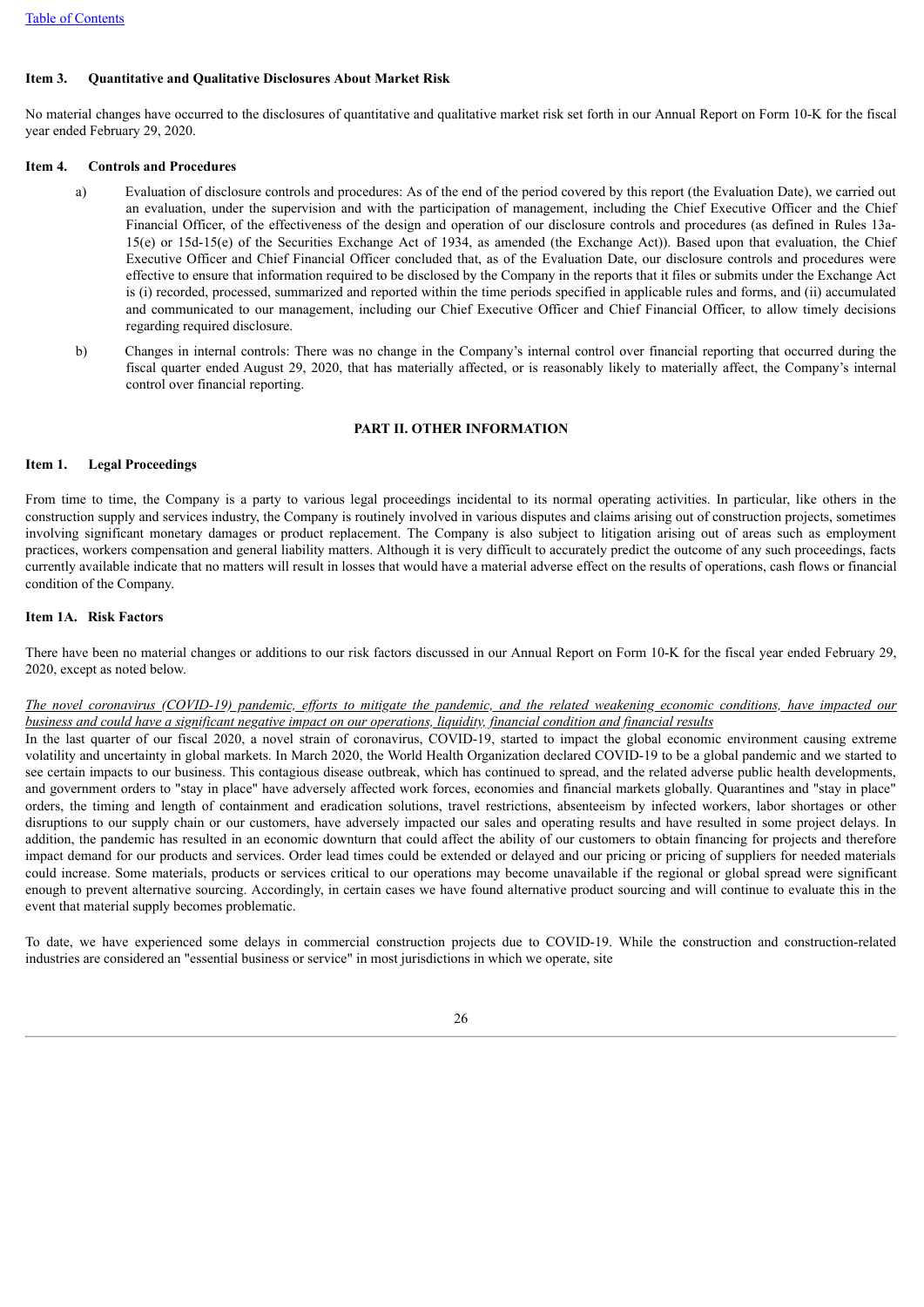closures or project delays have occurred and increased social distancing and health-related precautions are required on many work sites, which may cause additional project delays and additional costs to be incurred. Within the LSO segment, we also experienced the temporary closure of many of our customer's retail locations and we temporarily shut down our factories in this segment to comply with government "stay in place" orders. We reopened our factories in the LSO segment during the second half of our second quarter.

This global pandemic has had, and we expect it to continue to have, an impact on our revenue and our results of operations, the size and duration of which we are currently unable to predict. The global outbreak of COVID-19 continues to evolve. The extent to which COVID-19 will impact our business will depend on future developments, which are highly uncertain and cannot be predicted with confidence, such as the ultimate severity and spread of the disease, the duration or future outbreak surges, travel restrictions and social distancing requirements in the United States and other countries, business closures or business disruptions and the effectiveness of actions taken in the United States and other countries to contain and treat the disease.

Given the continuously evolving developments with respect to this pandemic, we cannot reasonably estimate the magnitude of the impact to our results of operations, liquidity or financial position. To the extent that our customers and suppliers are adversely impacted by the coronavirus outbreak, this could reduce the availability, or result in delays, of materials or supplies, or delays in customer payments, which in turn could materially interrupt our business operations, thereby negatively affecting our results of operations, and/or impact our liquidity.

### <span id="page-26-0"></span>**Item 2. Unregistered Sales of Equity Securities and Use of Proceeds**

The following table provides information with respect to purchases made by the Company of its own stock during the second quarter of fiscal 2021:

| Period                           | <b>Total Number of</b><br><b>Shares Purchased (a)</b> | <b>Average Price</b><br>Paid per Share | <b>Total Number of Shares</b><br>Purchased as Part of<br><b>Publicly Announced Plans</b><br>or Programs (b) | <b>Maximum Number of</b><br><b>Shares that May Yet Be</b><br>Purchased under the Plans or<br>Programs (b) |
|----------------------------------|-------------------------------------------------------|----------------------------------------|-------------------------------------------------------------------------------------------------------------|-----------------------------------------------------------------------------------------------------------|
| May 31, 2020 to June 27, 2020    | 22,036                                                | 23.46                                  |                                                                                                             | 2,063,596                                                                                                 |
| June 28, 2020 to July 25, 2020   | 1.117                                                 | 22.96                                  |                                                                                                             | 2,063,596                                                                                                 |
| July 26, 2020 to August 29, 2020 |                                                       |                                        |                                                                                                             | 2,063,596                                                                                                 |
| Total                            | 23.153                                                | 23.34                                  |                                                                                                             | 2,063,596                                                                                                 |

(a) The shares in this column represent the total number of shares that were surrendered to us by plan participants to satisfy stock-for-stock option exercises or withholding tax obligations related to share-based compensation. We did not purchase any shares pursuant to our publicly announced repurchase program during the fiscal quarter.

<span id="page-26-1"></span>(b) In fiscal 2004, announced on April 10, 2003, the Board of Directors authorized the repurchase of 1,500,000 shares of Company stock. The Board increased the authorization by 750,000 shares, announced on January 24, 2008; by 1,000,000 shares on each of the announcement dates of October 8, 2008, January 13, 2016, January 9, 2018, and January 14, 2020; and by 2,000,000 shares, announced on October 3, 2018. The repurchase program does not have an expiration date.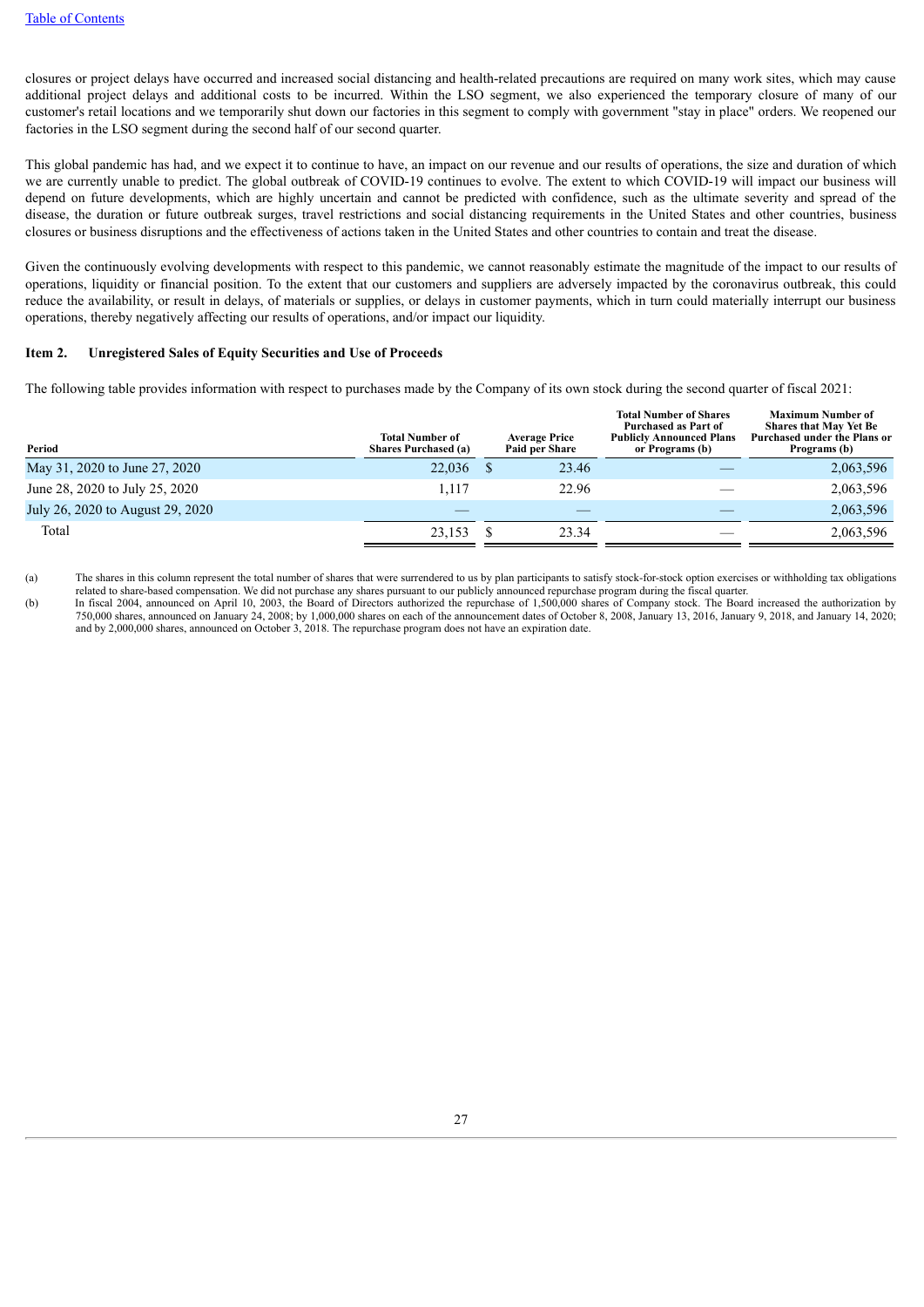<span id="page-27-0"></span>

| Item 6.     | <b>Exhibits</b>                                                                                                                                                                                                                                                                                                                                                                                                                                                                                                                                                                                                                                                                                                                                                                                                                                              |
|-------------|--------------------------------------------------------------------------------------------------------------------------------------------------------------------------------------------------------------------------------------------------------------------------------------------------------------------------------------------------------------------------------------------------------------------------------------------------------------------------------------------------------------------------------------------------------------------------------------------------------------------------------------------------------------------------------------------------------------------------------------------------------------------------------------------------------------------------------------------------------------|
| 3.1         | Restated Articles of Incorporation. (Incorporated by reference to Exhibit 3.1 to Registrant's Annual Report on Form 10-K for the year-<br>ended February 28, 2004.                                                                                                                                                                                                                                                                                                                                                                                                                                                                                                                                                                                                                                                                                           |
| 3.2         | Articles of Amendment to Restated Articles of Incorporation. (Incorporated by reference to Exhibit 3.1 to Registrant's Current Report<br>on Form 8-K filed on January 16, 2020.)                                                                                                                                                                                                                                                                                                                                                                                                                                                                                                                                                                                                                                                                             |
| 3.3         | Amended and Restated Bylaws of Apogee Enterprises, Inc. (Incorporated by reference to Exhibit 3.1 to Registrant's Current Report on<br>Form 8-K filed on July $3, 2018$ .                                                                                                                                                                                                                                                                                                                                                                                                                                                                                                                                                                                                                                                                                    |
| <u>10.1</u> | Form of Stock Option Agreement under the Apogee Enterprises, Inc. 2019 Stock Incentive Plan. (Incorporated by reference to Exhibit<br>10.1 to Registrant's Current Report on Form 8-K filed on July 7, 2020.)                                                                                                                                                                                                                                                                                                                                                                                                                                                                                                                                                                                                                                                |
| 10.2        | Form of Annual Cash Incentive Award Agreement. (Incorporated by reference to Exhibit 10.2 to Registrant's Current Report on Form<br>8-K filed on July 7, 2020.)                                                                                                                                                                                                                                                                                                                                                                                                                                                                                                                                                                                                                                                                                              |
| 10.3        | Form of Change-in-Control Severance Agreement entered into with Nisheet Gupta as of June 30, 2020. (Incorporated herein by<br>reference to Exhibit 10.38 to the Company's Annual Report on Form 10-K filed on April 30, 2018.)                                                                                                                                                                                                                                                                                                                                                                                                                                                                                                                                                                                                                               |
| 31.1        | Certification of Chief Executive Officer pursuant to Rule 13a-14(a) under the Securities Exchange Act of 1934.                                                                                                                                                                                                                                                                                                                                                                                                                                                                                                                                                                                                                                                                                                                                               |
| 31.2        | Certification of Chief Financial Officer pursuant to Rule 13a-14(a) under the Securities Exchange Act of 1934.                                                                                                                                                                                                                                                                                                                                                                                                                                                                                                                                                                                                                                                                                                                                               |
| 32.1        | Certification of Chief Executive Officer pursuant to 18 U.S.C. Section 1350, as adopted pursuant to Section 906 of the Sarbanes-Oxley<br>Act of 2002.                                                                                                                                                                                                                                                                                                                                                                                                                                                                                                                                                                                                                                                                                                        |
| 32.2        | Certification of Chief Financial Officer pursuant to 18 U.S.C. Section 1350, as adopted pursuant to Section 906 of the Sarbanes-Oxley<br>Act of 2002.                                                                                                                                                                                                                                                                                                                                                                                                                                                                                                                                                                                                                                                                                                        |
| 101         | The following materials from Apogee Enterprises, Inc.'s Quarterly Report on Form 10-Q for the quarter ended August 29, 2020,<br>formatted in iXBRL (Inline Extensible Business Reporting Language): (i) the Consolidated Balance Sheets as of August 29, 2020 and<br>February 29, 2020, (ii) the Consolidated Results of Operations for the three- and six-months ended August 29, 2020 and August 31,<br>2019, (iii) the Consolidated Statements of Comprehensive Earnings for the three- and six-months ended August 29, 2020 and August<br>31, 2019, (iv) the Consolidated Statements of Cash Flows for the six-months ended August 29, 2020 and August 31, 2019, (v) the<br>Consolidated Statements of Shareholders' Equity for the six-months ended August 29, 2020 and August 31, 2019, and (vi) Notes to<br><b>Consolidated Financial Statements.</b> |
| 104         | Cover Page Interactive Data File (formatted as iXBRL and contained in Exhibit 101)                                                                                                                                                                                                                                                                                                                                                                                                                                                                                                                                                                                                                                                                                                                                                                           |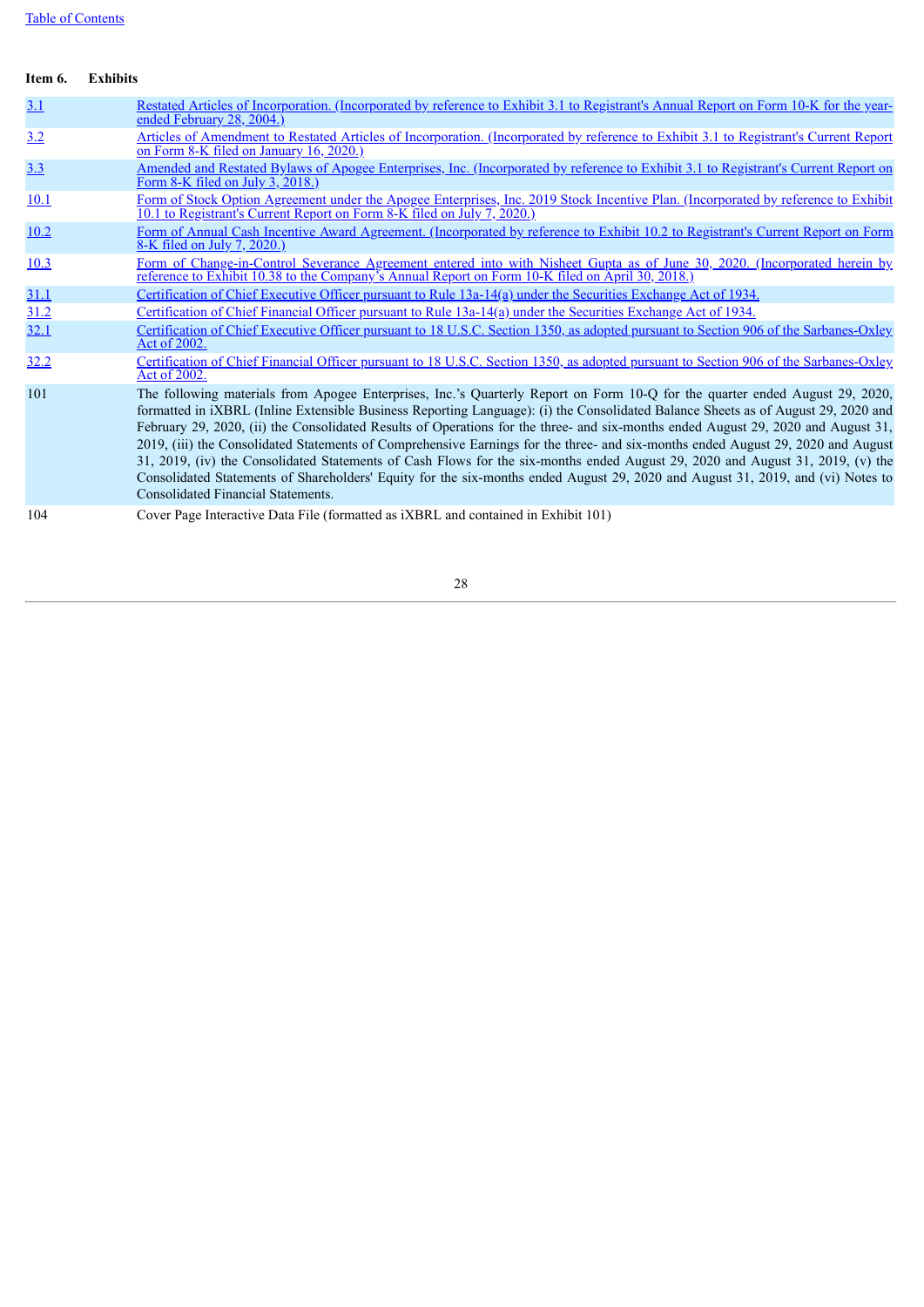# **SIGNATURES**

Pursuant to the requirements of the Securities Exchange Act of 1934, the registrant has duly caused this report to be signed on its behalf by the undersigned thereunto duly authorized.

Date: October 8, 2020 By: /s/ Nisheet Gupta

APOGEE ENTERPRISES, INC.

Date: October 8, 2020 By: /s/ Joseph F. Puishys

Joseph F. Puishys President and Chief Executive Officer (Principal Executive Officer)

Nisheet Gupta Executive Vice President and Chief Financial Officer (Principal Financial and Accounting Officer)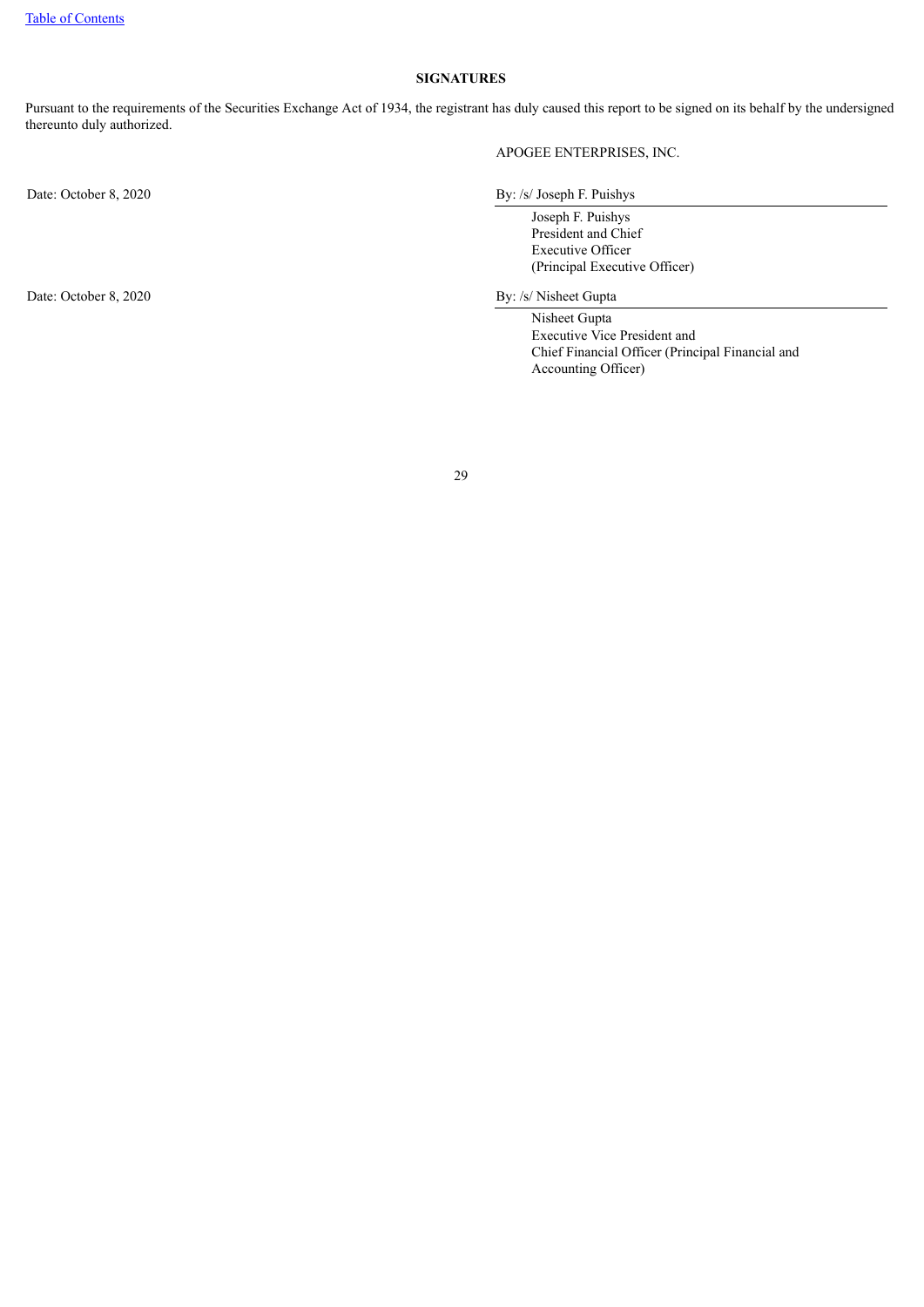### **CERTIFICATION**

<span id="page-29-0"></span>I, Joseph F. Puishys, certify that:

- 1. I have reviewed this quarterly report on Form 10-Q of Apogee Enterprises, Inc.;
- 2. Based on my knowledge, this report does not contain any untrue statement of a material fact or omit to state a material fact necessary to make the statements made, in light of the circumstances under which such statements were made, not misleading with respect to the period covered by this report;
- 3. Based on my knowledge, the financial statements, and other financial information included in this report, fairly present in all material respects the financial condition, results of operations and cash flows of the registrant as of, and for, the periods presented in this report;
- 4. The registrant's other certifying officer and I are responsible for establishing and maintaining disclosure controls and procedures (as defined in Exchange Act Rules 13a-15(e) and 15d-15(e)) and internal control over financial reporting (as defined in Exchange Act Rules  $13a-15(f)$  and  $15d-15(f)$  for the registrant and have:
	- a) designed such disclosure controls and procedures, or caused such disclosure controls and procedures to be designed under our supervision, to ensure that material information relating to the registrant, including its consolidated subsidiaries, is made known to us by others within those entities, particularly during the period in which this report is being prepared;
	- b) designed such internal control over financial reporting, or caused such internal control over financial reporting to be designed under our supervision, to provide reasonable assurance regarding the reliability of financial reporting and the preparation of financial statements for external purposes in accordance with generally accepted accounting principles;
	- c) evaluated the effectiveness of the registrant's disclosure controls and procedures and presented in this report our conclusions about the effectiveness of the disclosure controls and procedures, as of the end of the period covered by this report based on such evaluation; and
	- d) disclosed in this report any change in the registrant's internal control over financial reporting that occurred during the registrants most recent fiscal quarter (the registrant's fourth fiscal quarter in the case of an annual report) that has materially affected, or is reasonably likely to materially affect, the registrant's internal control over financial reporting; and
- 5. The registrant's other certifying officer and I have disclosed, based on our most recent evaluation of internal control over financial reporting, to the registrant's auditors and the audit committee of the registrant's board of directors (or persons performing the equivalent functions):
	- a) all significant deficiencies and material weaknesses in the design or operation of internal control over financial reporting which are reasonably likely to adversely affect the registrant's ability to record, process, summarize and report financial information; and
	- b) any fraud, whether or not material, that involves management or other employees who have a significant role in the registrant's internal control over financial reporting.

Date: October 8, 2020

/s/ Joseph F. Puishys

Joseph F. Puishys President and Chief Executive Officer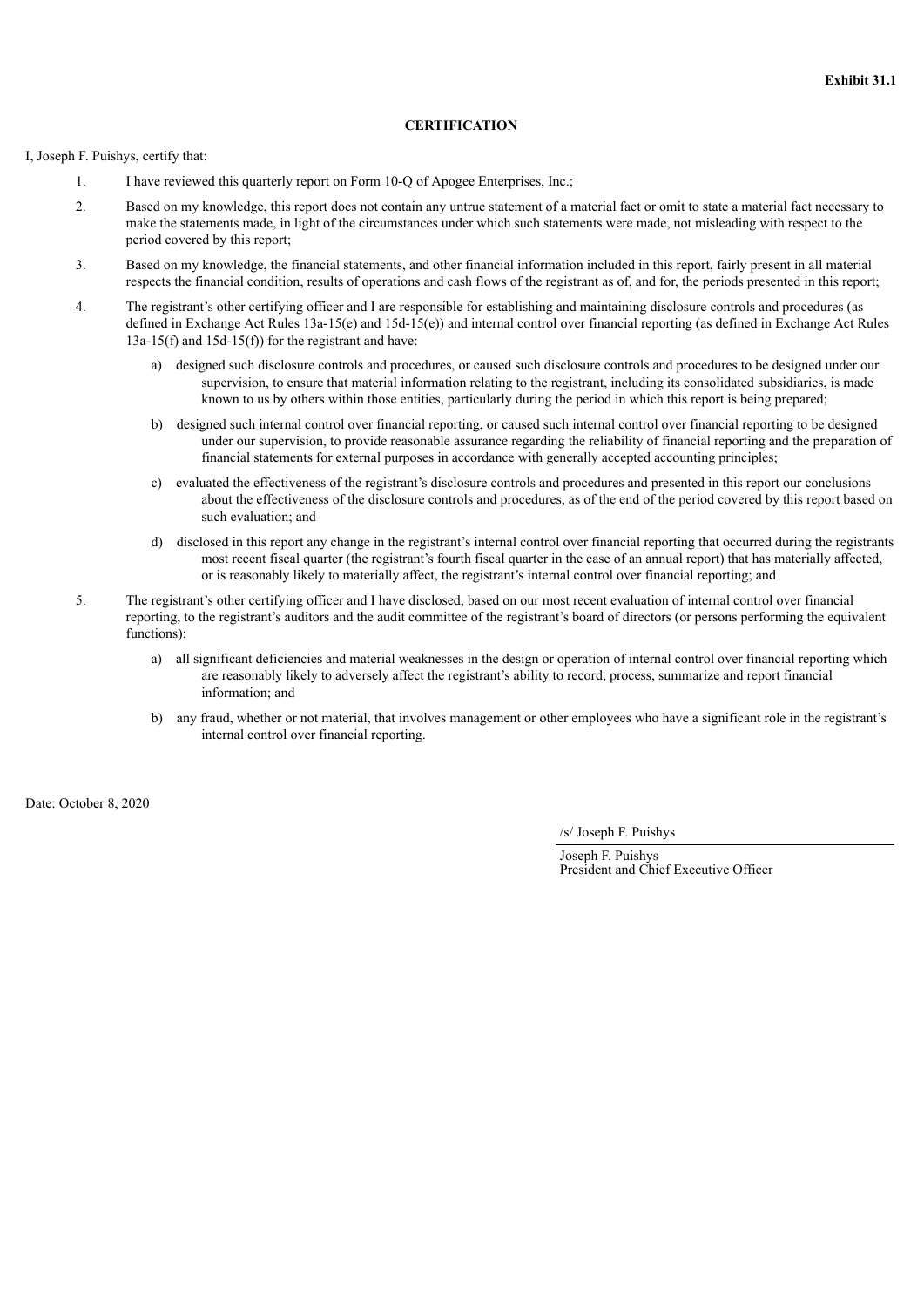# **CERTIFICATION**

<span id="page-30-0"></span>I, Nisheet Gupta, certify that:

- 1. I have reviewed this quarterly report on Form 10-Q of Apogee Enterprises, Inc.;
- 2. Based on my knowledge, this report does not contain any untrue statement of a material fact or omit to state a material fact necessary to make the statements made, in light of the circumstances under which such statements were made, not misleading with respect to the period covered by this report;
- 3. Based on my knowledge, the financial statements, and other financial information included in this report, fairly present in all material respects the financial condition, results of operations and cash flows of the registrant as of, and for, the periods presented in this report;
- 4. The registrant's other certifying officer and I are responsible for establishing and maintaining disclosure controls and procedures (as defined in Exchange Act Rules 13a-15(e) and 15d-15(e)) and internal control over financial reporting (as defined in Exchange Act Rules  $13a-15(f)$  and  $15d-15(f)$  for the registrant and have:
	- a) designed such disclosure controls and procedures, or caused such disclosure controls and procedures to be designed under our supervision, to ensure that material information relating to the registrant, including its consolidated subsidiaries, is made known to us by others within those entities, particularly during the period in which this report is being prepared;
	- b) designed such internal control over financial reporting, or caused such internal control over financial reporting to be designed under our supervision, to provide reasonable assurance regarding the reliability of financial reporting and the preparation of financial statements for external purposes in accordance with generally accepted accounting principles;
	- c) evaluated the effectiveness of the registrant's disclosure controls and procedures and presented in this report our conclusions about the effectiveness of the disclosure controls and procedures, as of the end of the period covered by this report based on such evaluation; and
	- d) disclosed in this report any change in the registrant's internal control over financial reporting that occurred during the registrants most recent fiscal quarter (the registrant's fourth fiscal quarter in the case of an annual report) that has materially affected, or is reasonably likely to materially affect, the registrant's internal control over financial reporting; and
- 5. The registrant's other certifying officer and I have disclosed, based on our most recent evaluation of internal control over financial reporting, to the registrant's auditors and the audit committee of the registrant's board of directors (or persons performing the equivalent functions):
	- a) all significant deficiencies and material weaknesses in the design or operation of internal control over financial reporting which are reasonably likely to adversely affect the registrant's ability to record, process, summarize and report financial information; and
	- b) any fraud, whether or not material, that involves management or other employees who have a significant role in the registrant's internal control over financial reporting.

Date: October 8, 2020

/s/ Nisheet Gupta

Nisheet Gupta Executive Vice President and Chief Financial Officer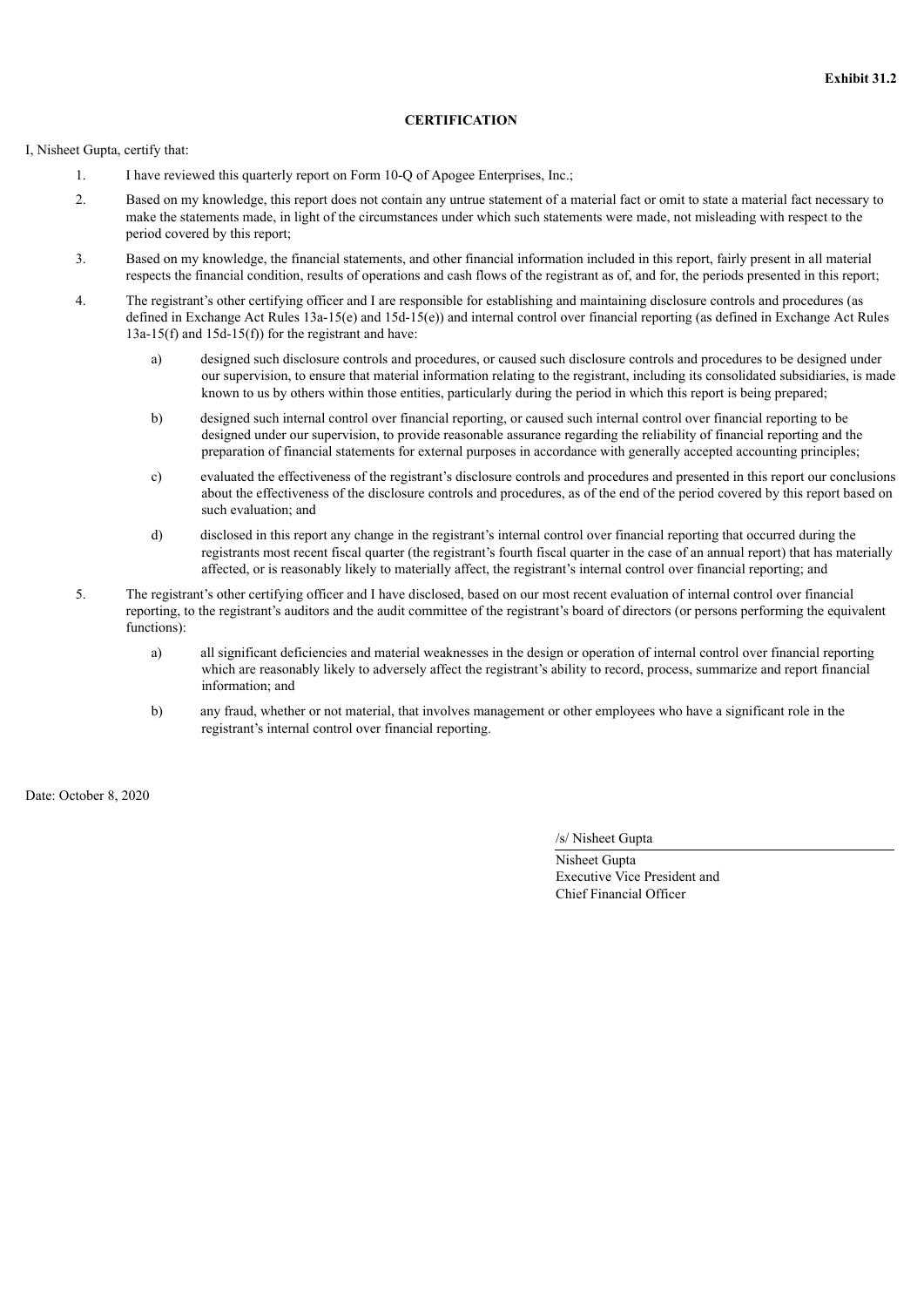# **CERTIFICATION PURSUANT TO 18 U.S.C. SECTION 1350, AS ADOPTED PURSUANT TO SECTION 906 OF THE SARBANES-OXLEY ACT OF 2002**

<span id="page-31-0"></span>In connection with the Quarterly Report of Apogee Enterprises, Inc. (the "Company") on Form 10-Q for the period ended August 29, 2020 as filed with the Securities and Exchange Commission (the "Report"), I, Joseph F. Puishys, Chief Executive Officer of the Company, certify, pursuant to 18 U.S.C. § 1350, as adopted pursuant to § 906 of the Sarbanes-Oxley Act of 2002, that based on my knowledge:

(1) The Report fully complies with the requirements of Section 13(a) or 15(d) of the Securities Exchange Act of 1934; and

(2) The information contained in the Report fairly presents, in all material respects, the financial condition and results of operations of the Company.

/s/ Joseph F. Puishys

Joseph F. Puishys President and Chief Executive Officer October 8, 2020